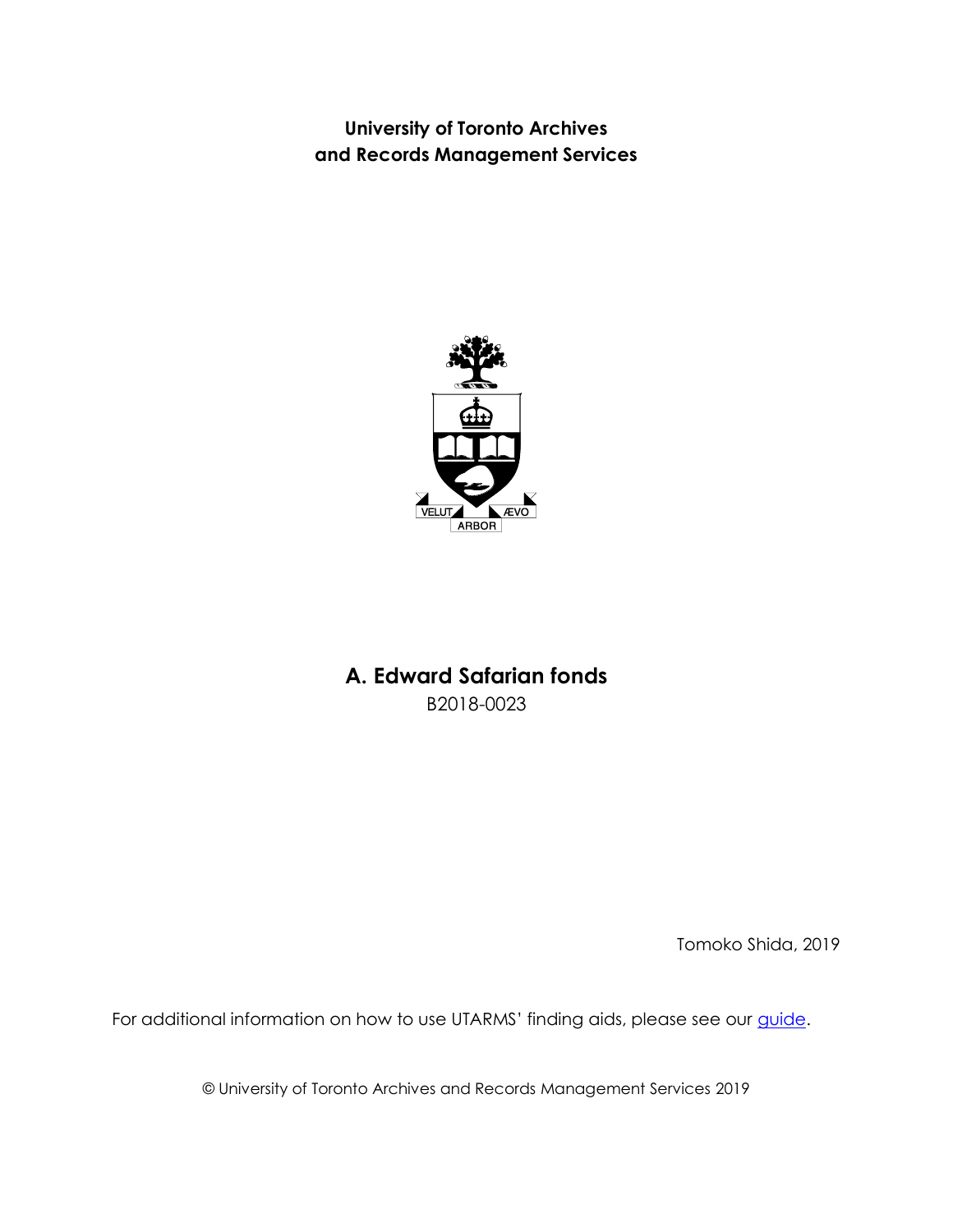# Contents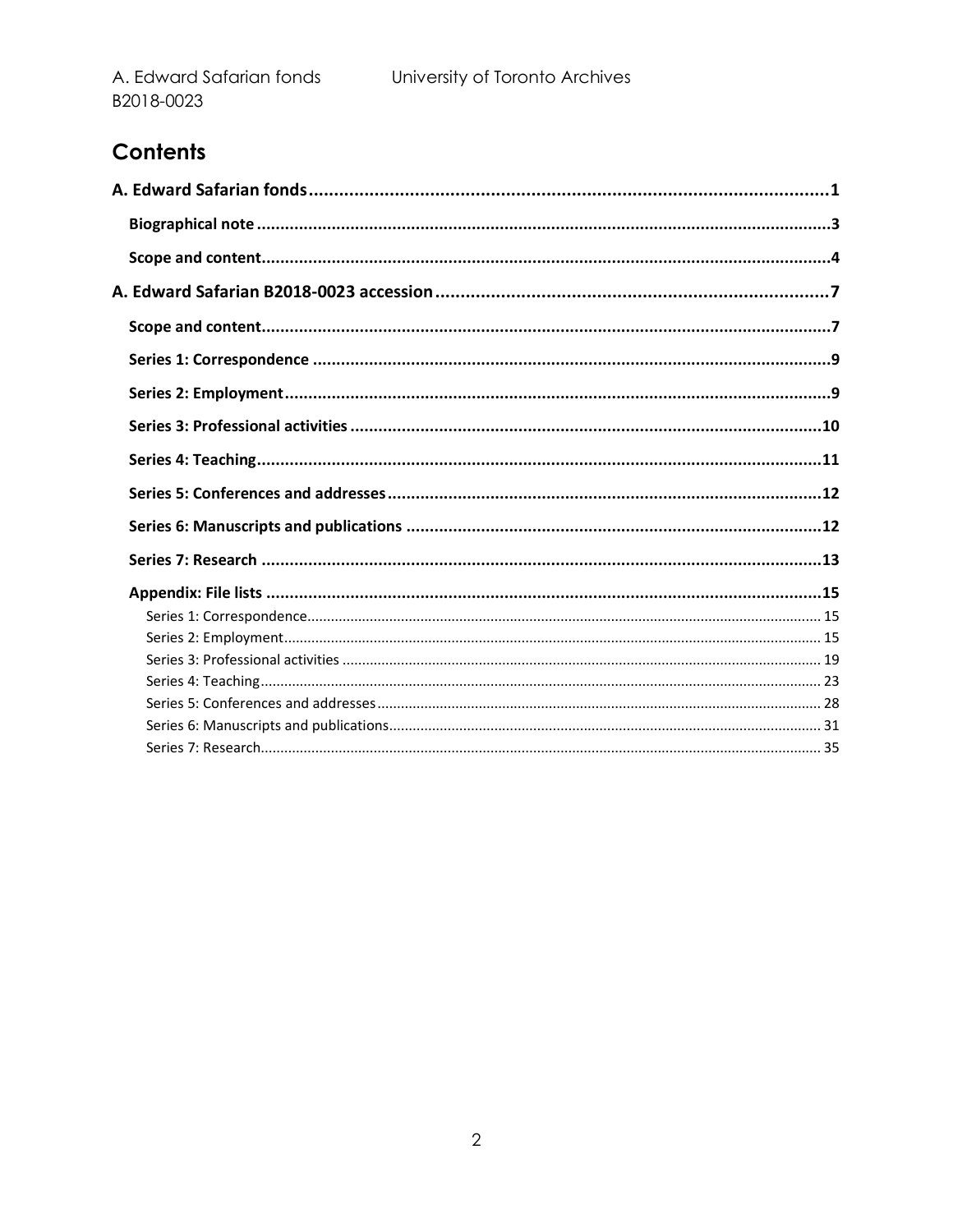## <span id="page-2-0"></span>**Biographical note**

Prof. Albert Edward Safarian (19 April 1924 – 29 January 2016) was a University of Toronto Professor of Economics in the Dept. of Political Economy (1966-1989) and Professor Emeritus of Business Economics in the Joseph L. Rotman School of Management (1989- 2016). He is best known for his contributions in the study of Canadian public policy, especially in the areas of foreign direct investment, federalism, free trade, and governance of multinational corporations.

Born in Hamilton, Ontario, Prof. Safarian was raised by Armenian immigrant parents in the Cabbagetown district of Toronto during the Great Depression. He entered University College, University of Toronto in 1942 and graduated with a B.A. (hons.) degree in 1946. He went on to graduate studies at the University of California Berkley, where he received a Ph.D. in economics in 1956.

Between 1950 and 1955, Prof. Safarian worked in the International Trade Division of the Dominion Bureau of Statistics in Ottawa. He then became Associate Professor in the Department of Economics and Political Science at the University of Saskatchewan in 1956. In 1962, Prof. Safarian was promoted to Full Professor and Head of the Department. Later, in 1966 he joined the University of Toronto's Department of Political Economy and served as the Department's last Head from 1976 to 1982 before its reorganisation. Between 1971 and 1976, he was also Dean of the School of Graduate Studies. Following his retirement and appointment as Professor Emeritus in 1989, he became a Professor of Business Economics at the Rotman School of Management.

In addition to his academic activities at the University of Toronto and Saskatchewan, Prof. Safarian taught courses at the Banff School of Management and in the Faculty of Law and Economics at the University of Nice. He held various research positions, most notably Associate Director of the Program on Economic Growth at the Canadian Institute for Advanced Research and Senior Research Fellow at the Centre for International Studies. He also served as a consultant to various federal and provincial governments, including for the Task Force on the Structure of Canadian Industry.

Prof. Safarian's major publications include *Canadian Economy in the Great Depression* (1958), *Foreign Ownership of Canadian Industry* (1966), *Canadian Federalism and Economic Interpretation* (1973), *Governments and Multinationals: Policies in the Developed Countries* (1983), and *Multinational Enterprise and Public Policy: A Study of the Industrial Countries* (1993). Prof. Safarian's contributions to the social sciences were recognized in various appointments and awards, including as Senior Fellow at Trinity College and Massey College, Fellow of the Royal Society of Canada, Member of the Order of Canada, and as a recipient of a Queen Elizabeth II Silver Jubilee Award.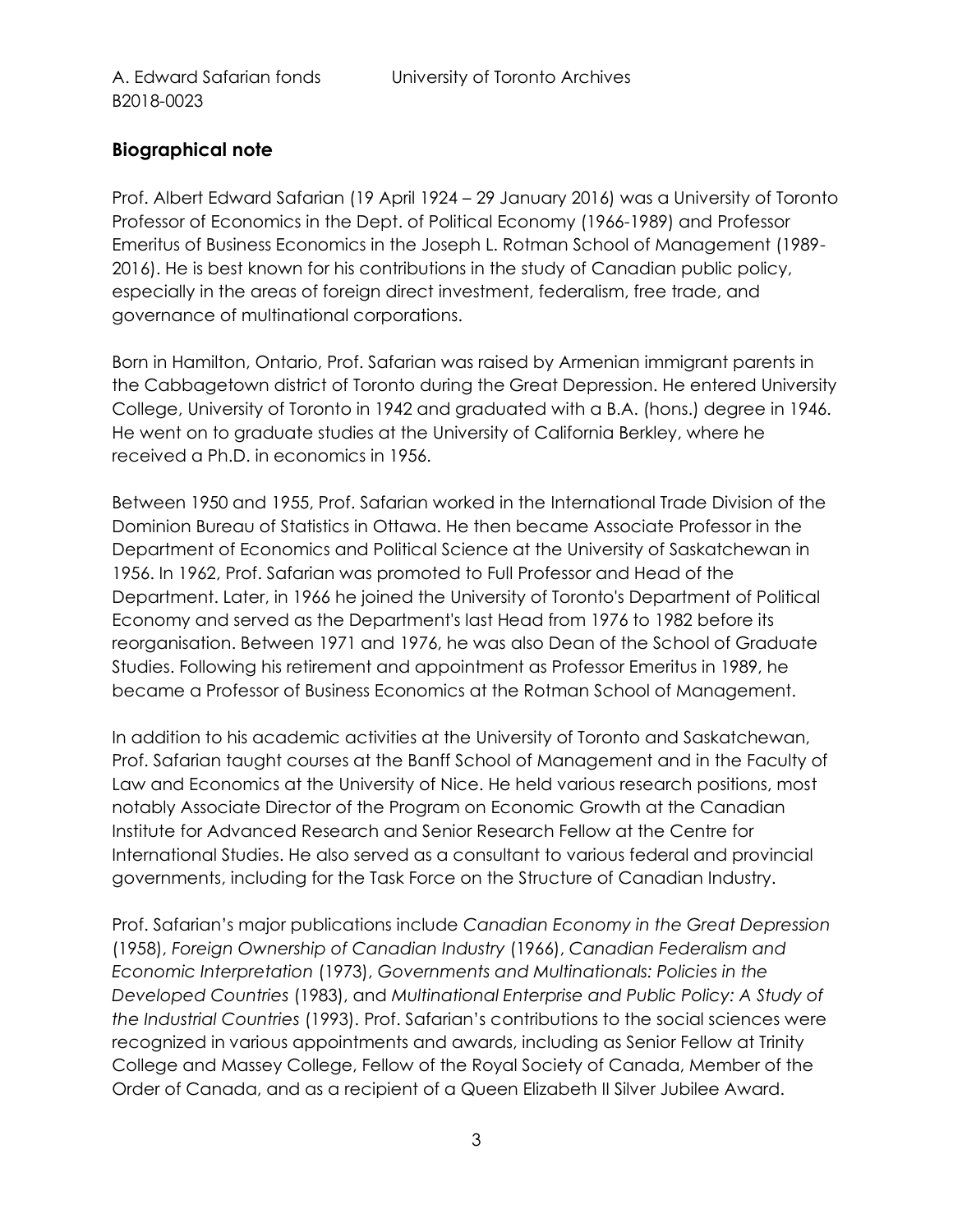Aside from his accomplishments in the academic arena, Prof. Safarian was also active in numerous other areas. Music and dance were a part of his life from a young age, which eventually led to his becoming director of the Danny Grossman Dance Company. He was an avid fisherman and belonged to the exclusive Tadenac Fishing Club, and was also a collector of art and Oriental rugs. He had strong ties with the Armenian-Canadian business community and in his later years served on the Board of a Canadian "think and do tank" the Mosaic Institute.

Prof. Safarian died in Toronto on 29 January 2016 at the age of 91.

**References:** Obituary for Edward Safarian. *The Globe and Mail*, 15 February 2016 and Address given by David Safarian (son) at the Safarian Conference, April 2004.

### <span id="page-3-0"></span>**Scope and content**

**Date range:** 1922-2017 **Extent:** 22.54 m of textual records (114 boxes) and 13 photographs

The fonds of Prof. A. E. Safarian is made up of six accessions acquired by the University Archives between 1989 and 2018.

**B1989-0032:** Addresses, articles, correspondence, manuscripts, notes, press clippings and reports documenting Professor Safarian's career as an economist and professor at the University of Saskatchewan and the University of Toronto. Included are files on federal, provincial and University committees, task forces, and royal commissions. Subject areas include foreign ownership and control, constitutional change, and higher education. (1955-1980, 5.46m, 18 boxes).

**B1994-0019:** Correspondence, course and lecture notes, addresses, manuscripts and publications, notes, memoranda, reports, briefs, press clippings, photoprints documenting the career of Dr. Safarian as a professor of economics and an administrator, especially at the Universities of Saskatchewan and Toronto. (1922-1993, 7.8m, 41 boxes).

**B1996-0034:** Correspondence, course and lecture notes, notes, reports, addresses, research notes, manuscripts, and publications documenting Edward Safarian as a student, an economist with a specialization in international trade, and as an administrator, especially as Dean of the School of Graduate Studies at the University of Toronto and as a participant in meetings organized by the Pacific Economic Cooperation Committee in co-operation with the Canadian National Committee for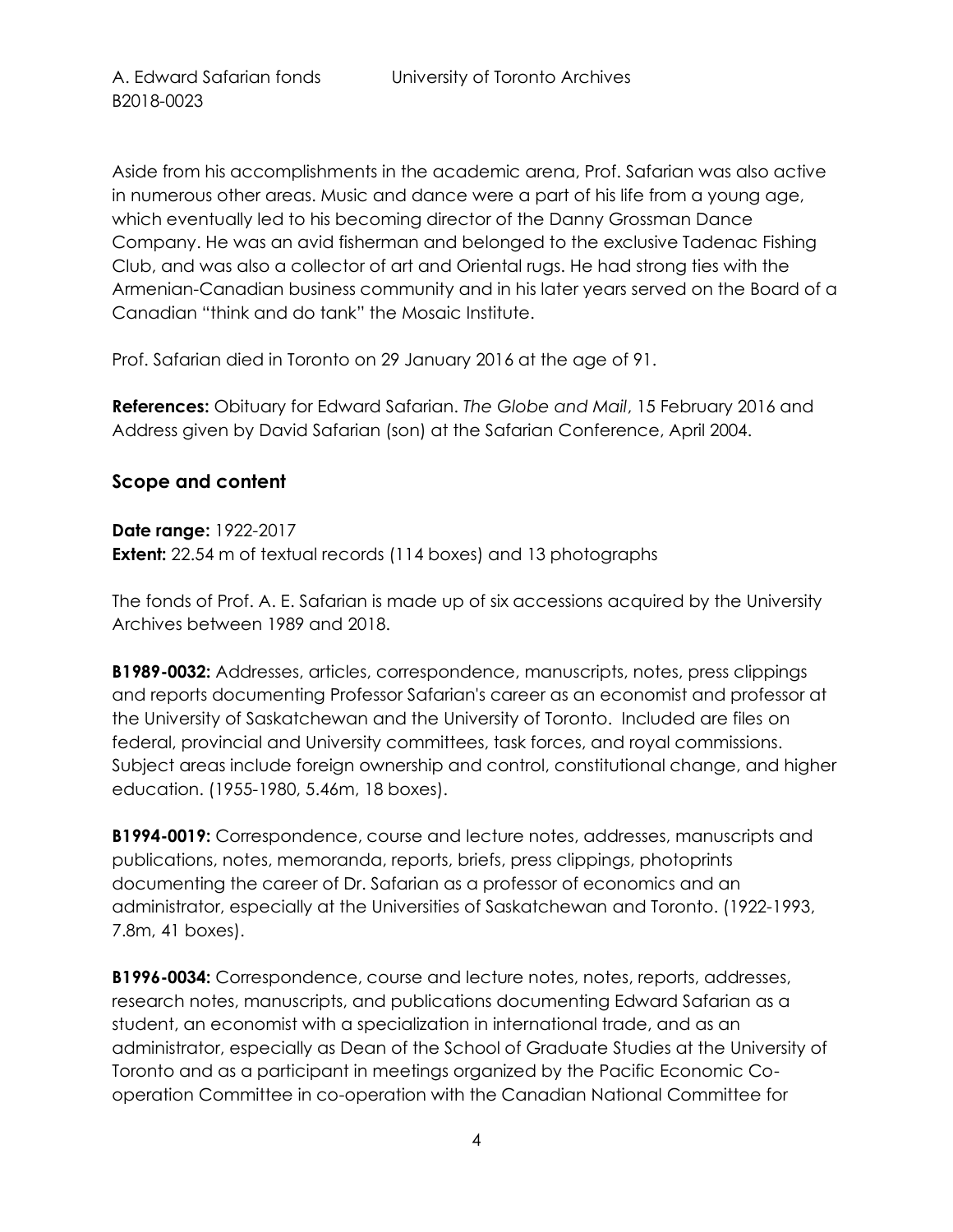Pacific Economic Co-operation. (1943-1993, 1.02m, 7 boxes).

**B2000-0008:** Professional correspondence, lecture notes, addresses, and student notes documenting Dr. A. Edward Safarian's career as a student, economist of international trade, and administrator at the University of Toronto. Records predominantly consist of professional correspondence concerning publications, student references, teaching, the Encyclopedia Britannica and consultancy work. In addition, there are also are teaching materials, course notes, and students' essays. No personal records are contained herein. (1945-1997, 2.7m, 4 boxes).

**B2006-0030:** Personal records of Edward Safarian, Professor of Economics at the University of Toronto consisting of personal correspondence, including a file on the Table Ronde d'Économistes France-Canada (7th : 1991 : Paris) and the granting of an honorary degree by the University of Toronto to Arthur E. Child (1994); research files, including interviews, for Safarian's writings on foreign ownership and multinational enterprise; and files on his professional association with the Canadian-American Committee, including notes on its confidential meetings (1972-1992), and the Canadian Institute for Advanced Research (1991-1997), especially its Economic Growth and Policy Program. The files for the last include confidential minutes, notes on discussions and correspondence with officers of the CIAR and the directors and members of the Growth Program, presentations by Safarian to the CIAR and addresses to outside bodies on behalf of the CIAR. (1956-2003, 0.88m, 8 boxes).

**B2018-0023:** Accession consists of the last remaining records of Professor A. Edward Safarian. Material predominantly consists of records documenting his professional life as a professor and researcher. These include teaching files from his time at the University of Saskatchewan and the University of Toronto as well as research files and drafts of publications on topics primarily related to multinational enterprises and public policy, mergers and acquisitions, foreign direct investment, free trade, and NAFTA. This accession also contains material reflecting Professor Safarian's international outlook, including several personal and business trips to Armenia, a research project on China, and involvement as a board member of the Mosaic Institute. Records include correspondence, annotated articles and notes, reports, lecture notes, research files and drafts of publications and addresses. (1945-2017, 4.68m, 36 boxes)

**Access:** Please see individual accession finding aids for specific information regarding access restrictions.

**Accruals:** B1989-0032, B1994-0019, B1996-0034, B2000-0008, B2006-0030, and B2018-0023 **Note on arrangement and description:** Each accession is described and arranged as a distinct entity, though an effort has been made to arrange the material into the following common series in the larger accessions: correspondence, course notes,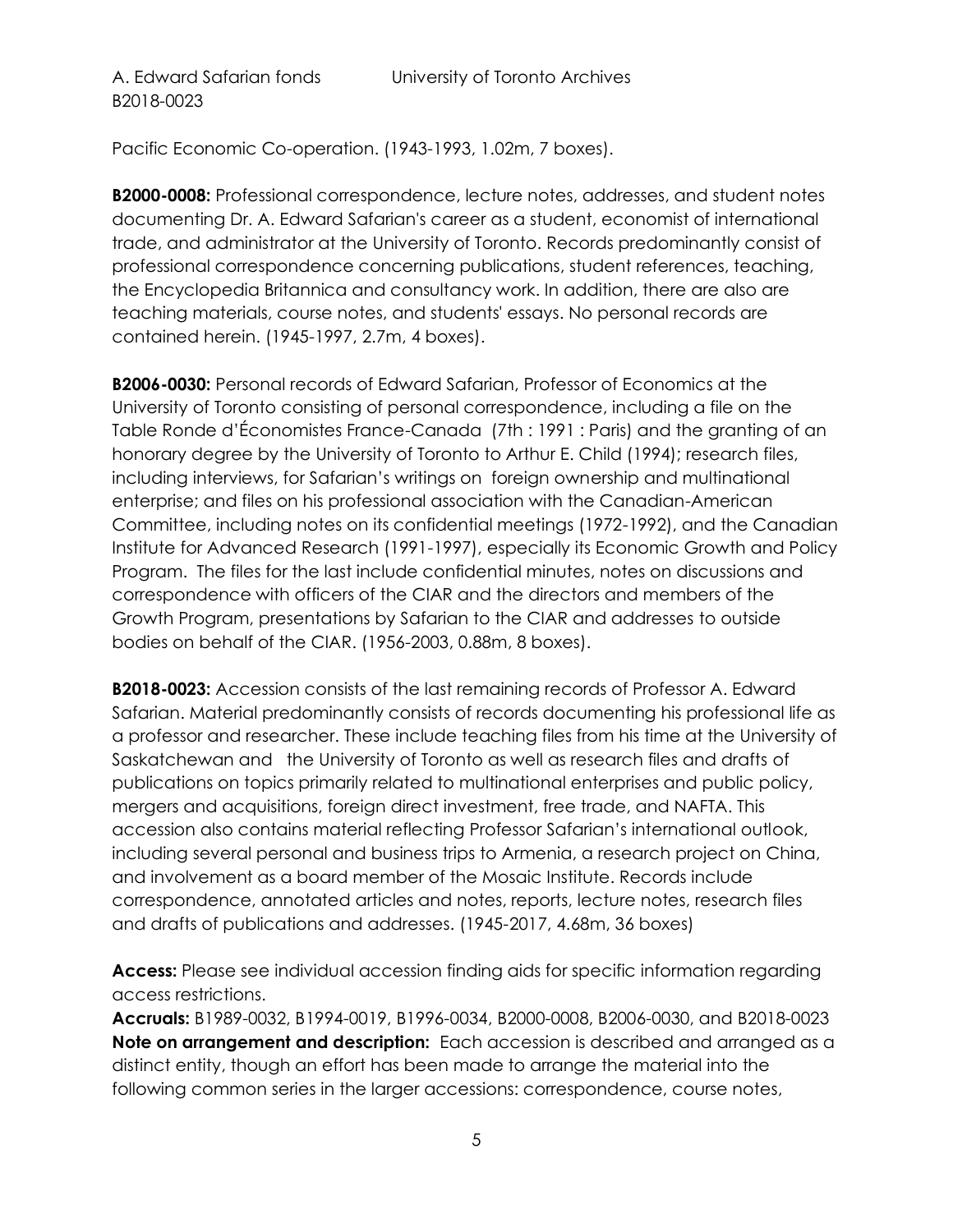B2018-0023

employment, teaching files, professional activities, conferences & addresses, manuscripts & publications, and research.

Please consult individual accession-level finding aids for further details about each accession.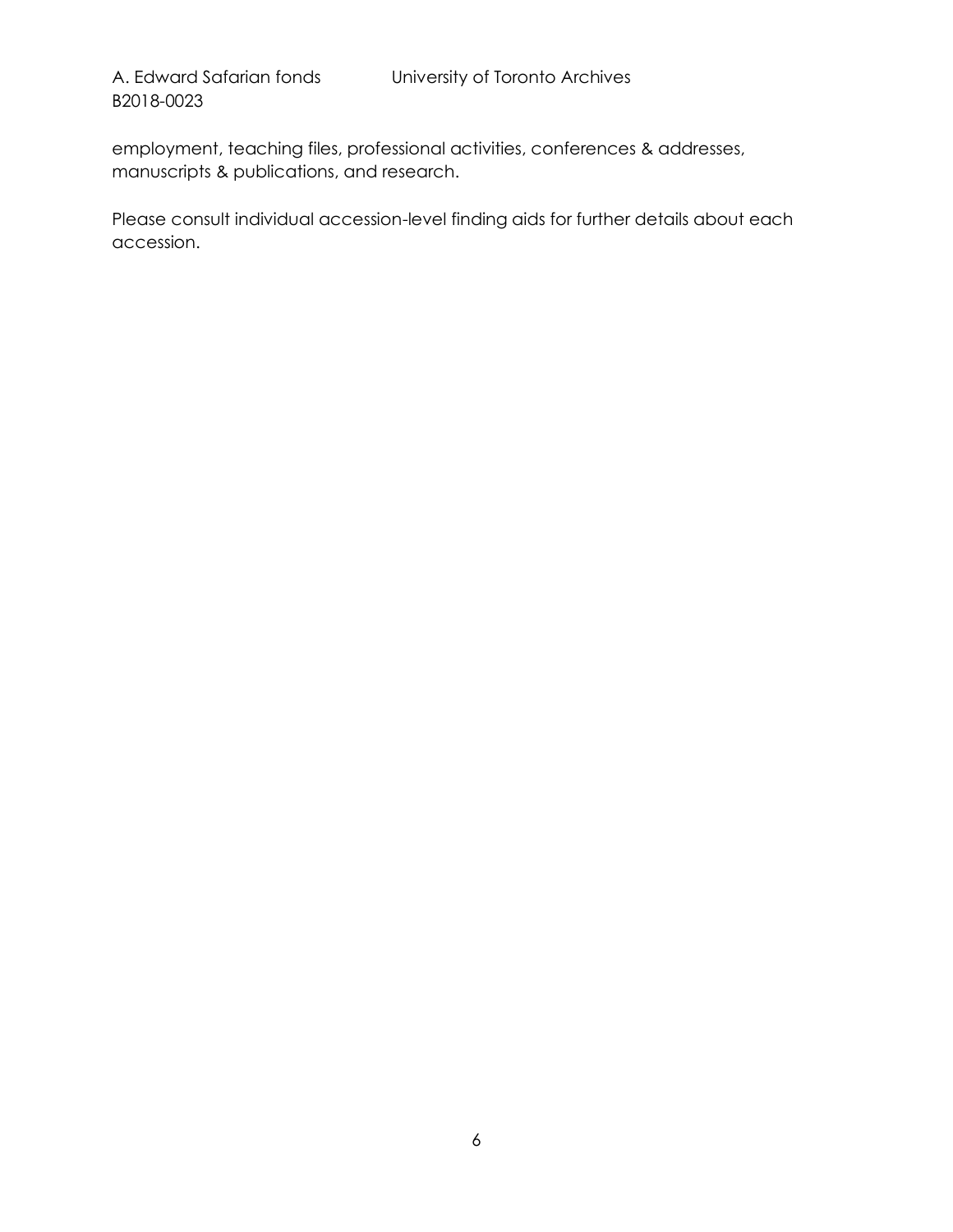# <span id="page-6-0"></span>**A. Edward Safarian B2018-0023 accession**

**Date range:** 1945-2017 **Extent:** 4.68 m of textual records (36 boxes) and 11 photographs

### <span id="page-6-1"></span>**Scope and content**

Accession consists of the last remaining records of Prof. A. Edward Safarian. Material predominantly consists of records documenting his professional life as a professor and researcher. These include teaching files from his time at the University of Saskatchewan and the University of Toronto as well as research files and drafts of publications on topics primarily related to multinational enterprises and public policy, mergers and acquisitions, foreign direct investment, free trade, and NAFTA. This accession also contains material reflecting Prof. Safarian's international outlook, including several personal and business trips to Armenia, a research project on China, and involvement as a board member of the Mosaic Institute. Records include correspondence, annotated articles and notes, reports, lecture notes, research files, drafts of publications and addresses, and photographs.

**Immediate source of acquisition or transfer:** Material in this last accession was identified in his office in the Rotman Building and transferred to the University Archives with the assistance of a long-time colleague in the Faculty of Management.

**Access:** Material in this accession is open with the exception of the files listed below. Please see series descriptions for additional details.

- Series 1: Correspondence
	- o B2018-0023/001(15), (17) and (19)
- Series 2: Employment
	- o B2018-0023/002(09), (11)-(12)
	- o B2018-0023/003(02), 05)-(09)
	- o B2018-0023/005(03), (09)-/006(10)
- Series 3: Professional activities
	- o B2018-0023/007(03)
	- o B2018-0023/009(01)-(09)
	- o B2018-0023/010(02)-(08)
- Series 4: Teaching
	- o B2018-0023/012(02)-(04), (13)
	- o B2018-0023/014(02)
	- o B2018-0023/015(17), (23)
	- o B2018-0023/016(12)
- Series 6: Manuscripts and publications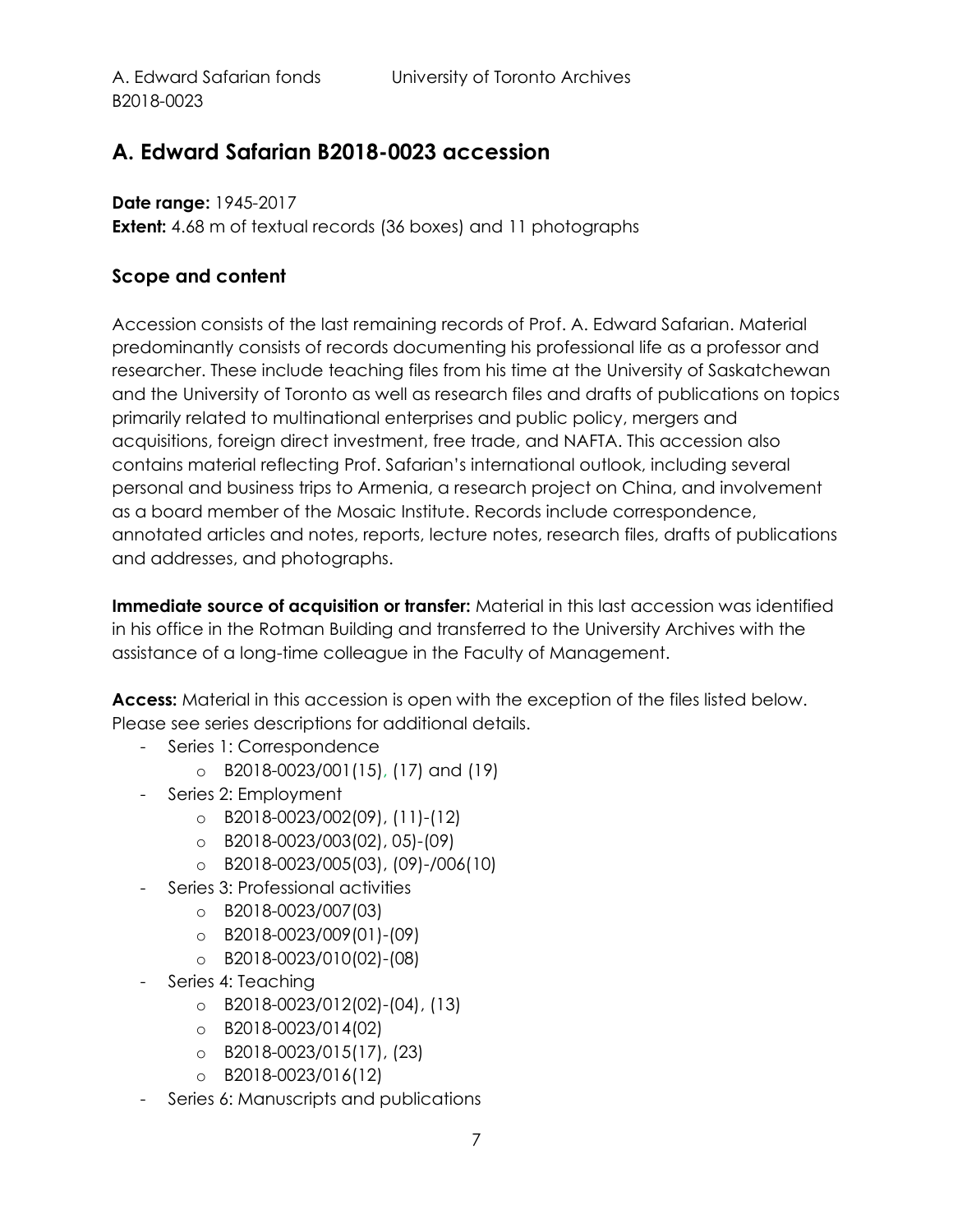B2018-0023

- o B2018-0023/025(09)
- Series 7: Research
	- o B2018-0023/032(10)

**Accruals:** The A. Edward Safarian fonds consists of the following other accessions: B1989-0032, B1994-0019, B1996-0034, B2000-0008, and B2006-0030.

**Boxes:** B2018-0023/001-/036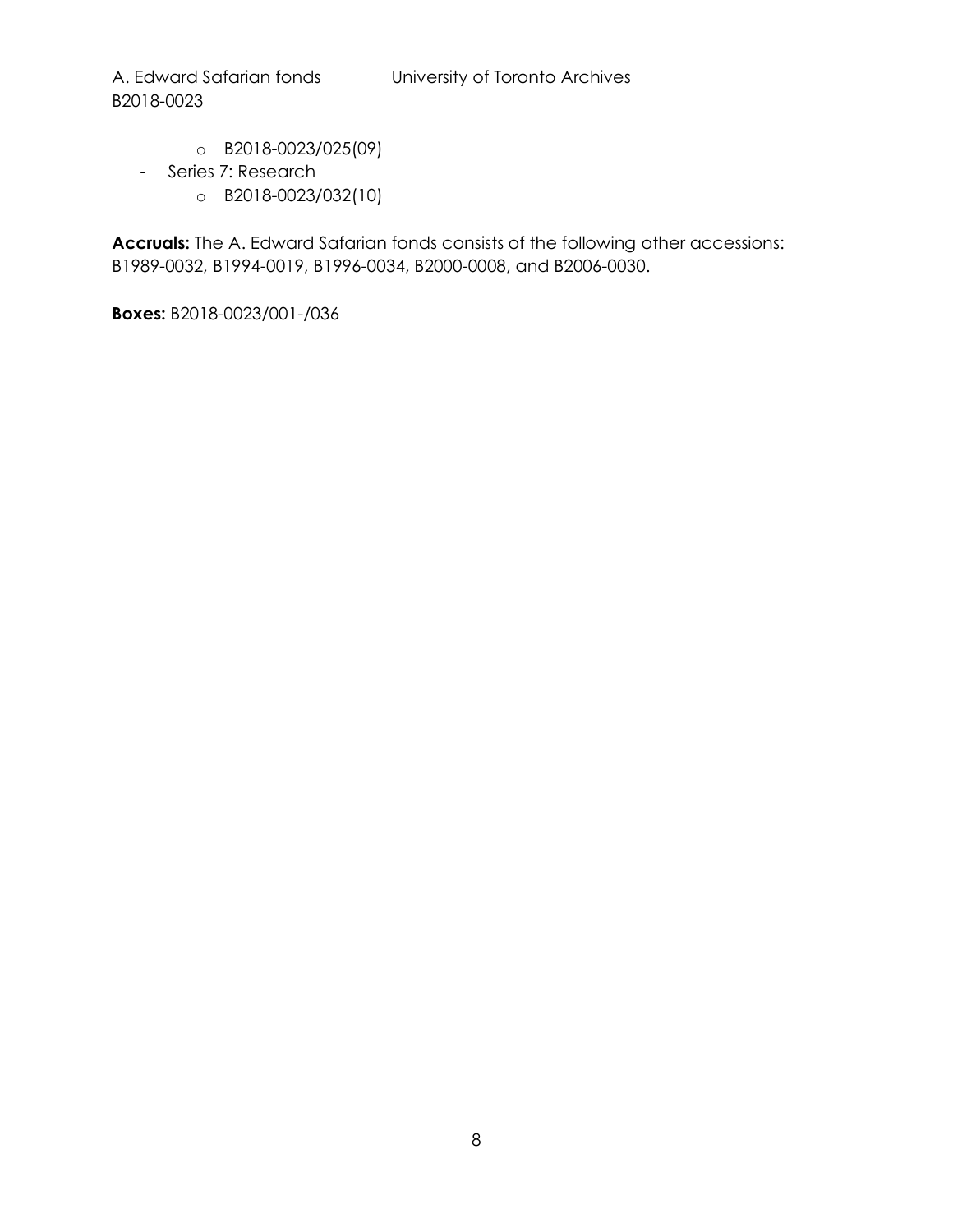## <span id="page-8-0"></span>**Series 1: Correspondence**

**Date range:** 1959-2013 **Extent:** 0.13 m of textual records (1 box)

**Scope and content:** Series consists primarily of assorted professional correspondence, as well as lists of contacts and addresses, letters of recommendation, and some personal correspondence. Included in this series is correspondence between Prof. Safarian and the Royal Society of Canada, reflecting his concern about the lack of representation of the fields of business and management within the Royal Society.

**Notes:** In addition to correspondence found in this series, researchers will be able to find correspondence related to a particular topic, project or event in series that reflect these activities. Particularly, Series 3 (Professional Activities) contains extensive correspondence of both a personal and professional nature between Prof. Safarian and individuals in Armenia.

**Arrangement:** Files in this series are arranged in three sections, and chronologically within those sections. The first two files are lists of contacts and addresses. This is followed by a section of files of miscellaneous correspondence, and lastly, correspondence with a specified topic or recipient.

**Access:** All files in this series are open with the exception of the following files listed below:

- B2018-0023/001(15): Restricted for 30 years until 1 January 2036.
- B2018-0023/001(17): Restricted for 30 years until 1 January 2042.
- B2018-0023/001(19): Restricted for 30 years until 1 January 2043.

**Boxes:** B2018-0023/001(01)-/002(02)

#### <span id="page-8-1"></span>**Series 2: Employment**

**Date range:** 1945-2015 **Extent:** 0.65 m of textual records (5 boxes)

**Scope and content:** Series consists of records of Prof. Safarian's employment inside and outside of academia. It includes records related to his search for academic appointments upon completing his doctorate, his resignation from the University of Saskatchewan, and his activity at the University of Toronto in various capacities at the Faculty of Management, the Centre for International Studies (CIS), Institute for International Business (IIB), and Trinity College. Files related to Myron J. Gordon and Trinity College are noteworthy for the insights they provide into the conferral of awards and honors, as is the file on the CIS-CEES which documents the operation of the CIS and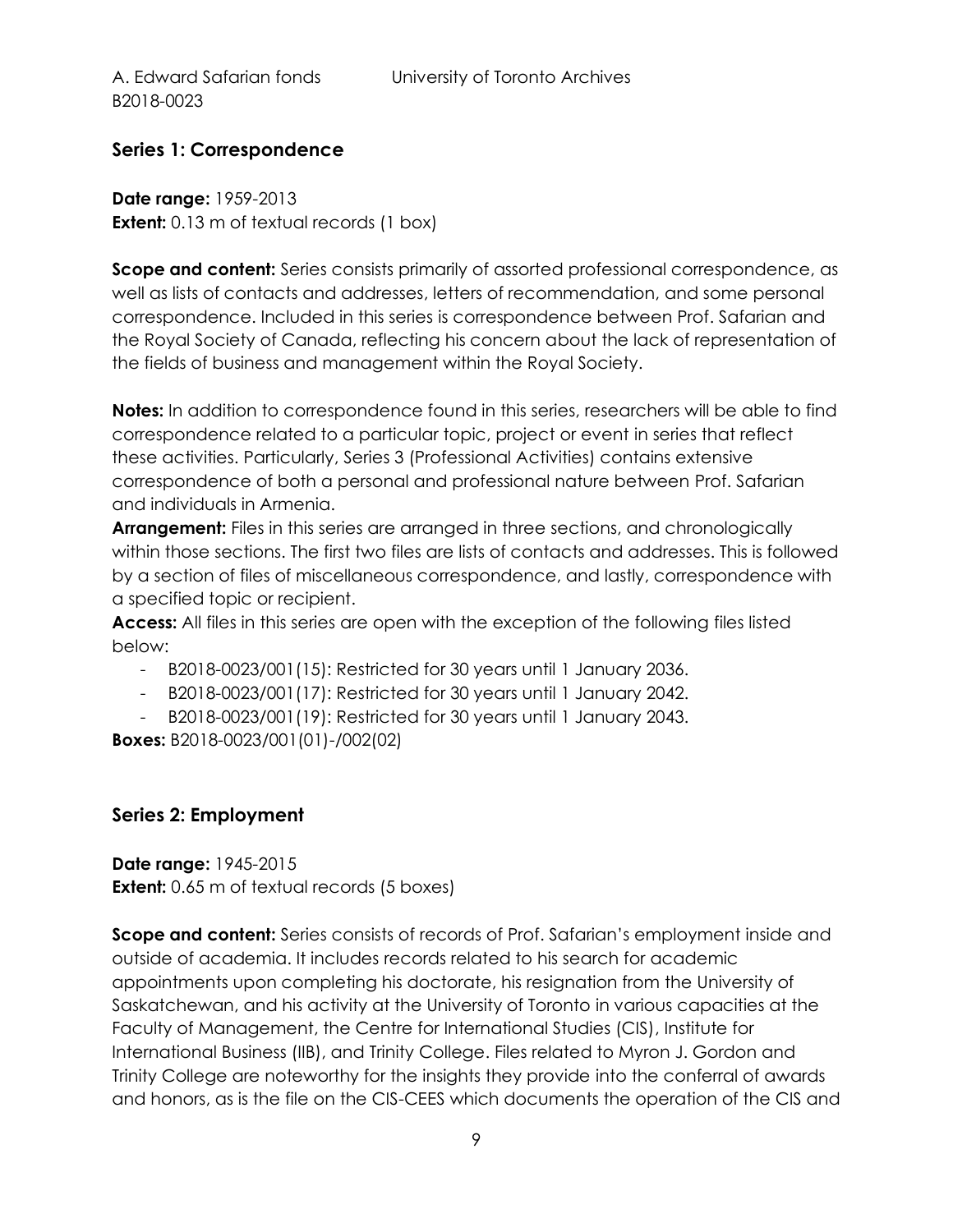B2018-0023

Prof. Safarian's decision to leave the directorship. The series also includes records of his employment activity outside of academia, including for the Justice Department, UNCTAD, the Canadian Institute for Advanced Research (CIAR) and others. Records include correspondence, curriculum vitae, reports, legal documents, contracts, meeting minutes, and paper drafts.

**Notes:** Researchers should consult Series 3 (Professional Activities) for records pertaining to Prof. Safarian's unpaid activities. Records pertaining to his teaching and research can be found in Series 4 and Series 7, respectively. See also accession B2006-0030 for a more comprehensive set of records related to the CIAR.

**Arrangement:** Files in this series are arranged in two sections: records relating to employment within academia, followed by a section on employment outside of academia. The files in this latter section are arranged by employer, then chronologically within those sub-sections.

**Access:** All files are open with the exception of the following files listed below:

- B2018-0023/002(09): Restricted. Contact University Archivist.
- B2018-0023/002(11)-(12): Restricted. Contact University Archivist.
- B2018-0023/003(02): Restricted for 30 years until 1 January 2023.
- B2018-0023/003(05)-(09): Restricted. Contact University Archivist.
- B2018-0023/005(03): Restricted for 30 years until 1 January 2025.
- B2018-0023/005(09)-/006(10): Restricted until 1 January 2027.

**Boxes:** B2018-0023/002(03)-/006(10)

#### <span id="page-9-0"></span>**Series 3: Professional activities**

**Date range:** 1966-2015 **Extent:** 0.65 m of textual records (5 boxes) and 7 photographs

**Scope and content:** Series consists of records documenting Prof. Safarian's relationships and involvement in activities and organizations outside of his formal (paid) roles within academia and other sectors. A large component of this series relates to his interactions with scholars from the former Soviet Union (especially Armenia) and the Armenian-Canadian business community, and his service as board member of the Mosaic Institute and co-editor of the multi-volume series *Hong Kong Bank of Canada Papers on Asia.* It also includes some material documenting his involvement with the Canadian-American Committee; the Pacific Economic Cooperation Committee (PECC); the Ontario Centre for International Business (OCIB); the Tadenac Fishing Club; the Naval Officers' Association of Canada (NOAC) scholarship selection committee; and an economics reading group *Strategy 10*. Also included are records revealing shorter-term professional activity such as consulting and reviewing of others' manuscripts. Material in this series is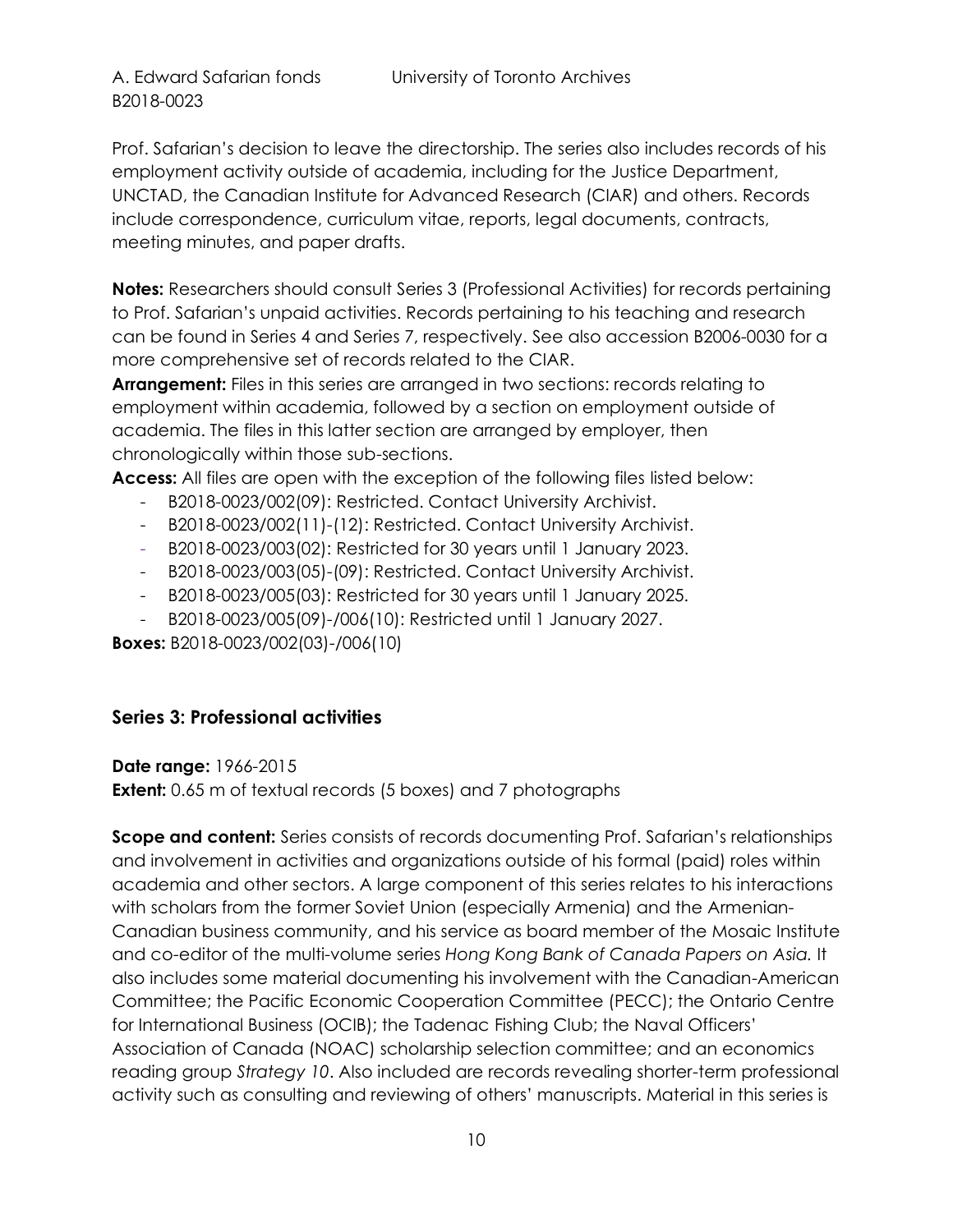B2018-0023

especially noteworthy for the insights it provides on the interconnectedness of social networks (ethnic, recreational, etc.) and professional ones. Tadenac Club files may be of interest to researchers examining issues surrounding recreational 'conservationists' and Indigenous communities in rural Ontario. Records in this series include correspondence, travel journals, articles and notes, manuscript drafts and comments, meeting minutes, reports and photographs.

**Notes:** See accession B1996-0034 for other records related to the PECC and B2006-0030 for other records related to the Canadian-American Committee.

**Arrangement:** Files in this series are divided into two sections. The first section is arranged by organization and chronologically within those sub-sections. The second section, documenting various small-scale consulting and commentary, is arranged chronologically.

**Access:** The following files in this series are restricted:

- B2018-0023/007(03): Restricted for 75 years until 1 January 2063.
- B2018-0023/009(01)-(07): Restricted for 20 years until 1 January 2036.
- B2018-0023/009(08)-(09): Restricted until 1 January 2027.
- B2018-0023/010(02)-(05): Restricted for 20 years until 1 January 2035.
- B2018-0023/010(06)-(08): Restricted for 30 years until 1 January 2044.

**Boxes:** B2018-0023/006(11)-/011(21)

## <span id="page-10-0"></span>**Series 4: Teaching**

**Date range:** 1953-2008 **Extent:** 0.65 m of textual records (5 boxes)

**Scope and content:** Series contains Prof. Safarian's teaching files, primarily from his years at the University of Toronto, but also including some material from his time at the University of Saskatchewan. They include courses taught in economics within the Department of Political Economy as well as later, in the Faculty of Management's Executive MBA program. Records in this series include article annotations and notes, lecture notes, outlines and slides, course syllabi, evaluations and readings lists, final exam questions, correspondence, and handwritten notes.

**Notes:** See accession B1994-0019 for teaching files from his years at the University of Saskatchewan and the Department of Political Economy at the University of Toronto. **Arrangement:** Files in the first half of the series are arranged chronologically rather than by course, as individual files in the earlier years often contain material reused by Prof. Safarian in multiple courses. Files in the latter half of the series have been arranged by course, and arranged chronologically within those groupings.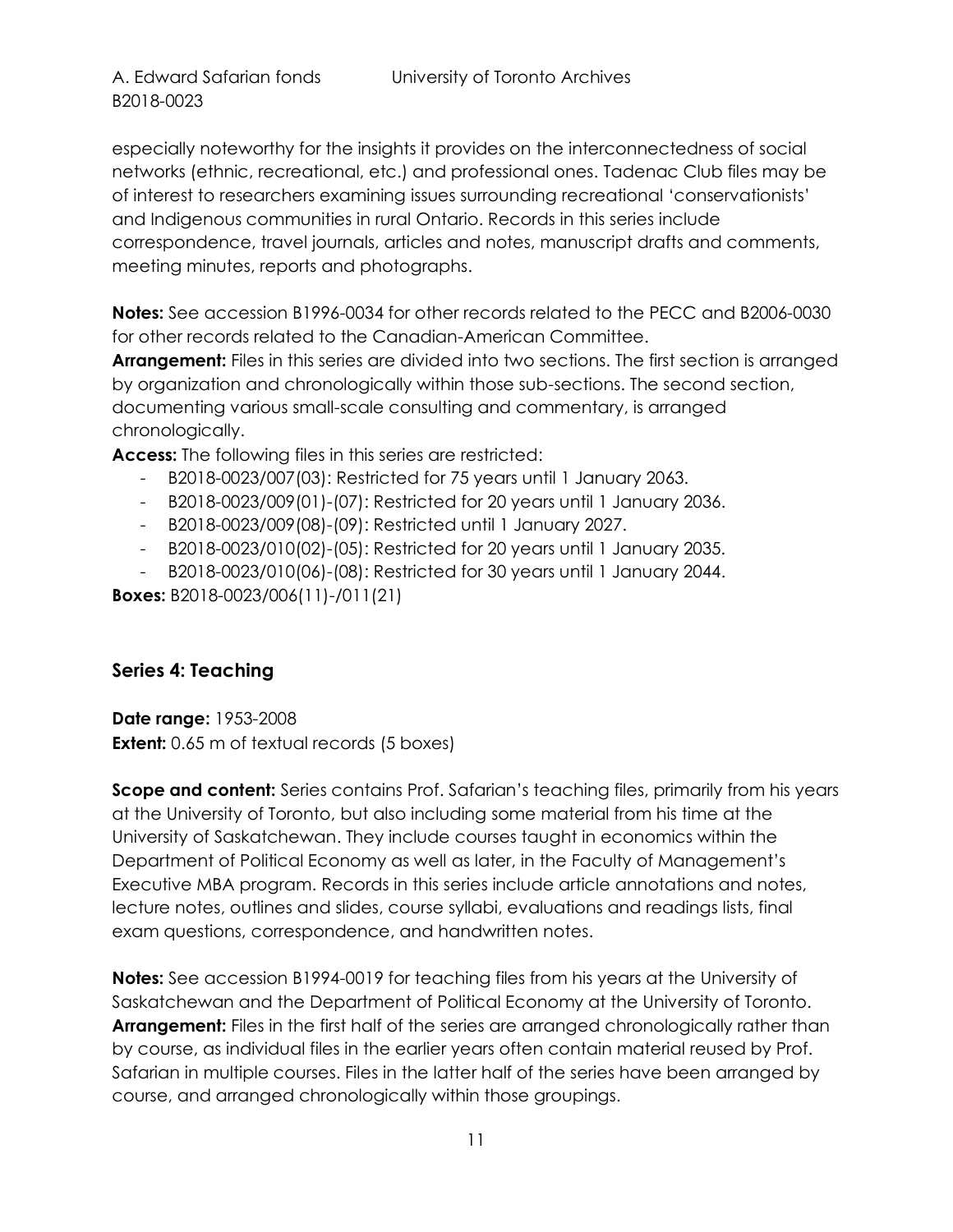B2018-0023

**Access:** Contact the University Archivist to access the restricted files listed below:

- B2018-0023/012(02)-(04)
- B2018-0023/012(13)
- B2018-0023/014(02)
- B2018-0023/015(17), (23)
- B2018-0023/016(12)

**Boxes:** B2018-0023 /012(01) to /016(21)

### <span id="page-11-0"></span>**Series 5: Conferences and addresses**

**Date range:** 1954-2012 **Extent:** 0.46 m of textual records (3.5 boxes)

**Scope and content:** Series is made up of material related to Prof. Safarian's attendance and participation in conferences, workshops and roundtables, as well as his addresses, speeches and talks given both domestically and internationally. Records consist of correspondence, research and speaking notes, outlines and drafts of addresses and papers, conference summaries, and a contract.

**Notes:** Drafts of papers that may have been presented at conferences or other venues may also be found in Series 6 (Manuscripts and Publications). **Arrangement:** Files are arranged chronologically. **Access:** All files are open. **Boxes:** B2018-0023/017(01)-/020(07)

#### <span id="page-11-1"></span>**Series 6: Manuscripts and publications**

**Date range:** 1948-2015 **Extent:** 1.17 m of textual records (9 boxes) and 4 photographs

**Scope and content:** Series consists of records related to Prof. Safarian's writing and publishing activity. The series begins with material documenting the publishing and copyright of his written work, followed by material related to shorter pieces such as book reviews and letters to the editor. The latter half of the series consists mostly of material used to produce more formal academic articles and monographs, including records on ideas for writing, unpublished writing, and published writing. A notable exception are the files related to *The Eagle and the Bear,* an unpublished memoir based on Prof. Safarian's travels in Armenia and the former Soviet Union. Records in this series include correspondence, article annotations and notes, paper outlines and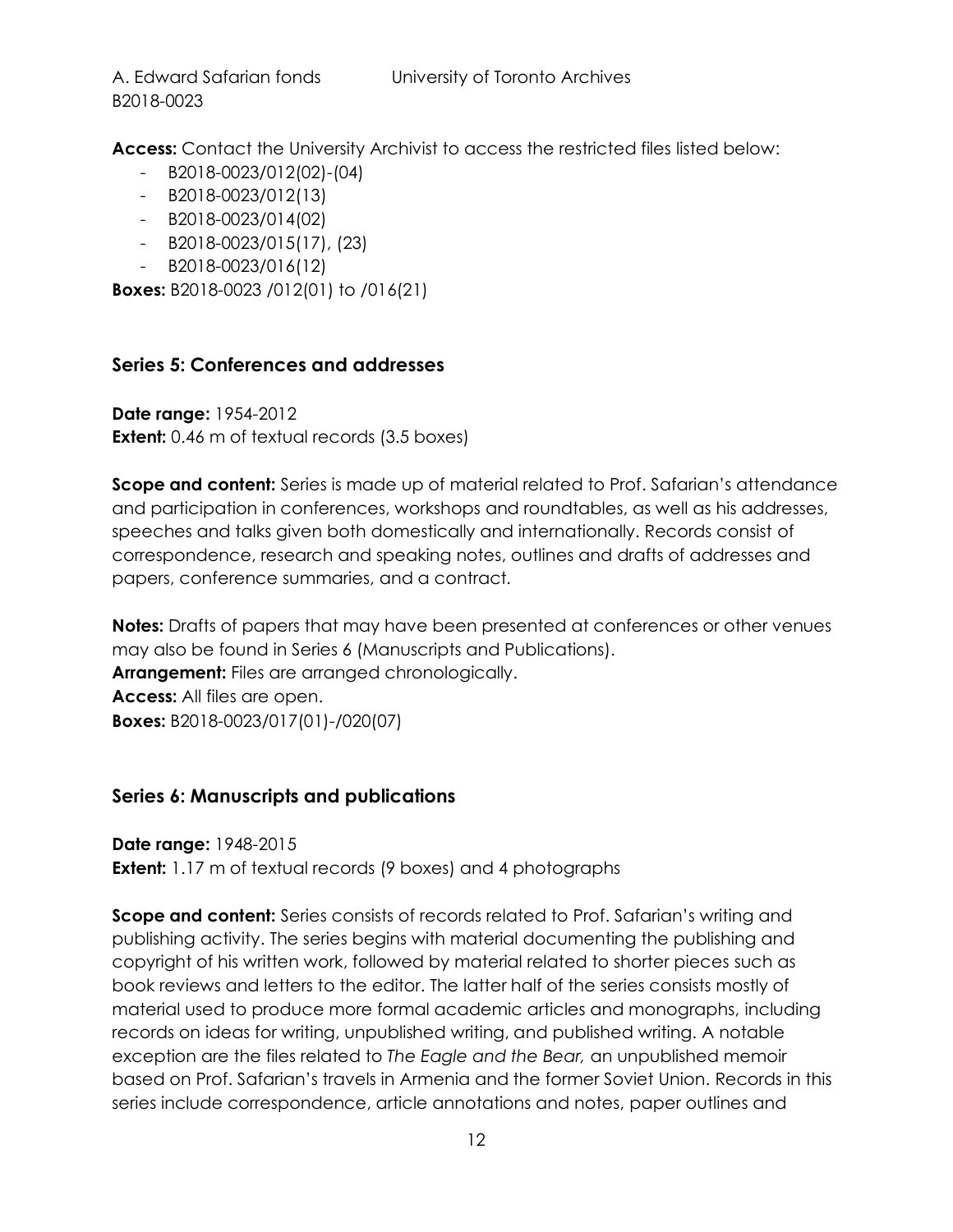drafts, research data, travel journals and paraphernalia, contracts and press photos.

**Notes:** For a number of the earlier (pre-1990s) publications represented in this series, more material can be found in previous accessions, especially B1994-0019 and B1996- 0034. In addition, drafts of papers, speeches and other types of addresses can also be found in Series 5 (Conferences and Addresses).

**Arrangement:** The series is divided up into five sections and files are arranged chronologically within the first four sections. The last section of published writing is arranged chronologically by date of publication rather than by date of file. **Access:** All files are open with the exception of the following file listed below:

- B2018-0023/025(09): Restricted for 30 years until 1 January 2025. **Boxes:** B2018-0023/020(08)-/028(08)

#### <span id="page-12-0"></span>**Series 7: Research**

**Date range:** 1950-2017 **Extent:** 1.04 m of textual records (8 boxes)

**Scope and content:** Series consists of material documenting Prof. Safarian's research activity spanning more than six decades. Material reflects his research approach, the scope of his research interests over time, and the research assistance and partnerships that underlie his prolific research output. Included in this series are grant applications, proposals and reports to various funding bodies including SSHRC and the Donner Foundation, as well as an extensive collection of files containing correspondence, annotated articles, and both handwritten and typed article summaries and notes. Many of the article summaries used by Prof. Safarian in his research and publications were produced by student research assistants, including Walid Hejazi who would later become a colleague and co-author of a number of papers.

**Notes:** Research files associated with projects in which Prof. Safarian was commissioned by an outside body (the Justice Department, CIAR, etc.) can be found in Series 2 (Employment). Research files associated with a specific publication or writing project can be found in Series 6 (Manuscripts and Publications).

Unless heavily annotated, photocopied articles read and saved by Safarian in the course of his research have either been removed from the files in their entirety or only the title pages have been retained. In many cases, handwritten notes jotting down the author, an abbreviated title and key points were also present with these articles, and these have notes have all been retained.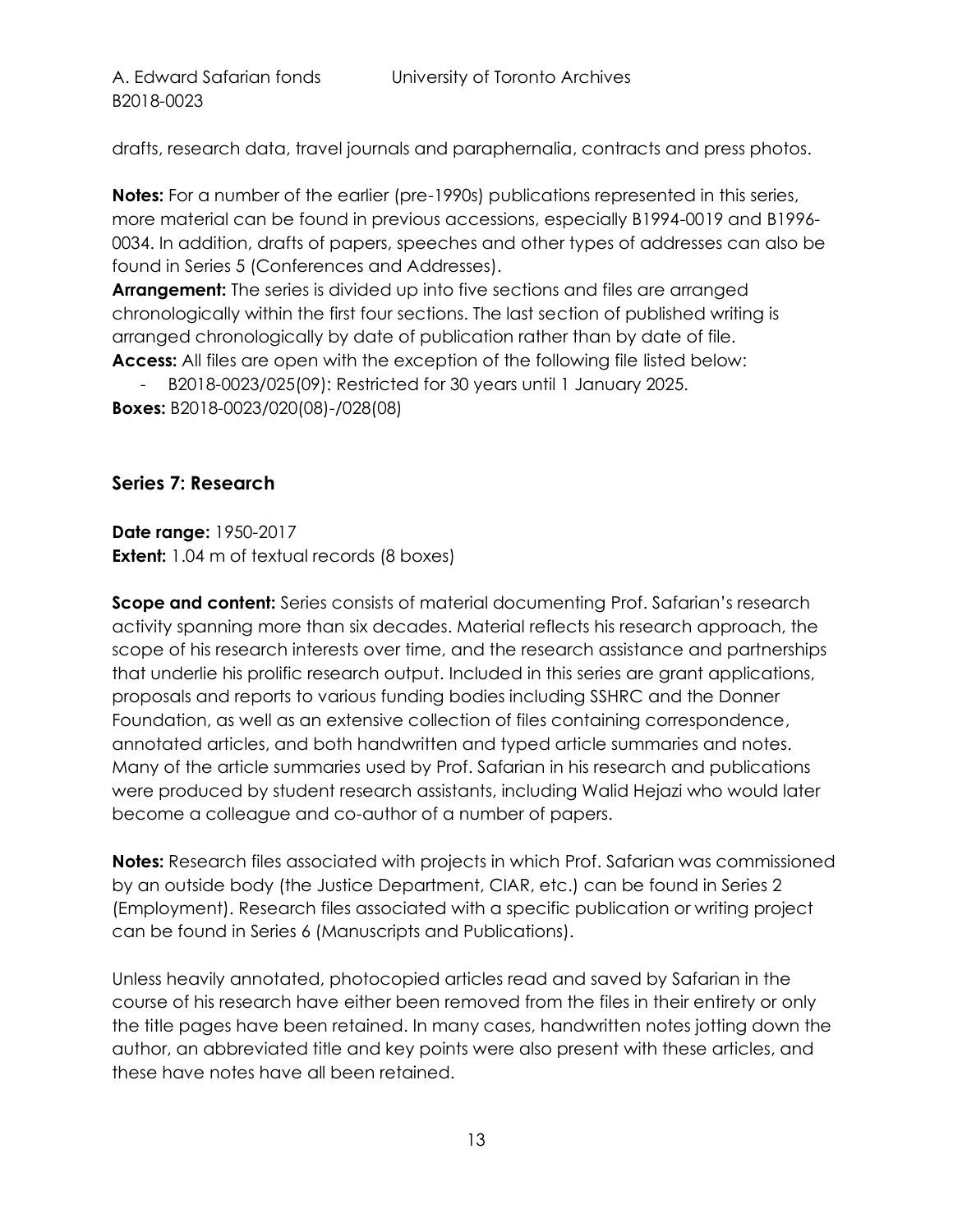**Arrangement:** The series is divided into three sections (administrative, topical, and general research files). Topical research files are arranged loosely by subject matter to preserve the original order in which the material was received. The remaining files (in the administrative and general research files sections) are arranged chronologically, as no original order could be discerned.

**Access:** All files are open with the exception of the following file listed below:

- B2018-0023/032(10): Restricted. Contact University Archivist.

**Boxes:** B2018-0023/0029(01) to /036(24)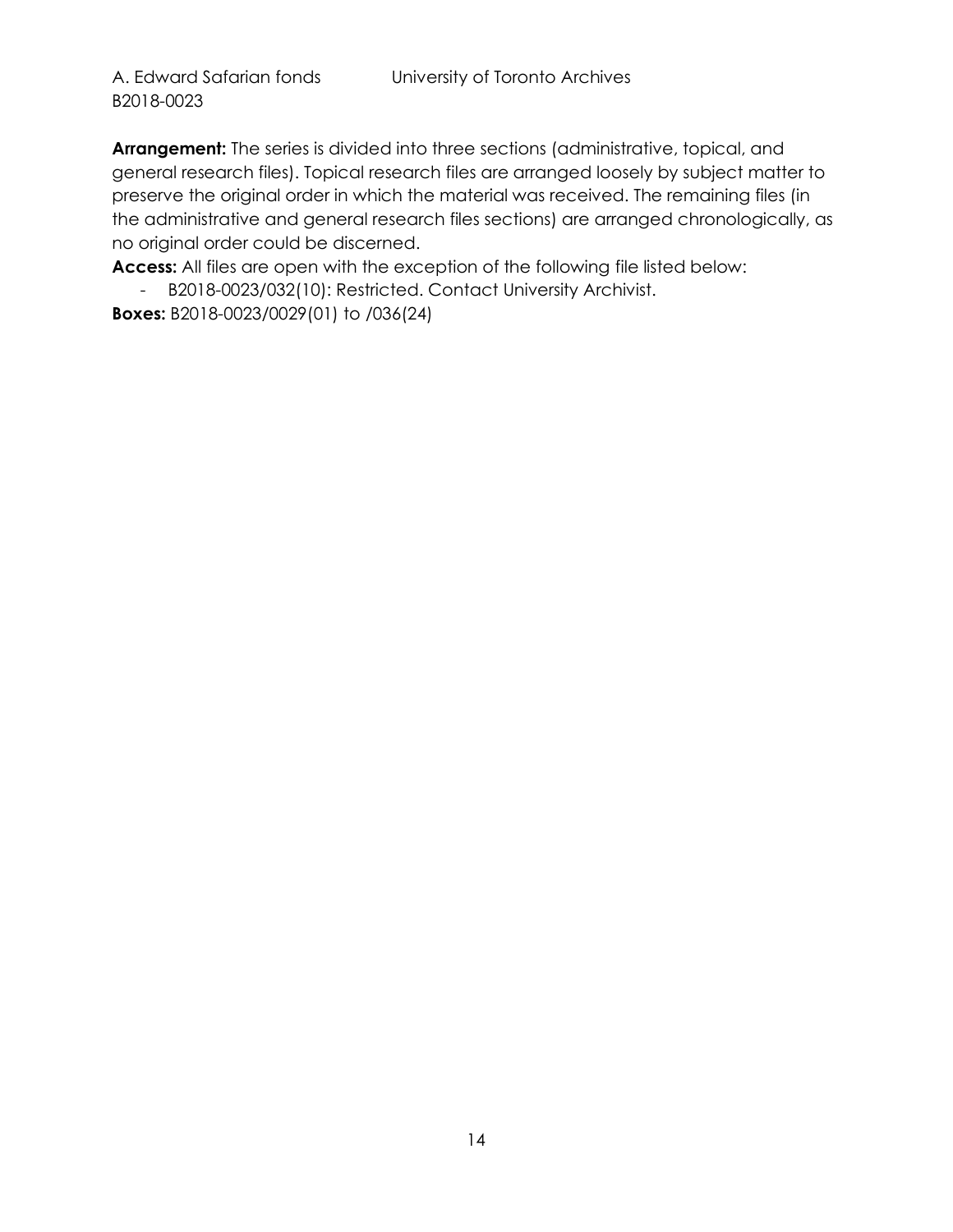# <span id="page-14-0"></span>**Appendix: File lists**

## <span id="page-14-1"></span>**Series 1: Correspondence**

| <b>File number</b>  | <b>File title</b>                                         | Date range  |
|---------------------|-----------------------------------------------------------|-------------|
| B2018-0023/001(01)  | Notecards with names of contacts                          | $[19-3]$    |
| B2018-0023/001 (02) | Correspondence, address lists and business cards -        | 1986, 1992- |
|                     | Trinity College, Massey, Abroad, Canada                   | 1997        |
| B2018-0023/001(03)  | Miscellaneous correspondence                              | 1959-2004   |
| B2018-0023/001(04)- | Correspondence                                            | 2004-2012   |
| (12)                |                                                           |             |
| B2018-0023/001(13)  | Letters of congrats [on being appointed SGS] dean         | 1970, 1976  |
| B2018-0023/001(14)  | Correspondence related to Massey College                  | 1979-2011   |
| B2018-0023/001(15)  | Correspondence - References for Walid Hejazi              | 1994-2005   |
|                     | (restricted)                                              |             |
|                     | Correspondence, nomination documents and                  |             |
| B2018-0023/001(16)  | internal memoranda - Royal Society [material              | 2000-2011   |
|                     | removed to B2018-0023/001(17)]                            |             |
|                     | Correspondence and nomination documents - Royal           |             |
| B2018-0023/001(17)  | Society [material removed from B2018-0023/001(16)]        | 2010-2011   |
|                     | (restricted)                                              |             |
| B2018-0023/001(18)  | Correspondence - [Don] Moggridge on Harry                 | 2004-2008   |
|                     | Johnson                                                   |             |
| B2018-0023/001(19)  | Correspondence related to nominations for the             | 2006-2012   |
|                     | Order of Canada and the Royal Society <i>(restricted)</i> |             |
| B2018-0023/001(20)  | Correspondence - Safarian Scholarship                     | 2008-2010   |
| B2018-0023/001(21)  | Correspondence - Shoshanah [Goldberg]                     | 2009-2010   |
| B2018-0023/001(22)  | Correspondence - [Extracted from file of clippings on     | 2010        |
|                     | the Great Recession 2007]                                 |             |
| B2018-0023/002(01)  | Correspondence - Roger Martin                             | 2011        |
| B2018-0023/002(02)  | Correspondence - Mira Wilkins                             | 2013        |

## <span id="page-14-2"></span>**Series 2: Employment**

| File number        | <b>File title</b>                                  | Date range |
|--------------------|----------------------------------------------------|------------|
|                    | <b>Employment within academia</b>                  |            |
|                    | Correspondence, transcripts and other documents -  |            |
| B2018-0023/002(03) | Personal files (B) 1946/62 [related to seeking     | 1945-1962  |
|                    | employment]                                        |            |
| B2018-0023/002(04) | Correspondence, notes and newspaper clippings - A. | 1955-1986  |
|                    | E. Safarian personal file 1957/74 career 1957-75   |            |
| B2018-0023/002(05) | Time cards and notes - Planning of time            | 1962-2001  |
| B2018-0023/002(06) | Correspondence and memoranda related to leaves,    | 1969-1997  |
|                    | annual activity reports, and supplementary income  |            |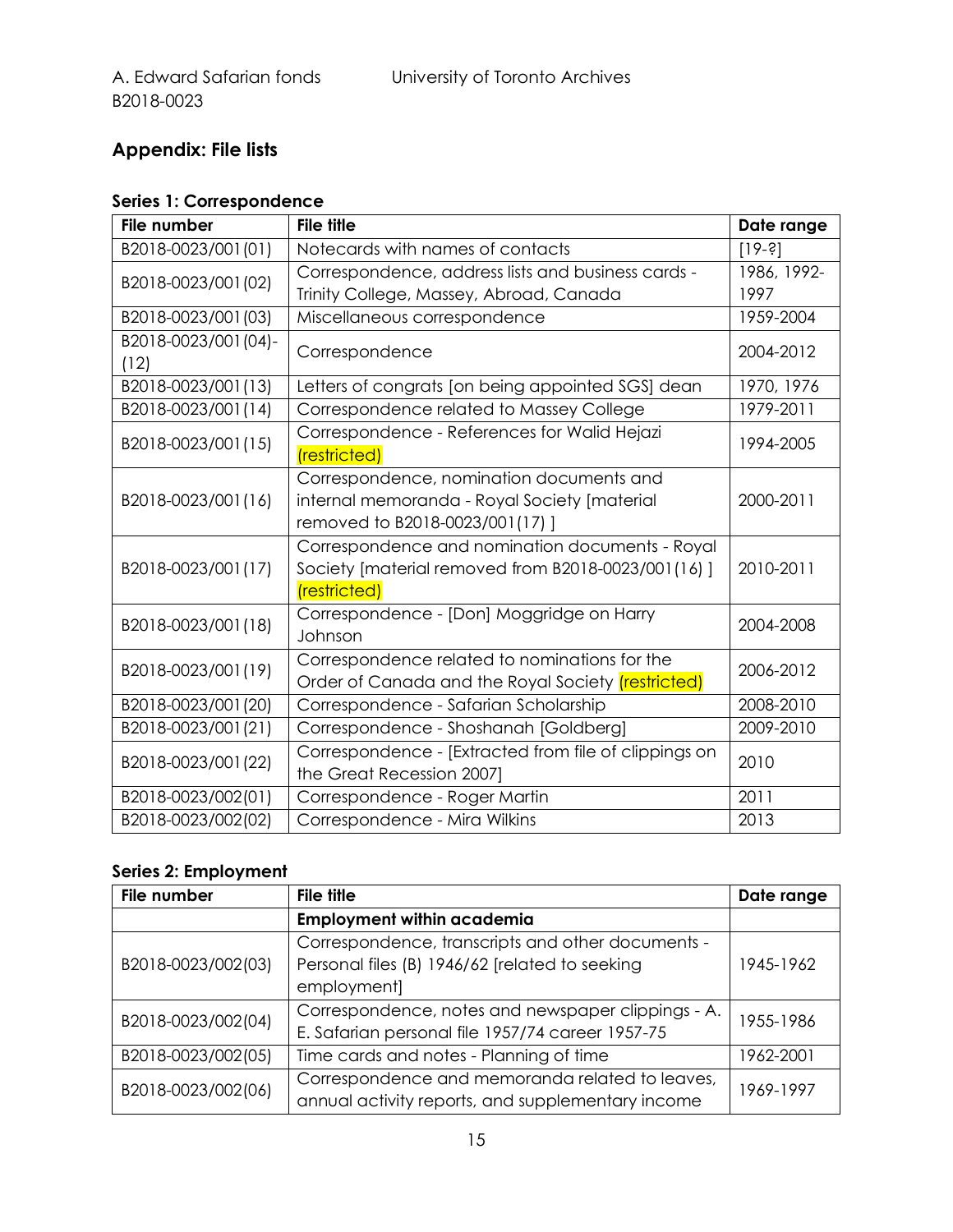| File number        | <b>File title</b>                                                 | Date range |
|--------------------|-------------------------------------------------------------------|------------|
| B2018-0023/002(07) | Public profile summaries, notes and other materials               | 1973-2012  |
|                    | used to update CV                                                 |            |
| B2018-0023/002(08) | Curriculum vitae                                                  | 1974-2005  |
|                    | Correspondence and drafts of legal documents -                    |            |
| B2018-0023/002(09) | Action by Prof. Michael Daschuk against U of T                    | 1976-1977  |
|                    | Governing Council, etc. <i>(restricted)</i>                       |            |
| B2018-0023/002(10) | Report - U of T Review Committee of the Collegiate                | 1979       |
|                    | <b>Board</b>                                                      |            |
| B2018-0023/002(11) | Memoranda and class lists - Dept. of Economics                    | 1984       |
|                    | <b>Fundraising Committee (restricted)</b>                         |            |
|                    | Correspondence, memoranda and notes - Admin FM                    |            |
| B2018-0023/002(12) | [Faculty of Management, including Values, Gender                  | 1989-2011  |
|                    | Equity, and Integrative Thinking initiatives] <i>(restricted)</i> |            |
|                    | Correspondence, memoranda and notes - FM                          |            |
| B2018-0023/003(01) | [Faculty of Management] Personal [Material                        | 1989-2006  |
|                    | removed to B2018-0023/003(02)]                                    |            |
|                    | Correspondence and nomination materials -                         |            |
| B2018-0023/003(02) | Nomination of Myron J. Gordon to the Royal Society                | 1990-1992  |
|                    | of Canada [Material removed from B2018-                           |            |
|                    | 0023/003(01)] <i>(restricted)</i>                                 |            |
| B2018-0023/003(03) | Meeting minutes, correspondence, reports and                      | 1989-1997  |
|                    | memoranda - CIS-CEES and Centres of Excellence                    |            |
| B2018-0023/003(04) | Correspondence, notes and memoranda - IIB                         | 1993-1998  |
|                    | [Institute for International Business]                            |            |
| B2018-0023/003(05) | Notes, memoranda and annotated report - Taskforce                 | 1995-2006  |
|                    | on restructuring SGS <i>(restricted)</i>                          |            |
|                    | Correspondence, meeting minutes, course outlines                  |            |
| B2018-0023/003(06) | and other material - Joe Martin [and Canadian                     | 2003-2013  |
|                    | Business History Advisory Board] (restricted)                     |            |
|                    | Meeting minutes, recommendation letters and other                 |            |
| B2018-0023/003(07) | material - Trinity College [Committee] on Honorary                | 2007-2014  |
|                    | Degrees [and Fellows] [Part 1 of 2] <i>(restricted)</i>           |            |
|                    | Meeting minutes, recommendation letters and other                 |            |
| B2018-0023/003(08) | material - Trinity College [Committee] on Honorary                | 2007-2014  |
|                    | Degrees [and Fellows] [Part 2 of 2] <i>(restricted)</i>           |            |
|                    | Meeting minutes and agenda, correspondence and                    |            |
| B2018-0023/003(09) | other material - [Trinity College Committee on                    | 2015       |
|                    | Honorary Degrees and Fellows and Safarian                         |            |
|                    | Scholarship in Economics] (restricted)                            |            |
|                    | <b>Employment outside of academia</b>                             |            |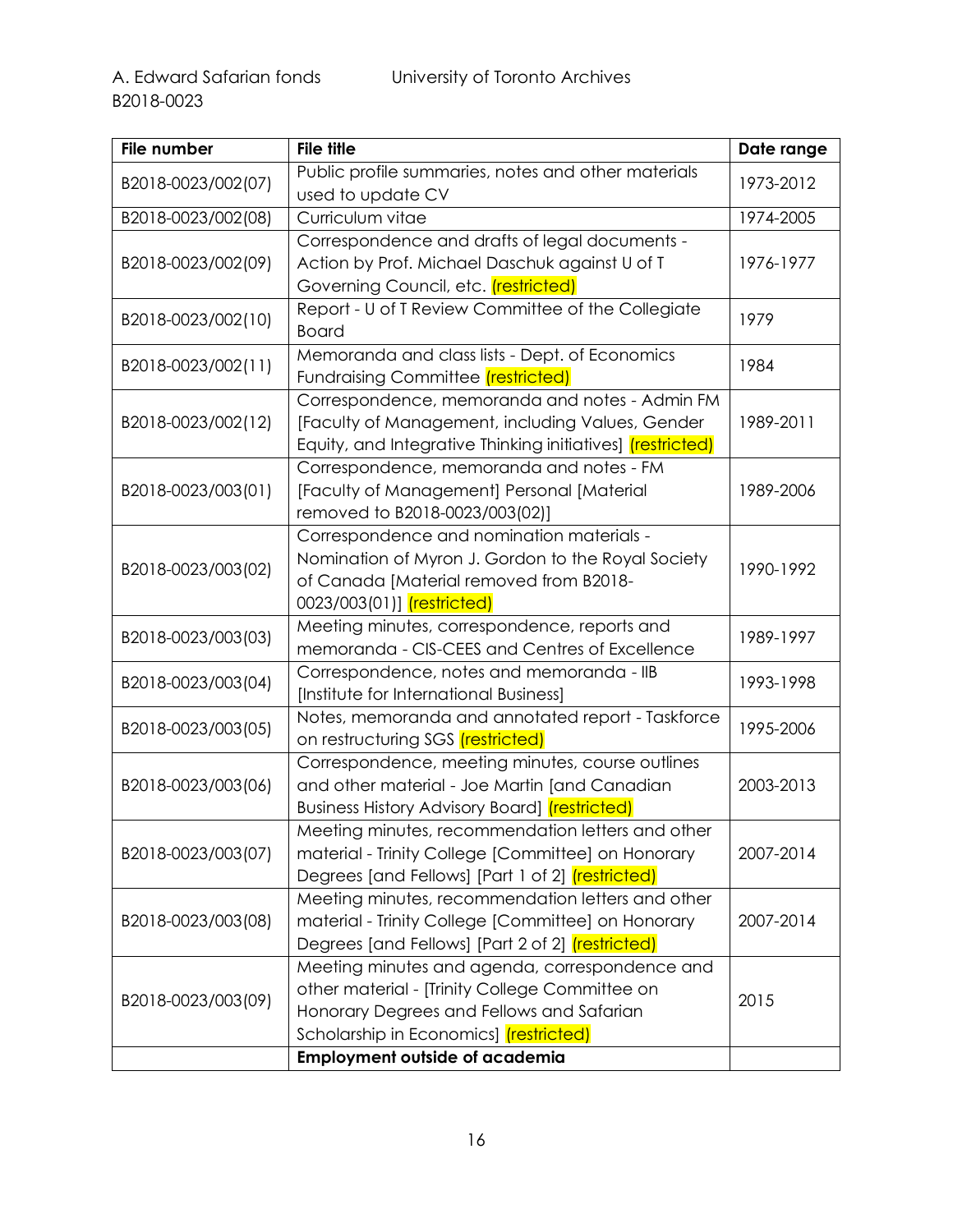| File number        | <b>File title</b>                                                 | Date range |
|--------------------|-------------------------------------------------------------------|------------|
|                    | Article summaries and handwritten drafts and notes -              |            |
| B2018-0023/004(01) | Conclusions [and] also items written for Gordon                   | 1956-1963  |
|                    | Commission 1956                                                   |            |
| B2018-0023/004(02) | Correspondence, notes and contracts - Outside work                | 1980-1987  |
|                    | 1980s and 1990s                                                   |            |
| B2018-0023/004(03) | Letters and documents - Justice Department free                   | 1988       |
|                    | trade and constitution                                            |            |
| B2018-0023/004(04) | Letters and contracts - Justice Department free trade             | 1988-1989  |
|                    | and constitution                                                  |            |
|                    | Correspondence and notes on meetings in                           |            |
| B2018-0023/004(05) | Ottawa/Toronto - [Justice Department free trade and               | 1988-1989  |
|                    | constitution]                                                     |            |
|                    | Correspondence and drafts - Lipsey paper and                      |            |
| B2018-0023/004(06) | Courchene paper [Justice Department free trade                    | 1988-1989  |
|                    | and constitution]                                                 |            |
|                    | Article annotations, summaries and notes - Basic                  |            |
| B2018-0023/004(07) | papers for STIP [strategic trade and investment                   | 1973-1995  |
|                    | policies]                                                         |            |
| B2018-0023/004(08) | Article annotations and notes, and correspondence -               | 1983-2002  |
|                    | UNCTAD Nov/02 research papers                                     |            |
| B2018-0023/004(09) | Article annotations and notes - Strategic trade and               | 1988-2001  |
|                    | <b>FDI</b><br>Article annotations and notes - International trade |            |
| B2018-0023/004(10) | policy                                                            | 1991-2003  |
|                    | Articles and notes - Strategic [trade and investment              |            |
| B2018-0023/004(11) | policies) examples                                                | 1992-1995  |
|                    | Correspondence, paper outline and CV -                            |            |
| B2018-0023/004(12) | Administrative [UNCTAD expert meeting on FDI]                     | 2002       |
|                    | Annotated paper, correspondence and notes                         |            |
| B2018-0023/004(13) | related to conference - UNCTAD-MNE and LDC                        | 2002       |
|                    | <b>Nov/02</b>                                                     |            |
|                    | Correspondence, drafts and comments - UN papers                   |            |
| B2018-0023/004(14) | on performance requirements [UNCTAD]                              | 2002-2003  |
|                    | Drafts and correspondence - UNCTAD Nov/02 my                      |            |
| B2018-0023/004(15) | paper                                                             | 2002-2003  |
|                    | Correspondence, outlines, notes and draft - UNCTAD                |            |
| B2018-0023/004(16) | strategy [strategic trade and investment policy                   | 2002-2003  |
|                    | paper]                                                            |            |
| B2018-0023/005(01) | Drafts and letters - STIP [strategic trade and                    | 2003-2004  |
|                    | investment policy paper]                                          |            |
| B2018-0023/005(02) | Notes and drafts - Lego mega[blocks] paper                        | 2003-2004  |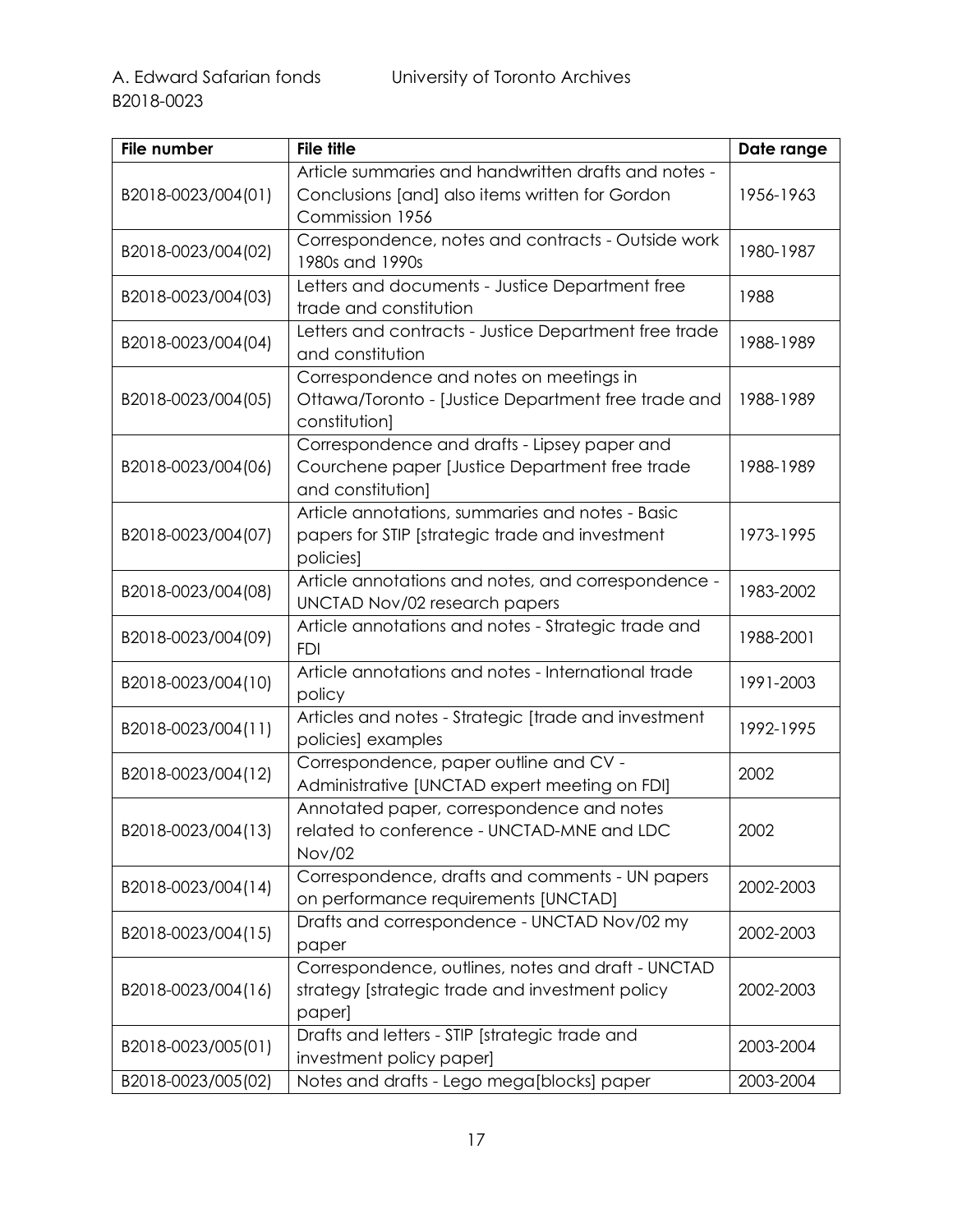| File number        | <b>File title</b>                                                                             | Date range |
|--------------------|-----------------------------------------------------------------------------------------------|------------|
|                    | Correspondence and drafts - White Knight II [Report                                           |            |
| B2018-0023/005(03) | and Recommendations from the International Trade                                              | 2003-2004  |
|                    | Table] (restricted)                                                                           |            |
|                    | Notes, correspondence and drafts - Location of FDI                                            |            |
| B2018-0023/005(04) | proposal to government of Ontario (declined) 2006                                             | 2006       |
|                    | [with PricewaterhouseCoopers]                                                                 |            |
|                    | Article summaries and notes - Competing inter-firm                                            |            |
| B2018-0023/005(05) | networks re: part IV BRIE study [Berkley Roundtable on                                        | 1988-1995  |
|                    | the International Economy]                                                                    |            |
| B2018-0023/005(06) | Correspondence, drafts and notes - FDI in E. Asia:                                            | 1992-1994  |
|                    | organization, funding, etc. [BRIE/CIS]                                                        |            |
|                    | Article summaries and notes - For revision of BRIE or                                         |            |
| B2018-0023/005(07) | material since last draft [Berkley Roundtable on the                                          | 1992-1995  |
|                    | International Economy]                                                                        |            |
|                    | Correspondence and drafts - BRIE paper final                                                  |            |
| B2018-0023/005(08) | ["Globalization, multinational enterprises and East                                           | 1993-1995  |
|                    | Asia"]                                                                                        |            |
| B2018-0023/005(09) | Article notes and summaries - Helpman [and]                                                   | 1982-1992  |
|                    | Grossman CIAR (restricted)                                                                    |            |
| B2018-0023/005(10) | Reports and letter - CIAR <i>(restricted)</i>                                                 | 1988-1993  |
| B2018-0023/005(11) | Notes and correspondence - CIAR personal [related                                             | 1989-1993  |
|                    | to salary and funding] <i>(restricted)</i>                                                    |            |
| B2018-0023/006(01) | Notes, correspondence and memoranda - CIAR cc<br>of most sent to archives <i>(restricted)</i> | 1991-1996  |
|                    | Correspondence, article summaries and notes - CIAR                                            |            |
| B2018-0023/006(02) | contacts with members <i>(restricted)</i>                                                     | 1991-1999  |
|                    | Letter and speech script - Lipsey (most of his                                                |            |
| B2018-0023/006(03) | preliminary papers and notes etc. to Growth Group                                             | 1992-1996  |
|                    | went to archives) <i>(restricted)</i>                                                         |            |
|                    | Notes on research ideas and review of CIAR                                                    |            |
| B2018-0023/006(04) | meetings - Growth book <i>(restricted)</i>                                                    | 1995       |
|                    | Correspondence [with Craig Brown] and notes on                                                |            |
| B2018-0023/006(05) | meetings for the CIAR Growth Program <i>(restricted)</i>                                      | 2004       |
|                    | Article summaries and notes - Institutions including                                          |            |
| B2018-0023/006(06) | keiretsu CIAR growth GPII <i>(restricted)</i>                                                 | 1994-1995  |
| B2018-0023/006(07) | Article notes and summaries - Organizations: firm,                                            |            |
|                    | economy CIAR GP7 (restricted)                                                                 | 1986-2001  |
|                    | Article notes, summaries and letter - Organizations,                                          |            |
| B2018-0023/006(08) | firm, economy CIAR GP2 (restricted)                                                           | 1972-1996  |
|                    | Article summaries and notes - Growth theory                                                   |            |
| B2018-0023/006(09) | including cycles GIAR growth GP3 <i>(restricted)</i>                                          | 1991-1994  |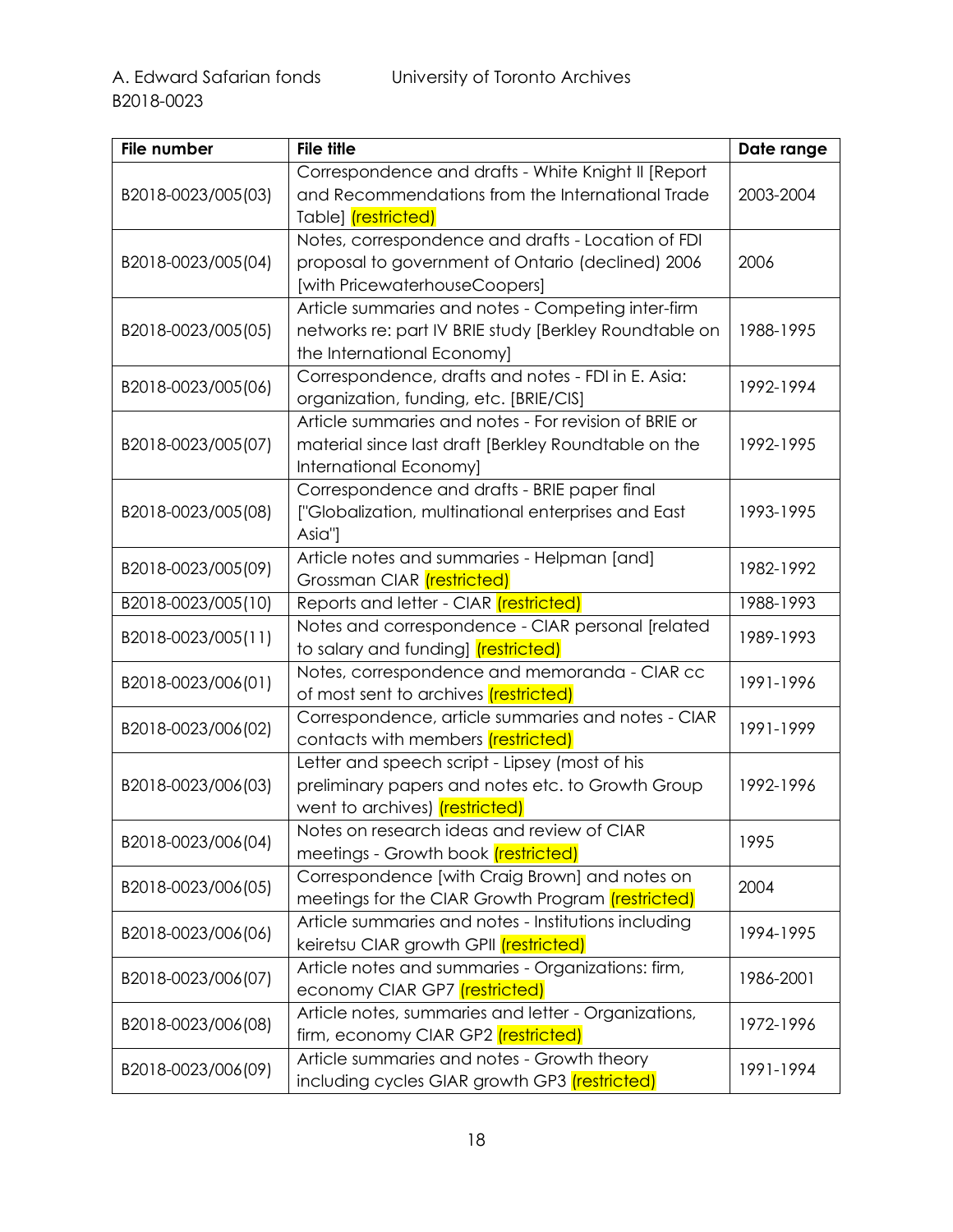| File number        | <b>File title</b>                                       | ∣ Date range |
|--------------------|---------------------------------------------------------|--------------|
| B2018-0023/006(10) | Article annotations, notes and summaries - Nelson       | 1991-1995    |
|                    | and Winter [for CIAR group meeting] <i>(restricted)</i> |              |

## <span id="page-18-0"></span>**Series 3: Professional activities**

| File number        | <b>File title</b>                                                                                                                            | Date range |
|--------------------|----------------------------------------------------------------------------------------------------------------------------------------------|------------|
|                    | Armenia - USSR                                                                                                                               |            |
| B2018-0023/006(11) | Correspondence, pamphlets and itinerary - [Trip to]<br><b>USSR 1966</b>                                                                      | 1966       |
| B2018-0023/006(12) | Journal - A socio-economic study tour of the U.S.S.R.                                                                                        | 1968       |
| B2018-0023/006(13) | Notes and typed journal - A socio-economic study<br>tour of the U.S.S.R.                                                                     | 1968       |
| B2018-0023/006(14) | Correspondence, tour program and itinerary - [A<br>socio-economic study tour of the U.S.S.R.]                                                | 1968-1969  |
| B2018-0023/006(15) | Correspondence, notes and article - Arakelyan<br>[travel arrangements]                                                                       | 1968-1980  |
| B2018-0023/007(01) | Correspondence - Arakelyan [and other Armenian<br>scholars] [photographs removed to B2018-<br>0023/001P(01)]                                 | 1969-1976  |
| B2018-0023/007(02) | Correspondence - Hrand visits 1972 and 1988<br>[material removed to B2018-0023/007(03)]                                                      | 1971-1988  |
| B2018-0023/007(03) | Medical note and visa documents - Hrand visits 1972<br>and 1988 [material removed from B2018-<br>0023/007(02)] <i>(restricted)</i>           | 1988       |
| B2018-0023/007(04) | Correspondence, outline [for talk], and draft of report<br>on visit to U.S.S.R. 1977                                                         | 1973-1987  |
| B2018-0023/007(05) | Correspondence - Lecture U.S.S.R. 1977 and 1980<br>invitation                                                                                | 1975-1980  |
| B2018-0023/007(06) | Paper, notes, program and correspondence -<br>Reconstruction of Armenia, Paris Conference 1989<br>[and Armenian Business Council seminar]    | 1980-1990  |
| B2018-0023/007(07) | Correspondence, notes and report on talks and trip -<br>Moscow and Erevan visits 1988 (and Toronto meet<br>with USSR visitors 1987 and 1988) | 1987-1988  |
| B2018-0023/007(08) | Correspondence, notes and report - USSR general                                                                                              | 1987-1991  |
| B2018-0023/007(09) | Notes and correspondence - Erevan 1990 selection<br>of candidates for Enterprise York course                                                 | 1989-1990  |
| B2018-0023/007(10) | Lecture notes and correspondence - Enterprise York<br>and lectures 1990                                                                      | 1989-1990  |
| B2018-0023/007(11) | Correspondence, business cards, and notes on trip<br>and interviews - Visit to Moscow and Erevan 1990                                        | 1990-1991  |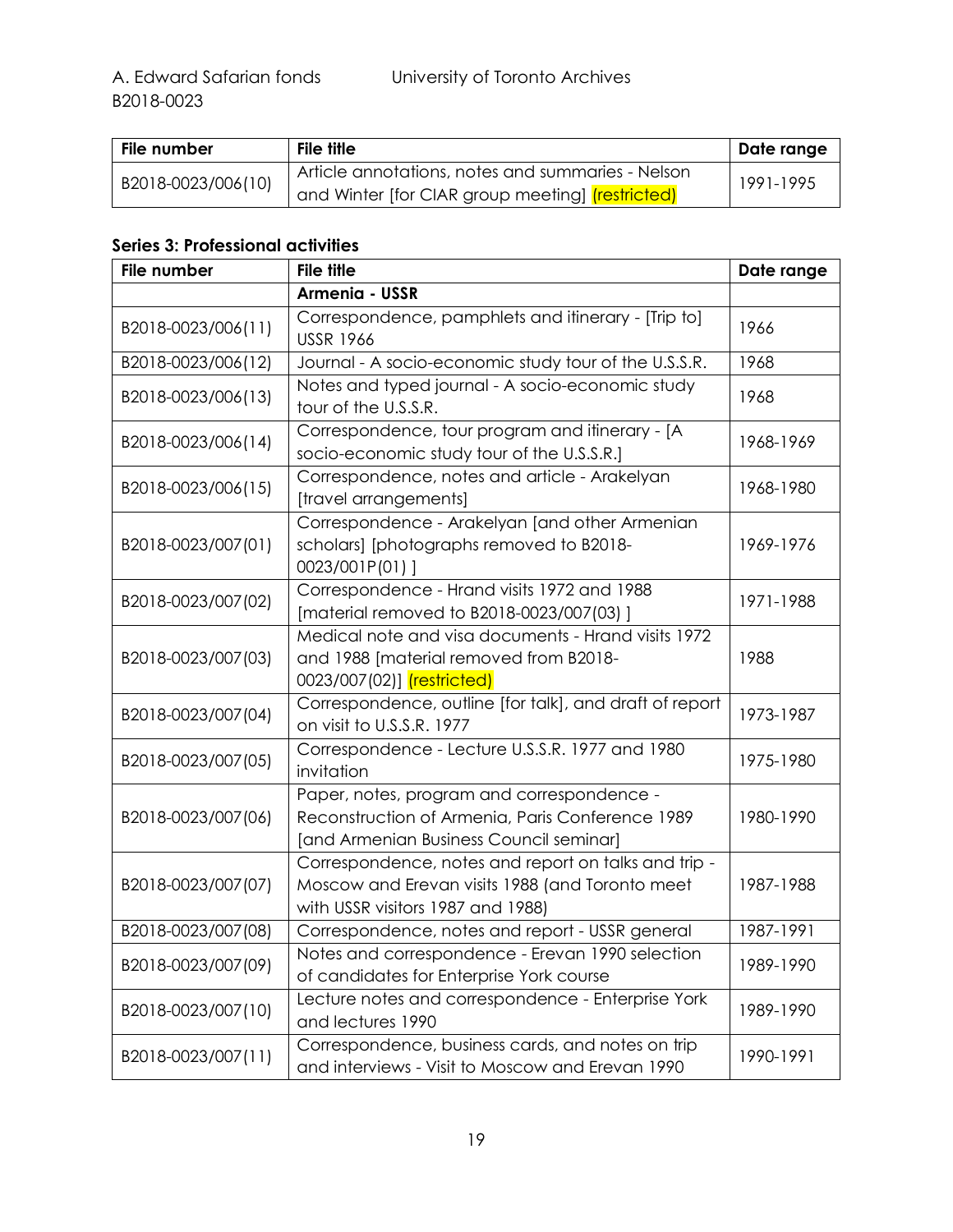| File number         | <b>File title</b>                                                                                                               | Date range |
|---------------------|---------------------------------------------------------------------------------------------------------------------------------|------------|
| B2018-0023/008(01)  | Travel journal, correspondence, articles, and travel<br>documents - Armenia trip 1999                                           | 1997-1999  |
| B2018-0023/008(02)  | Correspondence, travel journal, and articles - Inst. for<br>National Economy Moscow lectures Oct. 98                            | 1998-1999  |
| B2018-0023/008(03)  | Notes - Student exchanges to and from Armenia                                                                                   | 1998       |
|                     | Hong Kong Bank of Canada Papers on Asia                                                                                         |            |
| B2018-0023/008(04)  | Correspondence and notes related to Canadian<br>Business in Asia [Hong Kong Bank of Canada Papers<br>on Asia, Vol. I]           | 1994-1995  |
| B2018-0023/008(05)  | Correspondence, notes, meeting agenda and<br>minutes - Planning of volumes Hong Kong Bank [of<br>Canada] Papers on Asia         | 1994-1996  |
| B2018-0023/008(06)  | Correspondence, notes, and press releases - East<br>Asian Capitalism [Hong Kong Bank of Canada<br>Papers on Asia]               | 1995-1997  |
| B2018-0023/008(07)  | Correspondence, chapter draft and planning notes -<br>Hong Kong [Bank of Canada Papers on Asia] Vol. II,<br><b>Bus. Systems</b> | 1996       |
| B2018-0023/008(08)  | Correspondence and research proposal - Finance<br>[Hong Kong Bank of Canada Papers on Asia]                                     | 1997       |
| B2018-0023/008(09)  | Correspondence, chapter drafts and notes - Hong<br>Kong Bank [of Canada Papers on Asia] Vol. III                                | 1997, 2005 |
| B2018-0023/008(10)  | Correspondence, notes and meeting agenda - HKBC<br>IV [Hong Kong Bank of Canada Papers on Asia, Vol.<br>IV                      | 1998       |
| B2018-0023/008(11)  | Correspondence, chapter drafts, meeting minutes<br>and notes - Hong Kong Bank [of Canada Papers on<br>Asia] Vol. V              | 1999       |
| B2018-0023/008(12)  | Correspondence, speaking notes, paper outline and<br>notes - [Hong Kong Bank of Canada Papers on Asia]<br>Vol. VI               | 1999-2002  |
| B2018-0023/008(13)  | Drafts and letter - [Hong Kong Bank of Canada<br>Papers on Asia] Vol. VI, Ch.1 AES + Wendy                                      | 2001       |
|                     | <b>Mosaic Institute</b>                                                                                                         |            |
| B2018-0023/009(01)  | Annual reports, strategic plan, and financial<br>statements - Mosaic Institute <i>(restricted)</i>                              | 2008-2009  |
| B2018-0023/009 (02) | Correspondence, memoranda, meeting agenda<br>and minutes - Mosaic Institute <i>(restricted)</i>                                 | 2008-2013  |
| B2018-0023/009 (03) | Correspondence, meeting agenda and minutes, and<br>financial statements - Mosaic Institute <i>(restricted)</i>                  | 2008-2014  |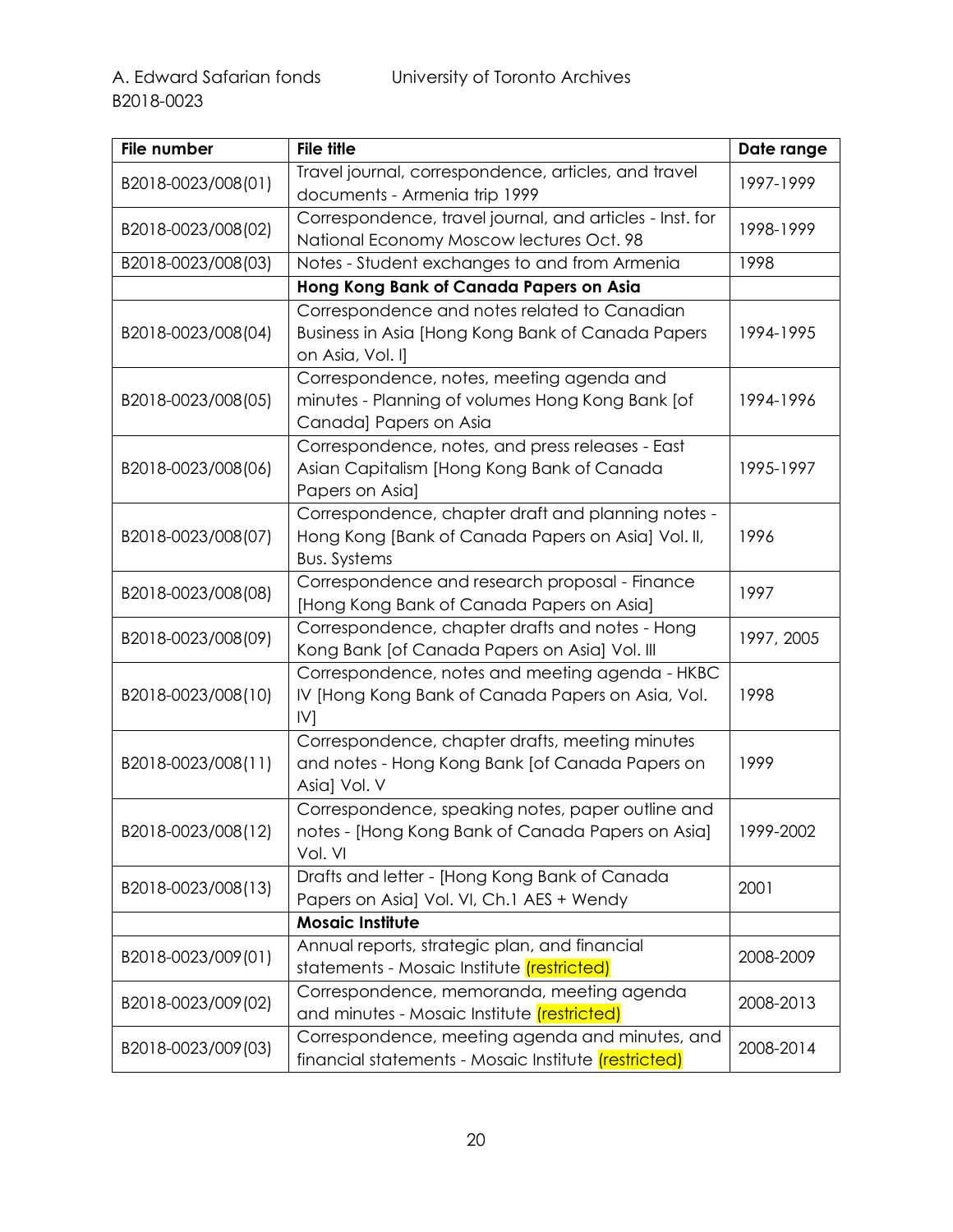| File number         | <b>File title</b>                                           | Date range |
|---------------------|-------------------------------------------------------------|------------|
|                     | Correspondence, meeting minutes, memoranda,                 |            |
| B2018-0023/009 (04) | and financial statement - Mosaic Institute                  | 2009-2013  |
|                     | communication and fundraising strategy <i>(restricted)</i>  |            |
|                     | Memorandum, and meeting agenda and minutes -                |            |
| B2018-0023/009 (05) | Mosaic Institute Board of Directors and Advisory            | 2012-2013  |
|                     | Council (restricted)                                        |            |
|                     | Memorandum, and meeting agenda and minutes -                |            |
| B2018-0023/009 (06) | Mosaic Institute Board of Directors and Advisory            | 2014       |
|                     | Council (restricted)                                        |            |
|                     | Correspondence, newsletter and information                  |            |
| B2018-0023/009(07)  | package related to the Mosaic Institute <i>(restricted)</i> | 2015       |
|                     | <b>Canadian-American Committee</b>                          |            |
|                     | Membership lists and notes taken at Canadian-               |            |
| B2018-0023/009 (08) | American Committee meetings <i>(restricted)</i>             | 1975-1992  |
|                     | Notes taken at Canadian-American Committee                  |            |
| B2018-0023/009(09)  | meetings [1978, 1979, 1984, 1985] <i>(restricted)</i>       | 1978-1985  |
|                     | <b>Pacific Economic Cooperation Committee</b>               |            |
|                     | Program, newsletter and other material -                    |            |
| B2018-0023/009(10)  | Organizations data sources [Pacific Economic                | 1985-1993  |
|                     | Cooperation]                                                |            |
|                     | Correspondence and comments on drafts [of the               |            |
| B2018-0023/009(11)  | Asia Pacific Investment Code] - Advisory Committee          | 1992-1993  |
|                     | on PECC/Trade [Pacific Economic Cooperation]                |            |
|                     | <b>Ontario Centre for International Business</b>            |            |
|                     | Correspondence, drafts of application and policy            |            |
| B2018-0023/010(01)  | documents, and other administrative documents -             | 1987-1992  |
|                     | <b>OCIB</b> [Ontario Centre for International Business]     |            |
|                     | <b>Tadenac Club</b>                                         |            |
| B2018-0023/010(02)  | Membership lists - Tadenac Club <i>(restricted)</i>         | 1996-2010  |
| B2018-0023/010(03)  | Meeting minutes and committee reports - Tadenac             | 2000-2012  |
|                     | Club Board of Directors <i>(restricted)</i>                 |            |
| B2018-0023/010(04)  | Meeting minutes and committee reports - Tadenac             | 2001-2012  |
|                     | Club annual meetings (restricted)                           |            |
|                     | Correspondence, nomination letters, and reservation         | 2001-2014  |
| B2018-0023/010(05)  | calendars - Tadenac Club membership <i>(restricted)</i>     |            |
|                     | <b>Naval Officers' Association of Canada</b>                |            |
|                     | Correspondence and notes - Naval Officers'                  |            |
| B2018-0023/010(06)  | Association of Canada (NOAC) scholarship selection          | 2009-2011  |
|                     | committee (restricted)                                      |            |
|                     | Correspondence and notes - Naval Officers'                  |            |
| B2018-0023/010(07)  | Association of Canada (NOAC) 2011 [scholarship              | 2011       |
|                     | selection committee] <i>(restricted)</i>                    |            |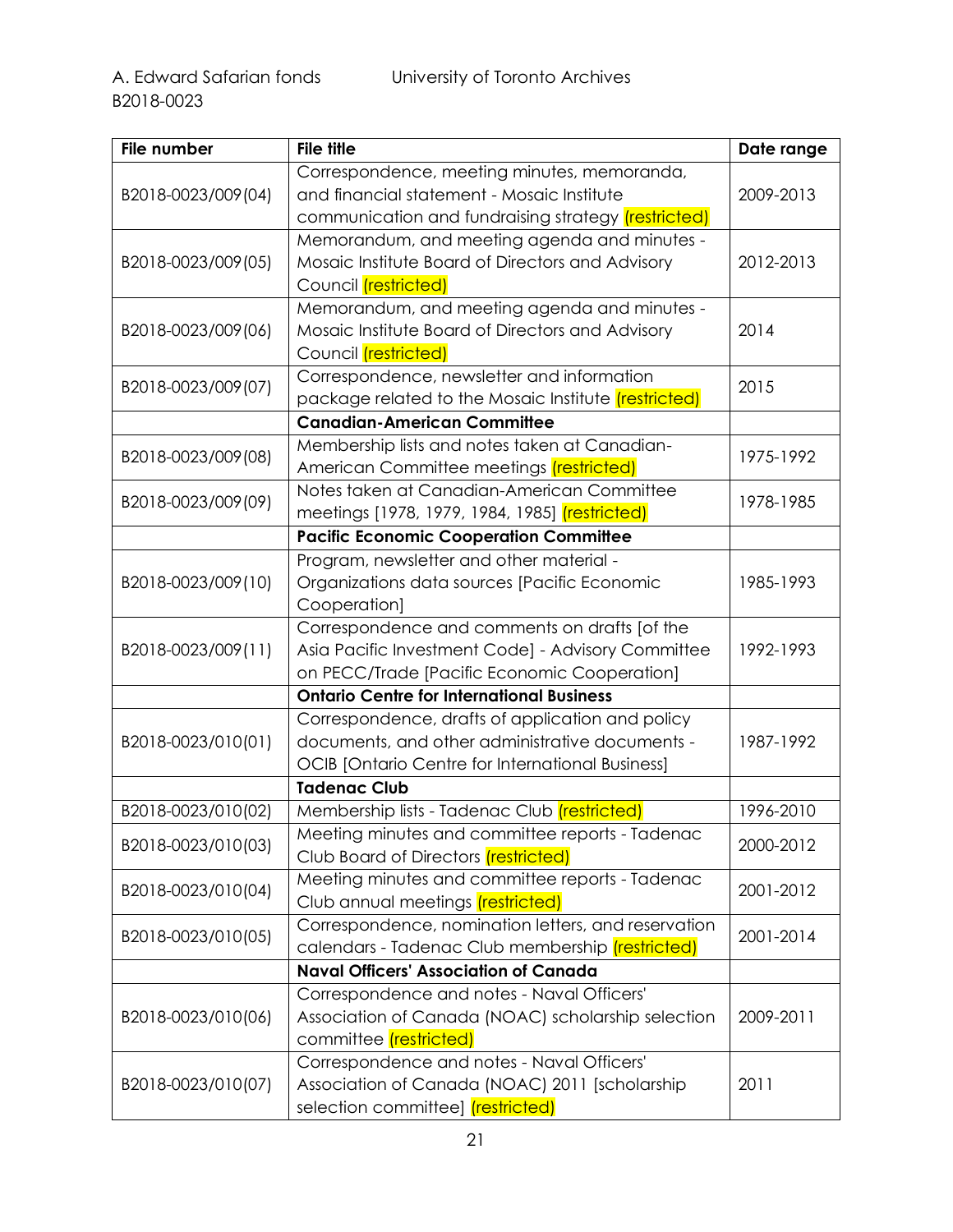| File number        | <b>File title</b>                                     | Date range    |
|--------------------|-------------------------------------------------------|---------------|
|                    | Correspondence and notes - Naval Officers'            |               |
| B2018-0023/010(08) | Association of Canada (NOAC) Toronto branch           | 2013          |
|                    | scholarship committee <i>(restricted)</i>             |               |
|                    | <b>Strategy 10</b>                                    |               |
|                    | Strategy 10 [Organizational Economics Reading         | 2012          |
| B2018-0023/010(09) | Group] January 19 team decision making                |               |
|                    | Strategy 10 [Organizational Economics Reading         | 2012          |
| B2018-0023/010(10) | Group] February 29 organizational authority           |               |
| B2018-0023/010(11) | Strategy 10 [Organizational Economics Reading         | 2012          |
|                    | Group] March 28 disagreement                          |               |
| B2018-0023/011(01) | <b>Strategy 10 [Organizational Economics Reading</b>  | 2012          |
|                    | Group] April 25 power and communication               |               |
|                    | Strategy 10 [Organizational Economics Reading         |               |
| B2018-0023/011(02) | Group] April 25 organ[ization] of firms across        | 2012          |
|                    | countries; decentraliz[ation] of HQ power             |               |
| B2018-0023/011(03) | Strategy 10 [Organizational Economics Reading         | 2012          |
|                    | Group] May 30 peer effects                            |               |
| B2018-0023/011(04) | Strategy 10 [Organizational Economics Reading         | 2012          |
|                    | Group] June 27 culture and language                   |               |
|                    | Miscellaneous consulting / commentary                 |               |
| B2018-0023/011(05) | Handwritten notes, poem and joke - Politics           | $[19-3]-2002$ |
| B2018-0023/011(06) | Letters and working paper - The way ahead: A          | 1976          |
|                    | framework for discussion / Government of Canada       |               |
| B2018-0023/011(07) | Annotated book - Canada and the Reagan                | 1982          |
|                    | challenge / Stephen Clarkson                          |               |
| B2018-0023/011(08) | Letter, notes and articles removed from book -        | 1982-1985,    |
|                    | Canada and the Reagan challenge                       | 2006          |
| B2018-0023/011(09) | Correspondence and article - FDI (and home)           | 1990          |
|                    | strategies [Stephen Guisinger]                        |               |
| B2018-0023/011(10) | Memoranda, drafts and letters - Canadian federalism   | 1992          |
|                    | [and "Economists for Yes"]                            |               |
| B2018-0023/011(11) | Letter - RE: The empowered subsidiary                 | 1993          |
| B2018-0023/011(12) | Correspondence with John Fayerweather                 | 1997-2001     |
| B2018-0023/011(13) | Correspondence, notes and documents - John            |               |
|                    | Fayerweather's book on FIRA                           | 1996-2006     |
|                    | Correspondence and paper draft [Guillemette &         | 2004          |
| B2018-0023/011(14) | Mintz] - Outsourcing including HQ and R+D             |               |
| B2018-0023/011(15) | Review of manuscript - Atlantic Economic Journal      | 2004          |
| B2018-0023/011(16) | Review of manuscript - Transnational Corporations     | 2004          |
| B2018-0023/011(17) | Letter and notes about manuscript - Thinking thinking | 2005          |
|                    | through / Mihnea Moldoveanu                           |               |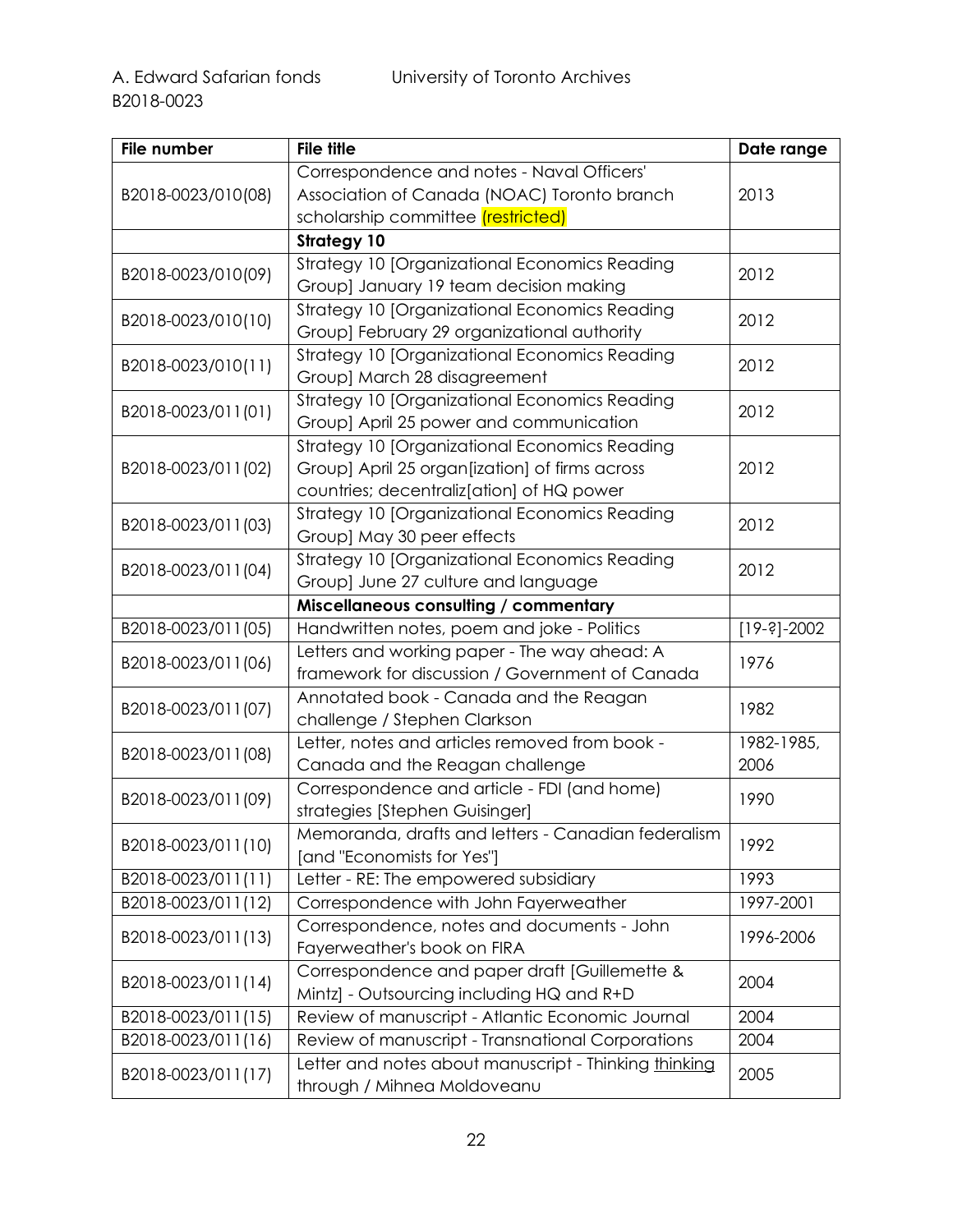| File number        | <b>File title</b>                               | Date range |
|--------------------|-------------------------------------------------|------------|
| B2018-0023/011(18) | Notes about manuscript - A science too cruel /  | 2007       |
|                    | Mihnea Moldoveanu                               |            |
| B2018-0023/011(19) | Annotated reports, notes and correspondence -   | 2007-2008  |
|                    | "Compete to Win" competition panel 2008         |            |
| B2018-0023/011(20) | Letter and notes - Conference Board inward and  | 2010       |
|                    | outward FDI, Nov/10 Toronto                     |            |
| B2018-0023/011(21) | Correspondence and members' directory - Polycon | 2015       |

#### <span id="page-22-0"></span>**Series 4: Teaching**

| File number        | <b>File title</b>                                       | Date range |
|--------------------|---------------------------------------------------------|------------|
|                    | Miscellaneous teaching and education                    |            |
| B2018-0023/012(01) | Handwritten and copied articles - Education             | 1963-2003  |
|                    | Correspondence, drafts and notes - McManus File C       |            |
| B2018-0023/012(02) | Paper for Watkins Task Force-correspondence with        | 1967-1971  |
|                    | Caves, etc. and follow-up work by him (+AESafarian)     |            |
|                    | on effects of FDI <i>(restricted)</i>                   |            |
| B2018-0023/012(03) | Notes, articles and report - References to McManus      | 1967-1998  |
|                    | (restricted)                                            |            |
| B2018-0023/012(04) | Correspondence, drafts and notes - McManus thesis       | 1970-1971  |
|                    | (restricted)                                            |            |
|                    | Notes and correspondence related to talks on FDI &      |            |
| B2018-0023/012(05) | free trade to university classes of other professors,   | 1968-1993  |
|                    | unpublished and untyped [Part 1 of 2]                   |            |
|                    | Notes and correspondence related to talks on FDI &      |            |
| B2018-0023/012(06) | free trade to university classes of other professors,   | 1968-1993  |
|                    | unpublished and untyped [Part 2 of 2]                   |            |
| B2018-0023/012(07) | Letter and notes - [Integrative Thinking Lecture Series | 2007       |
|                    | by Roger Martin]                                        |            |
|                    | Miscellaneous teaching files 1953-1995                  |            |
| B2018-0023/012(08) | Lecture notes and other material - Monetary             | 1953-1995  |
|                    | international second lecture                            |            |
| B2018-0023/012(09) | Article summaries and notes - Macro #4: B of P [Eco     | 1957-1971  |
|                    | 329 and Eco 2305]                                       |            |
| B2018-0023/012(10) | Article summaries, notes, and lecture notes - Tariffs   | 1958-1990  |
|                    | and NTB [Eco 328?]                                      |            |
| B2018-0023/012(11) | Course outlines and reading lists - Canadian public     |            |
|                    | policy and trade, 803 U of Sask, 315 U of T, 328 UT,    | 1960-1990  |
|                    | 2100 UT-MGMT                                            |            |
|                    | Articles and lecture notes - LDCs (growth theory)       |            |
| B2018-0023/012(12) | [and Eco 328] [material removed to B2018-               | 1960-1999  |
|                    | 0023/012(13)]                                           |            |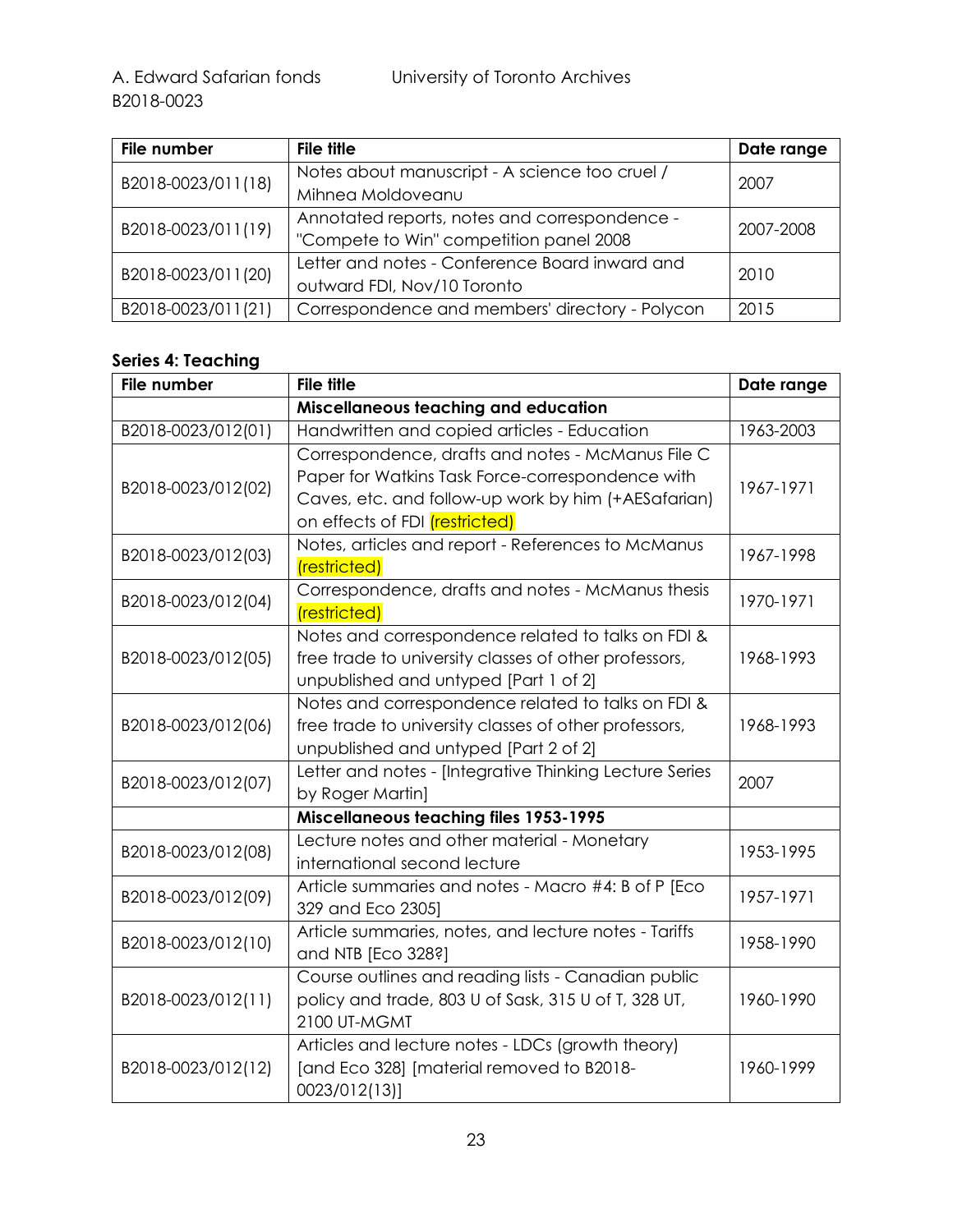| File number        | <b>File title</b>                                      | Date range |
|--------------------|--------------------------------------------------------|------------|
|                    | Articles and lecture notes - LDCs (growth theory)      |            |
| B2018-0023/012(13) | [and Eco 328] [material removed from B2018-            | 1960-1999  |
|                    | 0023/012(12)] <i>(restricted)</i>                      |            |
|                    | Summaries, annotations and notes on articles and       |            |
| B2018-0023/012(14) | reports - Federalism readings for Eco 315              | 1965-1981  |
|                    | Correspondence and article notes and summaries -       |            |
| B2018-0023/012(15) | Determinants of policy 2 Eco 315 and Bus 2100          | 1965-2003  |
|                    | readings                                               |            |
|                    | Notes on articles and for lectures - Growth policy     |            |
| B2018-0023/013(01) | [Eco 803]                                              | 1969, 1993 |
|                    | Lecture notes and other material - Regional            |            |
| B2018-0023/013(02) | disparities Eco 315                                    | 1969-1988  |
|                    | Article annotations and lecture notes - Policy: closed |            |
| B2018-0023/013(03) | sectors nationalization, expropriation, divestment,    | 1969-1989  |
|                    | ownership [Eco 2305 and Eco 329]                       |            |
|                    | Article annotations and notes - Policy performance     |            |
| B2018-0023/013(04) | lectures and screening requirements [Eco 329]          | 1970-1987  |
|                    | Indus. planning reading notes, incl. "weakest link"    |            |
| B2018-0023/013(05) | [and] article by Britton I contested in Can. Public    | 1972-1989  |
|                    | Policy Bus 2100 and Eco 315                            |            |
|                    | Lecture notes - Efficiency of Mftg including           |            |
| B2018-0023/013(06) | protection: case for (strategies, etc.) [Bus] 2100     | 1974-1987  |
| B2018-0023/013(07) | Articles and notes - Monetary II exchange rate policy  | 1974-2004  |
| B2018-0023/013(08) | Lecture notes - Energy Bus 2100 [and Eco 315]          | 1977-1990  |
|                    | Lecture notes and correspondence - Federalism          |            |
| B2018-0023/013(09) | lectures Bus 2100                                      | 1977-1988  |
|                    | Lecture notes, letters and other material - Theory of  |            |
| B2018-0023/013(10) | policy: 1st and 2nd lecture Eco 315 and Bus 2100       | 1977-2000  |
| B2018-0023/013(11) | Lecture notes - Monetary policy: debate on Eco 315     | 1978-1987  |
|                    | Lecture notes - Foreign investment Bus 2100 [and Eco   |            |
| B2018-0023/013(12) | 315                                                    | 1978-1990  |
|                    | Lecture notes - Personal income distribution Eco 315   |            |
| B2018-0023/013(13) | and [Eco 329]                                          | 1979       |
|                    | Teaching material and notes - Theory lecture [for Eco  |            |
| B2018-0023/013(14) | 3291                                                   | 1979-1986  |
|                    | Articles and notes - Policy: subsidies and other       | 1979-1989  |
| B2018-0023/013(15) | incentives [including material used in Eco 2305]       |            |
|                    | Article annotations and notes - GATT and WTO Bus       |            |
| B2018-0023/014(01) | 2100 [material removed to B2018-0023/014(02)]          | 1979-2004  |
|                    | Article annotations and notes - GATT and WTO Bus       |            |
| B2018-0023/014(02) | 2100 [material removed from B2018-0023/014(01)]        | 1979-2004  |
|                    | (restricted)                                           |            |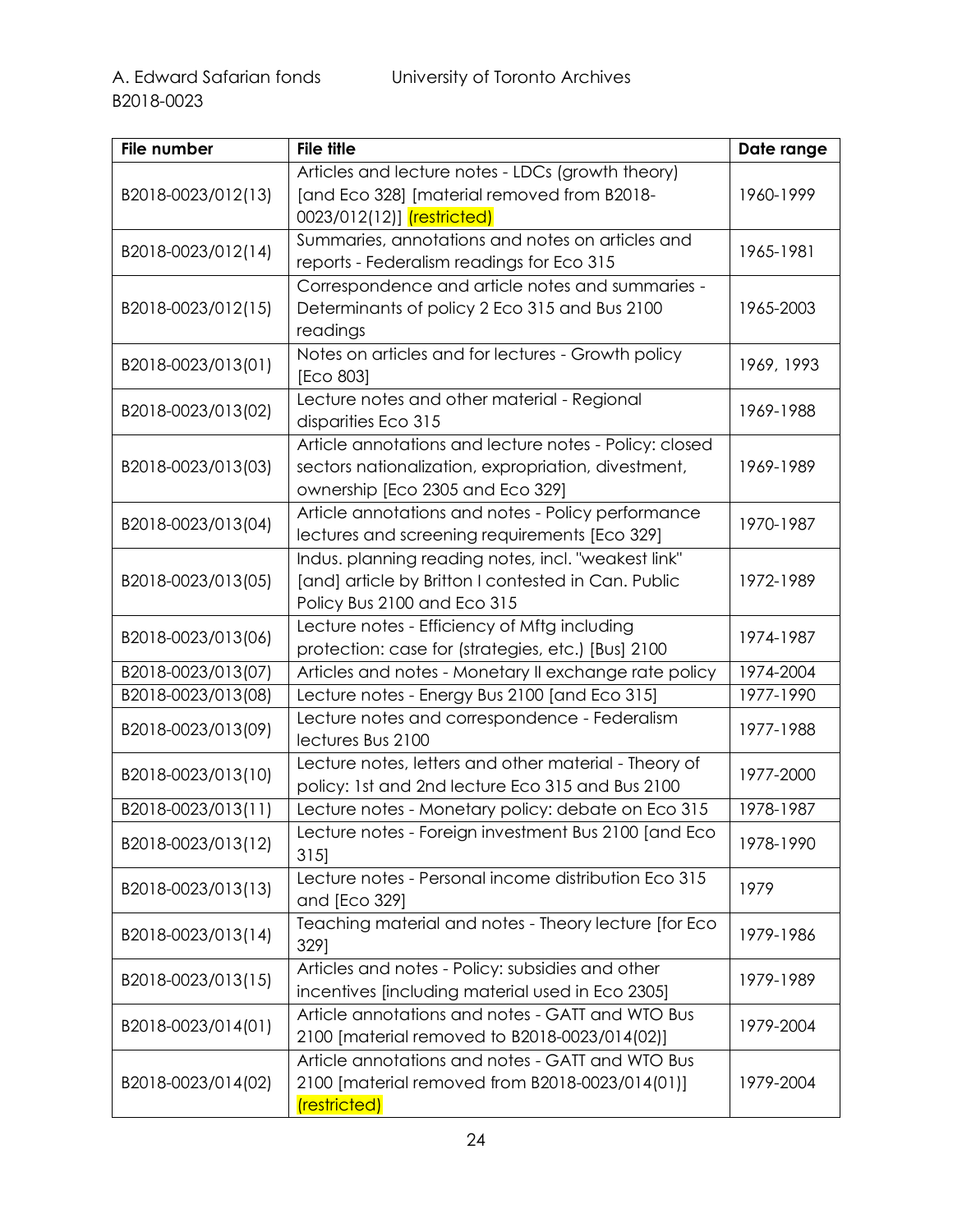| File number        | <b>File title</b>                                       | Date range     |
|--------------------|---------------------------------------------------------|----------------|
|                    | Notes and article annotations - Strategy WPM [for       | $[198-]-[200-$ |
| B2018-0023/014(03) | Eco 2305 and Eco 329]                                   |                |
| B2018-0023/014(04) | Articles, summaries and notes - Int. eco supplem.       | 1980-          |
|                    | Reading and required (some) Eco 328                     | [19853]        |
| B2018-0023/014(05) | Lecture notes and other material - Fiscal deficit:      | 1980-1986      |
|                    | debate on Eco 315                                       |                |
| B2018-0023/014(06) | Lecture notes - Regulation Eco 315                      | 1980-1988      |
| B2018-0023/014(07) | Lecture notes and other material - Unemployment         | 1980-1990      |
|                    | (inflation) problem Eco 315                             |                |
| B2018-0023/014(08) | Teaching material and notes - Admin [for Eco] 329       | 1983, 1987     |
| B2018-0023/014(09) | Teaching material - Admin [for Eco] 2305                | 1983-1988      |
| B2018-0023/014(10) | Notes and articles - Monetary IV - debt                 | 1984-1991      |
| B2018-0023/014(11) | Lecture notes - Anti-inflation board Eco 315            | [19853]        |
| B2018-0023/014(12) | Lecture notes and other material - Competition          | 1986           |
|                    | policy Bus 2100                                         |                |
| B2018-0023/014(13) | Lecture notes - Bus 2100                                | 1990           |
| B2018-0023/014(14) | Lecture notes - Industrial policy [Eco 315]             | 1990-1991      |
| B2018-0023/014(15) | Teaching material - Introduction to course and          | 1991           |
|                    | international monetary issues first lecture Eco 328 FM  |                |
|                    | <b>MGT 2127: Economic Environment of International</b>  |                |
|                    | <b>Business</b>                                         |                |
| B2018-0023/014(16) | Article annotations, notes and correspondence,          | 1965-1994      |
|                    | [MGT] 2127 Autopact                                     |                |
| B2018-0023/014(17) | Lecture notes, slides, transparencies and articles -    | 1979-2001      |
|                    | [MGT] 2127 lecture 4 protection                         |                |
| B2018-0023/014(18) | Lecture slides, notes and transparencies - [MGT 2127]   | 1980-2001      |
|                    | <b>MNE</b>                                              |                |
| B2018-0023/014(19) | Article annotations, notes and lecture slides -         | 1982-2001      |
|                    | Customs union and free trade [MGT] 2127                 |                |
| B2018-0023/014(20) | Lecture slides, transparencies and notes - [MGT] 2127   | 1984-2001      |
|                    | lecture on trade and techy 2nd class                    |                |
| B2018-0023/014(21) | Lecture notes, slides and articles - [MGT 2127] Lecture | 1987-2001      |
|                    | 5 FT, FDI and inequality                                |                |
| B2018-0023/014(22) | Teaching material, evaluations and notes - MGT 2127     | 1989-2001      |
|                    | Economic environment for international business         |                |
| B2018-0023/015(01) | Lecture slides and notes - MGT 2127 Environment         | 1997-2001      |
| B2018-0023/015(02) | Lecture slides and notes - [MGT 2127] Imperfect         | 1999-2001      |
|                    | competition, trade & growth                             |                |
| B2018-0023/015(03) | Lecture slides, notes and articles - WTO lectures [for  | 2001           |
|                    | MGT 2127]                                               |                |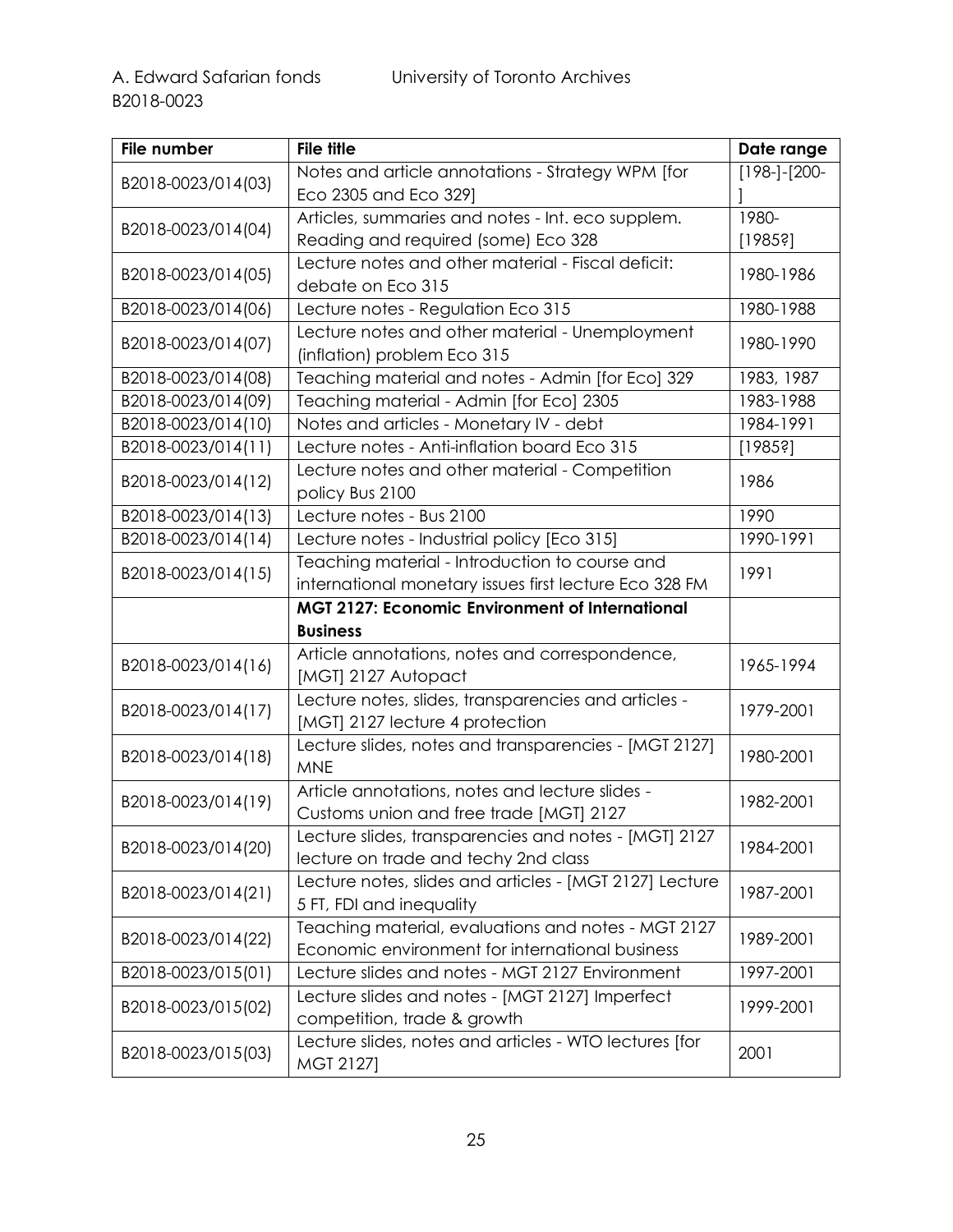| File number        | <b>File title</b>                                                                                                                               | Date range          |
|--------------------|-------------------------------------------------------------------------------------------------------------------------------------------------|---------------------|
| B2018-0023/015(04) | Lecture slides and class outline - [MGT] 2127 1998                                                                                              | 2001                |
|                    | lecture first class                                                                                                                             |                     |
|                    | <b>MGT 3004: International Strategy</b>                                                                                                         |                     |
| B2018-0023/015(05) | Course syllabi, notes and correspondence - Reading,<br>outline, administration MGT 3004                                                         | 1998-2002           |
| B2018-0023/015(06) | Notes and articles - Transaction costs MGT 3004 (2)                                                                                             | 2001                |
| B2018-0023/015(07) | Article annotations and notes - Evidence based<br>theory evolutionary economics MGT 3004 (3)                                                    | 2001                |
| B2018-0023/015(08) | Article annotations and notes - National policy MGT<br>3004(4)                                                                                  | 2000                |
| B2018-0023/015(09) | Article annotations and notes - Entry strategies and<br>performance MGT 3004 (7)                                                                | 2000                |
| B2018-0023/015(10) | Articles and annotations - Co-operation MGT 3004<br>(11)                                                                                        | 1993-2002           |
|                    | MGT 2116: International Enterprises, Competition and<br><b>Public Policy</b>                                                                    |                     |
| B2018-0023/015(11) | Notes, article annotations and course material -<br>NAFTA ch. 11 [MGT 2116]                                                                     | 1998-2003           |
| B2018-0023/015(12) | Memoranda, course outline and notes - New course<br>[MGT] 2116 MNE                                                                              | 2000                |
| B2018-0023/015(13) | Article annotations and lecture notes - Choices of FDI<br>[MGT] 2116                                                                            | $[2000 -$<br>2004?] |
| B2018-0023/015(14) | Lecture slides and notes - Introduction MGT 2116                                                                                                | 2001-2003           |
| B2018-0023/015(15) | Lecture slides, notes and article annotations - Effects-<br>macro Hume & Host [MGT] 2116                                                        | 2002                |
| B2018-0023/015(16) | Course syllabus, final examination and notes - Admin<br>winter 2002 [MGT] 2116 [material removed to B2018-<br>0023/015(17)]                     | 2002-2003           |
| B2018-0023/015(17) | Course syllabus, final examination and notes - Admin<br>winter 2002 [MGT] 2116 [material removed to B2018-<br>0023/015(16)] <i>(restricted)</i> | 2002-2003           |
| B2018-0023/015(18) | Course syllabus, evaluations and final examination -<br>Admin winter 2003 [MGT] 2116                                                            | 2002-2003           |
| B2018-0023/015(19) | Lecture notes and article summary - National policy<br>lecture [MGT] 2116                                                                       | 1980-<br>[20023]    |
| B2018-0023/015(20) | Lecture notes and slides - Competitiveness [MGT<br>2116]                                                                                        | 1994-2007           |
| B2018-0023/015(21) | Lecture slides, notes and article annotations - Effects-<br>micro trade inequality [MGT 2116]                                                   | 2003                |
| B2018-0023/015(22) | Course syllabus, evaluations and notes - [Fall 2003<br>MGT 2116] [material removed to B2018-0023/015(23)]                                       | 2003                |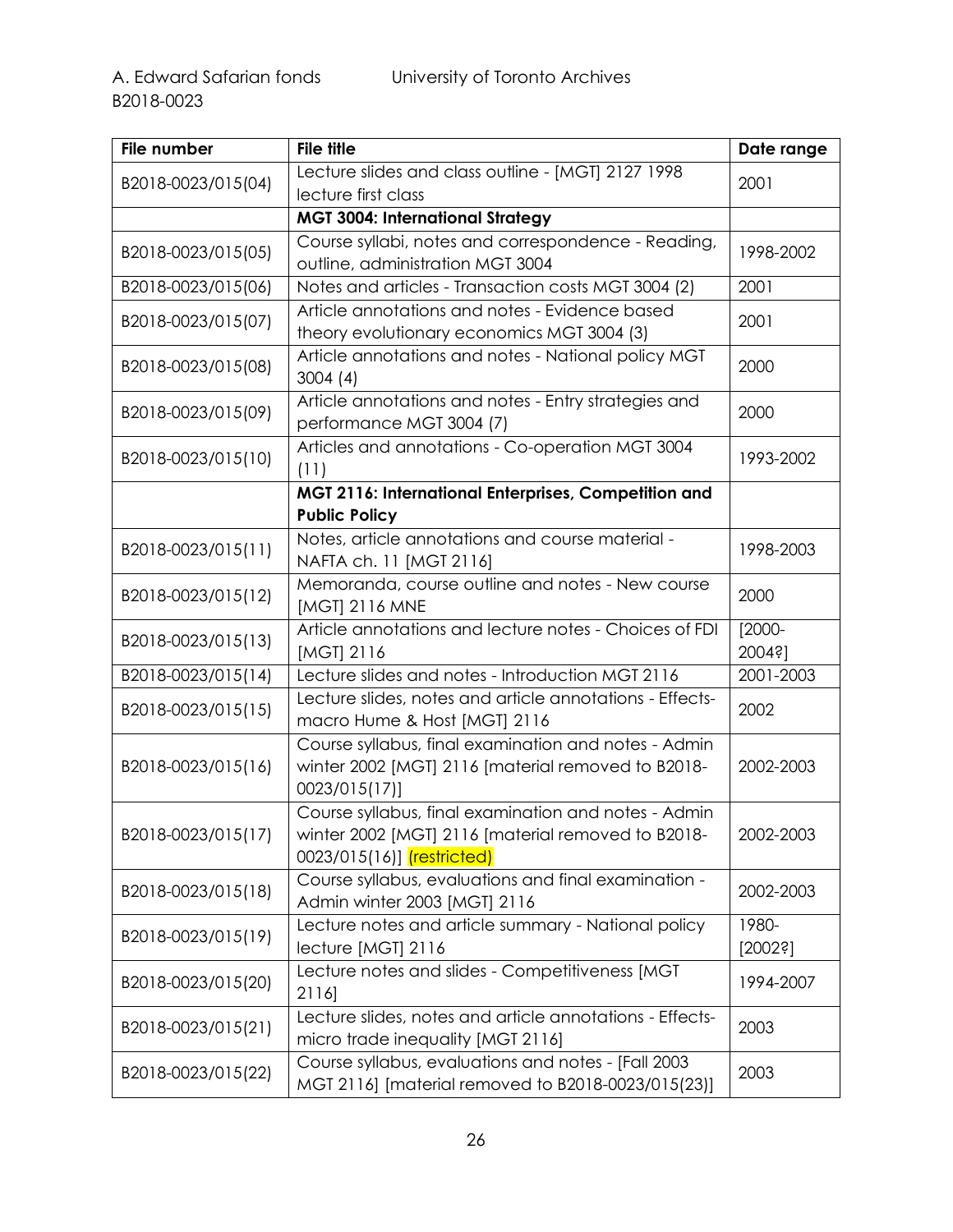| File number        | <b>File title</b>                                     | Date range  |
|--------------------|-------------------------------------------------------|-------------|
|                    | Course syllabus, evaluations and notes - [Fall 2003   |             |
| B2018-0023/015(23) | MGT 2116] [material removed from B2018-               | 2003        |
|                    | 0023/015(22)] (restricted)                            |             |
|                    | Course syllabus, evaluations and notes - Admin fall   | 2003-2004   |
| B2018-0023/015(24) | 2003 [MGT] 2116                                       |             |
| B2018-0023/015(25) | Lecture slides, notes and article annotations - Taxes | 2003-2004   |
|                    | [MGT 2116]                                            |             |
|                    | <b>EMBA and MGT 5007</b>                              |             |
| B2018-0023/015(26) | Course syllabi, notes, assignments/feedback and       | $[196-3]$ , |
|                    | evaluations - Admin EMBA 22                           | 2002-2005   |
|                    | Article annotations, notes and lecture slides - Entry |             |
| B2018-0023/015(27) | modes EMBA 2035                                       | 1995-2008   |
| B2018-0023/015(28) | Article annotations, notes and lecture slides - Trade | 1996-2007   |
|                    | theory lecture [MGT 5007]                             |             |
|                    | Article annotations, notes and lecture slides -       | 2000-2005   |
| B2018-0023/015(29) | Alliances EMBA lecture                                |             |
|                    | Notes and article annotations - International policy  |             |
| B2018-0023/016(01) | [MGT] 2116 [and MGT 3004]                             | 2001-2002   |
|                    | Lecture slides - Review and sample questions EMBA     |             |
| B2018-0023/016(02) | 18                                                    | 2002        |
|                    | Course syllabi, assignments and correspondence -      | 2002        |
| B2018-0023/016(03) | Admin EMBA 18                                         |             |
|                    | Course syllabi, assignments, evaluations and notes -  | 2002-2005   |
| B2018-0023/016(04) | EMBA 23 admin main file                               |             |
|                    | Notes, article annotations and lecture slides - Intro | 2001-2006   |
| B2018-0023/016(05) | EMBA inc[luding] money                                |             |
| B2018-0023/016(06) | Teaching material, notes and articles - Exchange rate | 2002-2005   |
|                    | Teaching material, notes and correspondence -         | 2003        |
| B2018-0023/016(07) | Admin EMBA 19                                         |             |
|                    | Teaching material, notes and correspondence -         |             |
| B2018-0023/016(08) | Vietnam Entry Project [for EMBA 21 Marketing          | 2003-2005   |
|                    | International Business Integrative Weekend]           |             |
|                    | Teaching material, notes and correspondence -         |             |
| B2018-0023/016(09) | EMBA 21 (2004) and before                             | 2003-2004   |
|                    | Article annotations, notes and lecture slides - Trade |             |
| B2018-0023/016(10) | policy [for EMBA] 23                                  | 2003-2006   |
|                    | Teaching material, notes and correspondence -         |             |
| B2018-0023/016(11) | Offshoring assignment EMBA 22 [material removed to    | 2004        |
|                    | B2018-0023/016(12)]                                   |             |
|                    | Teaching material, notes and correspondence -         |             |
| B2018-0023/016(12) | Offshoring assignment EMBA 22 [material removed       | 2004        |
|                    | from B2018-0023/016(11)] (restricted)                 |             |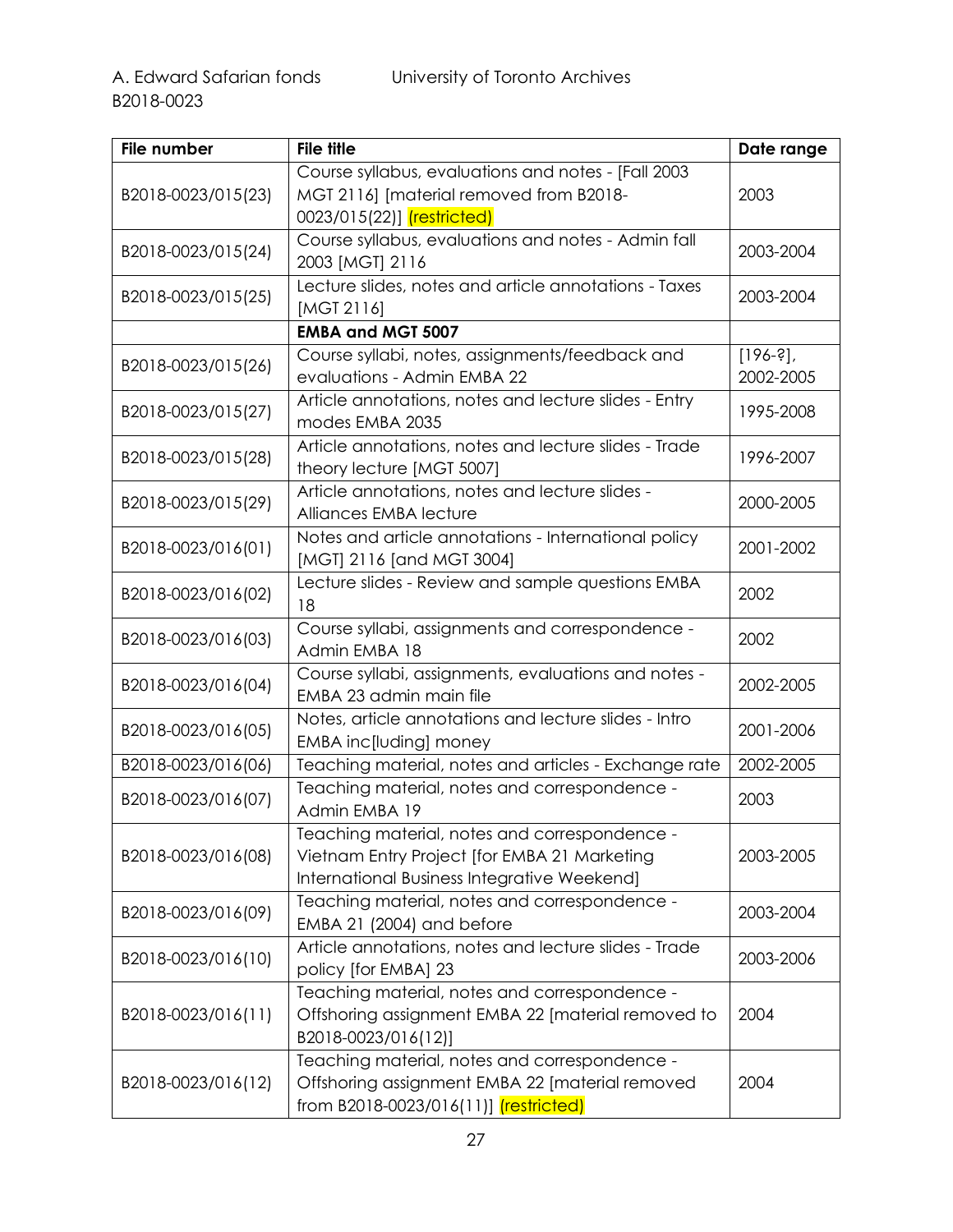| File number        | <b>File title</b>                                   | Date range |
|--------------------|-----------------------------------------------------|------------|
|                    | Notes and articles - EMBA 23 Admin supplementary    | 2004       |
| B2018-0023/016(13) | [course design and improvement]                     |            |
| B2018-0023/016(14) | Teaching material - EMBA 22 and 23                  | 2004-2005  |
| B2018-0023/016(15) | Lecture slides - EMBA 21 [MGT 5007]                 | 2004       |
| B2018-0023/016(16) | Article annotations and notes - EMBA location       | 2004-2005  |
| B2018-0023/016(17) | Lecture slides - Global managers [EMBA 23-MGT 5007  | 2005       |
|                    | <b>International Business]</b>                      |            |
| B2018-0023/016(18) | Lecture slides and notes - Policy EMBA [MGT 5007,   | 2005       |
|                    | globalization, NGOs, policy on FDI]                 |            |
| B2018-0023/016(19) | Correspondence and notes - Sikes [and Kovac, guest] | 2005       |
|                    | lecturers to EMBA 231                               |            |
| B2018-0023/016(20) | Notes and article annotations - EMBA 24 To Do       | 2005-2006  |
| B2018-0023/016(21) | Lecture slides, notes and article annotations -     | 2005       |
|                    | Organization and strategies class [MGT 5007]        |            |

## <span id="page-27-0"></span>**Series 5: Conferences and addresses**

| File number        | <b>File title</b>                                     | Date range |
|--------------------|-------------------------------------------------------|------------|
| B2018-0023/017(01) | Notes, annotated papers and addresses delivered at    | 1954-1989  |
|                    | various conferences symposia and events               |            |
| B2018-0023/017(02) | Notes [on presentation and teaching skills workshops] | 1957-2005  |
|                    | Notes and handouts [on public speaking] - Speech      | 1957-1958  |
| B2018-0023/017(03) | 1958 E. Jones class U. of Sask.                       |            |
| B2018-0023/017(04) | Notes on conferences - Pre-1980 [Part 1 of 2]         | 1965-1980  |
| B2018-0023/017(05) | Notes on conferences - Pre-1980 [Part 2 of 2]         | 1965-1980  |
|                    | Speech and [Safarian's commentary] on Parizeau        |            |
| B2018-0023/017(06) | [paper on constitutional decentralization or          | 1967       |
|                    | cooperative federalism]                               |            |
|                    | Correspondence, drafts and notes - Harvard talk       | 1968-1969  |
| B2018-0023/017(07) | 1969 welfare aspects of FDI and work with McManus     |            |
|                    | Compiled quotes and articles - Canada [about Frank    | 1969       |
| B2018-0023/017(08) | H. Underhill and 80th dinner birthday dinner]         |            |
| B2018-0023/017(09) | Notes from talks on constitution with John Turner and | 1969-1979  |
|                    | Bill Macdonald [of] McMillan Binch [Barristers]       |            |
|                    | Papers presented at Conference on Economic            |            |
| B2018-0023/017(10) | Growth (Toronto) and International Symposium on       | 1970, 1980 |
|                    | Industrial Policies for the 80s (Madrid)              |            |
|                    | Speaker notes - The Ontario Conference on             | 1971       |
| B2018-0023/017(11) | Exonomic and Cultural Nationalism, June 23, 1971      |            |
|                    | Correspondence, written commentary and notes -        |            |
| B2018-0023/017(12) | Natural Resources and Development Conference,         | 1976, 1998 |
|                    | Lima                                                  |            |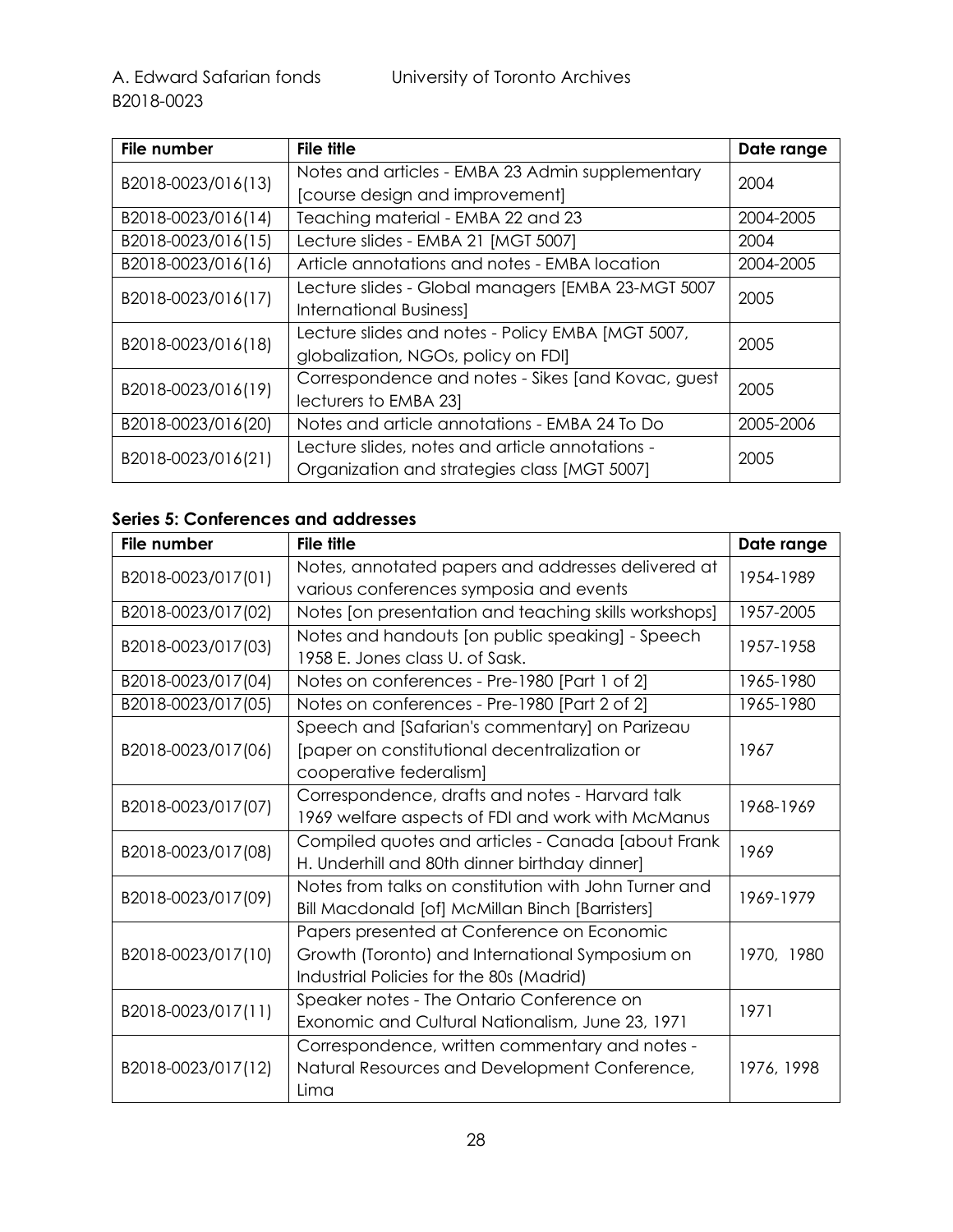| File number        | <b>File title</b>                                      | Date range |
|--------------------|--------------------------------------------------------|------------|
| B2018-0023/017(13) | Speaker notes - My talk(s) on overall issues           | 1977-1979, |
|                    |                                                        | 2011-2014  |
| B2018-0023/017(14) | Drafts, notes, programs and letters related to         | 1980-1996  |
|                    | conferences on free trade                              |            |
| B2018-0023/017(15) | Notes on conferences - 1980 [Part 1 of 4]              | 1981-1992  |
| B2018-0023/017(16) | Notes on conferences - 1980 [Part 2 of 4]              | 1981-1992  |
| B2018-0023/018(01) | Notes on conferences - 1980 [Part 3 of 4]              | 1981-1992  |
| B2018-0023/018(02) | Notes on conferences - 1980 [Part 4 of 4]              | 1981-1992  |
|                    | Notes and drafts for rapporteur summary and            |            |
| B2018-0023/018(03) | comments - Pacific Trade and Investment                | 1984       |
|                    | Conference, Toronto                                    |            |
|                    | Program, notes and correspondence - IPS                | 1984       |
| B2018-0023/018(04) | Conference 1984-03-22                                  |            |
|                    | Notes, outline, drafts and letters - Harmonizing       |            |
| B2018-0023/018(05) | investment policies paper 1991                         | 1986-1991  |
|                    | Correspondence, notes and drafts of conference         |            |
| B2018-0023/018(06) | summary - Investment Canada's Conference on            | 1986-1991  |
|                    | Globalization and M&As                                 |            |
|                    | Notes and tentative program [for WIDER workshop] -     |            |
| B2018-0023/018(07) | Eco[nomic] Development EMBA                            | 1987       |
|                    | Notes, letter and roundtable program - Financing       | 1989-1990  |
| B2018-0023/018(08) | Innovation                                             |            |
|                    | Notes, correspondence and research proposals -         | 1989-1990  |
| B2018-0023/018(09) | North American Project [meetings and workshops]        |            |
|                    | Correspondence and draft of comment on Cantwell        | 1990       |
| B2018-0023/018(10) | - Investment Canada Conference                         |            |
| B2018-0023/018(11) | Correspondence, reports and programs - Ditchley        | 1990       |
|                    | Conference (FDI) Oct/90                                |            |
| B2018-0023/018(12) | Correspondence, workshop program and notes -           | 1990-1991  |
|                    | Federalism Post-Meech [at the C.D.] Howe Institute     |            |
|                    | Manuscripts, correspondence and notes - State Bar      |            |
| B2018-0023/018(13) | of California [Conference] in Los Angeles ["Free Trade | 1990-1991  |
|                    | & Foreign Direct Investment: An Interim Report"]       |            |
| B2018-0023/018(14) | Article annotations and notes - Federalism             | 1990-1992  |
|                    | Paper outline and drafts, and speaker and research     |            |
| B2018-0023/018(15) | notes - R&D and MNE main file plans (CIAR, Merit and   | 1990-1996  |
|                    | CP talks and never published paper)                    |            |
|                    | Correspondence, paper and notes - Queen's              |            |
| B2018-0023/018(16) | Conference on [Economic Dimensions of                  | 1991       |
|                    | Constitutional Change]                                 |            |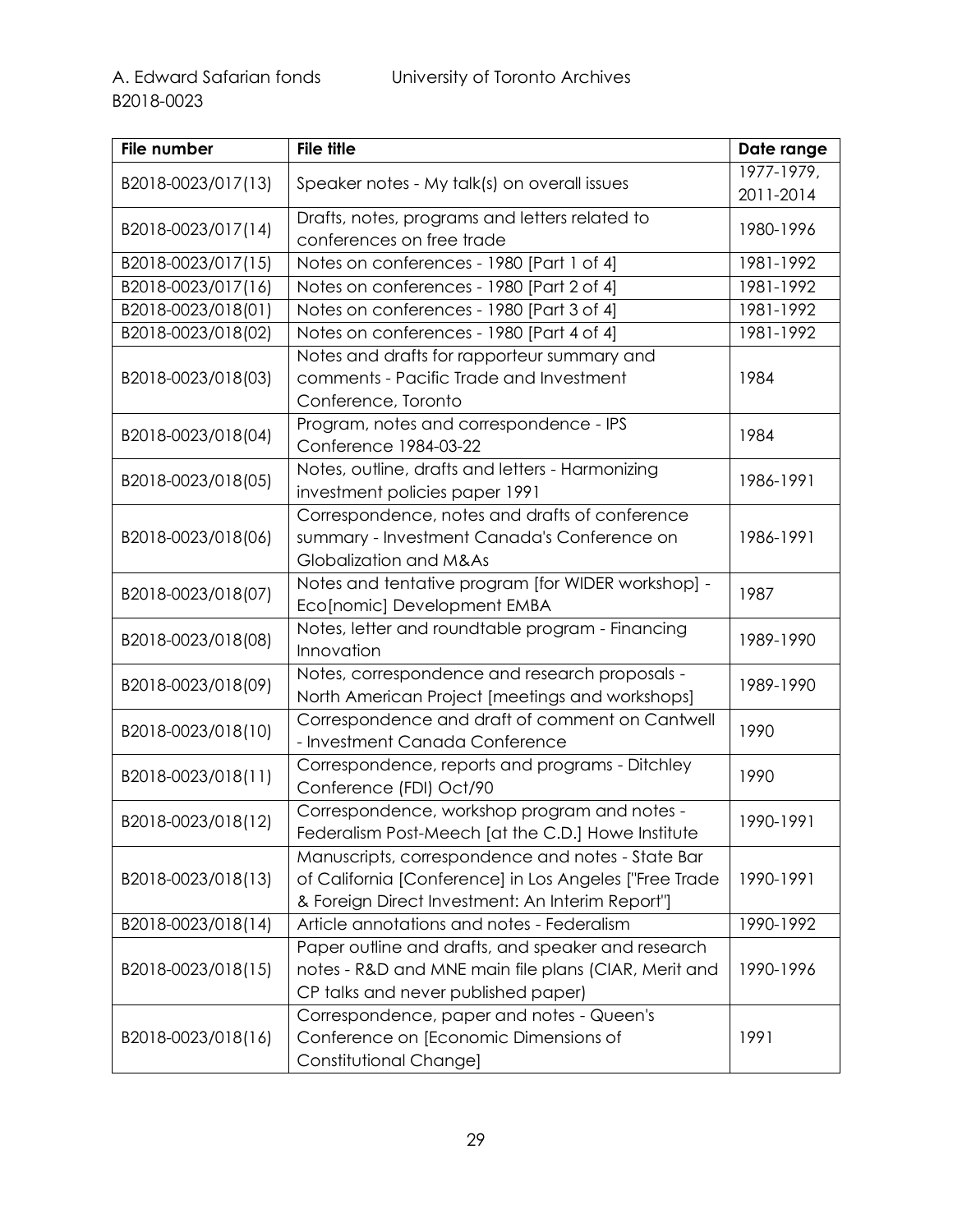| File number         | <b>File title</b>                                                                                | Date range |
|---------------------|--------------------------------------------------------------------------------------------------|------------|
|                     | Article annotations, notes, summaries and                                                        |            |
| B2018-0023/019(01)  | correspondence - Outward FDI dets. Effects [material                                             | 1965-1996  |
|                     | removed to B2018-0023/019(02)]                                                                   |            |
|                     | Correspondence, drafts and contract related to                                                   |            |
| B2018-0023/019(02)  | Roundtable on Canadian Direct Investment Abroad -                                                | 1991-1998  |
|                     | Outward FDI dets. Effects [material removed from                                                 |            |
|                     | B2018-0023/019(01)]                                                                              |            |
| B2018-0023/019 (03) | Correspondence, draft and outline - Canada-France                                                | 1991-1992  |
|                     | Round Table my paper 1991                                                                        |            |
| B2018-0023/019(04)  | Notes, annotated reports and articles - Conferences                                              | 1991-1993  |
|                     | on federalism and economic integration                                                           |            |
|                     | Correspondence and notes - Strategic Alliances                                                   |            |
| B2018-0023/019(05)  | Roundtable and Bureau of Competition's Bulletin on                                               | 1993-1994  |
|                     | <b>Strategic Alliances</b>                                                                       |            |
| B2018-0023/019(06)  | Correspondence, speaker notes and draft - North<br>American Free Trade Agreement published paper | 1993-1994  |
|                     | 1994 (1996) SAIS                                                                                 |            |
|                     | Reports, correspondence and proposal draft - Asia                                                |            |
| B2018-0023/019(07)  | Pacific Meet[ing] Vancouver 4 Jan 94 regarding a                                                 | 1993-1994  |
|                     | universities consortium [Ted] English                                                            |            |
|                     | Correspondence and roundtable notes -                                                            |            |
| B2018-0023/019(08)  | [Roundtable on Draft] Internal Trade Agreement at                                                | 1994       |
|                     | the Faculty of Law 30 May 94                                                                     |            |
|                     | Notes and drafts - Great Minds FM Oct 98 Douglas                                                 |            |
| B2018-0023/019(09)  | North, etc.                                                                                      | 1994-1998  |
| B2018-0023/019(10)  | Notes on federalism                                                                              | 1995       |
| B2018-0023/019(11)  | Correspondence and notes - [APEC and Asia Pacific                                                | 1996-1998  |
|                     | Foundation]                                                                                      |            |
| B2018-0023/019(12)  | Notes, program and letter - APEC Toronto CIS                                                     | 1997       |
|                     | Conference                                                                                       |            |
| B2018-0023/019(13)  | Meeting and conference notes - MAI [Multinational                                                | 1997-1998  |
|                     | Agreement on Investment]                                                                         |            |
| B2018-0023/019(14)  | Notes - Talk to Massey College 1998 on knowledge                                                 | 1998       |
|                     | and wealth of nations                                                                            |            |
| B2018-0023/019(15)  | Correspondence, written comments and notes -                                                     | 1998       |
|                     | Globalization & MNE, Strathclyde, Glasgow                                                        |            |
|                     | Correspondence, draft and notes - Academy of                                                     |            |
| B2018-0023/019(16)  | International Business [Annual Meeting in] Vienna                                                | 2000-2002  |
|                     | paper<br>Correspondence, drafts of introductory speeches                                         |            |
| B2018-0023/019(17)  | and notes - Mundell and Bhagivati [Donner                                                        | 2000-2002  |
|                     | <b>Foundation Lecture Series]</b>                                                                |            |
|                     |                                                                                                  |            |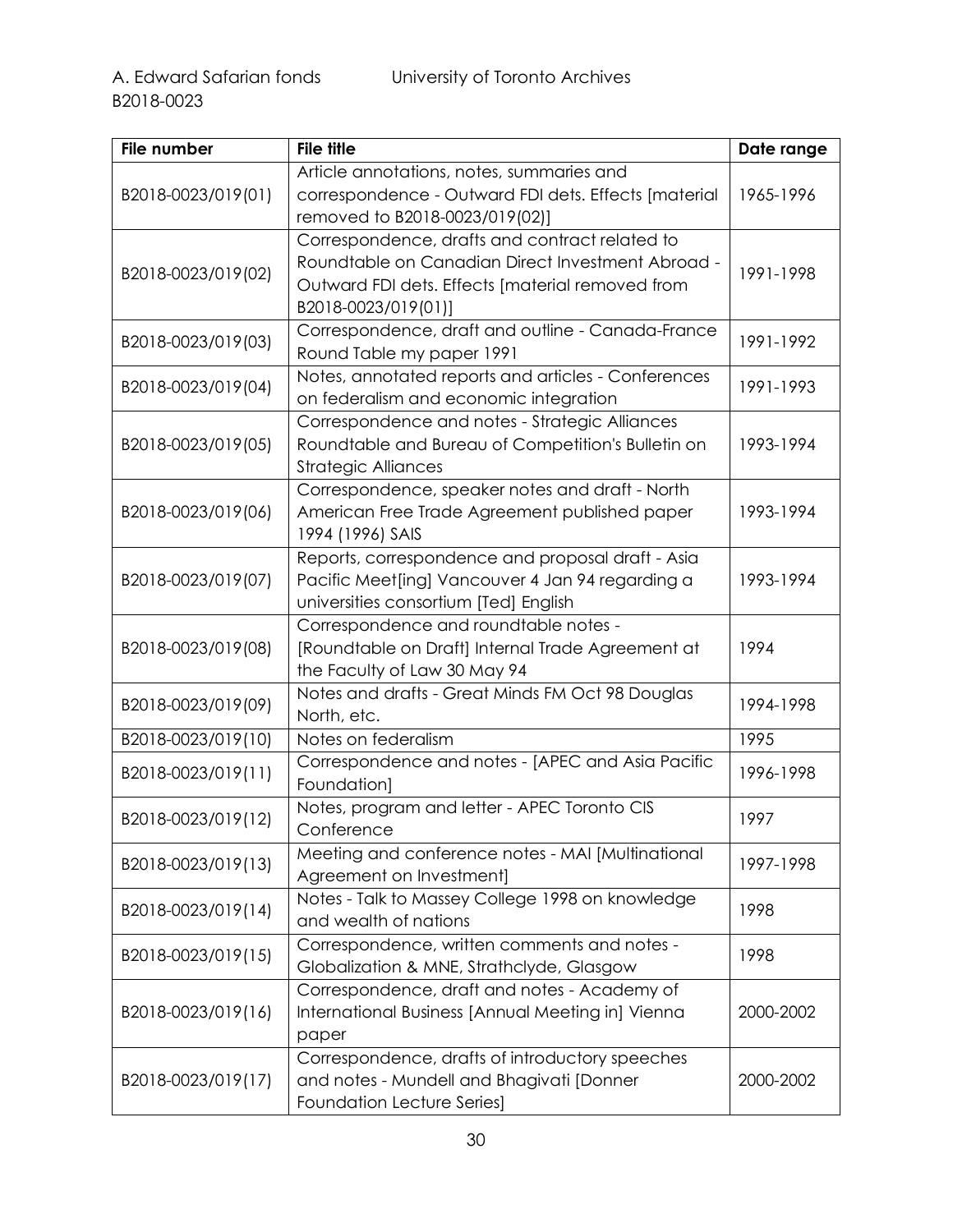| <b>File number</b> | <b>File title</b>                                  | Date range |
|--------------------|----------------------------------------------------|------------|
| B2018-0023/019(18) | Notes and conference program - Firm-level          | 2002       |
|                    | productivity Rotman conference                     |            |
|                    | Notes and letter - IMR [Internationally Mobile     |            |
| B2018-0023/019(19) | Resources] Conference: ITC [Industry and Trade     | 2002       |
|                    | Canada], Ottawa                                    |            |
| B2018-0023/019(20) | Correspondence, notes and program - Ditchley       | 2002       |
|                    | [Foundation Conference on Globalisation]           |            |
| B2018-0023/019(21) | Correspondence, speech notes and drafts - Safarian | 2003-2005  |
|                    | Conference April 2004                              |            |
| B2018-0023/019(22) | Notes and roundtable program - Canada's growth     | 2004       |
|                    | and productivity                                   |            |
| B2018-0023/019(23) | Correspondence - Carleton U Canada's FDI policies  | 2007-2008  |
|                    | [Centre for Trade Policy and Law panel]            |            |
| B2018-0023/020(01) | Analytical notes [and outlines] for "A note on     | 1990-2007  |
|                    | hollowing out" Carleton U                          |            |
|                    | Correspondence, draft and newspaper clipping -"A   |            |
| B2018-0023/020(02) | note on hollowing out" PCO paper [and National     | 2007       |
|                    | Post]                                              |            |
| B2018-0023/020(03) | Handwritten notes and informal written comments -  | 2007       |
|                    | Conference in honor of Monty Graham                |            |
|                    | Correspondence, notes and drafts of formal         |            |
| B2018-0023/020(04) | comments, and event program - Monty Graham         | 2007       |
|                    | Conference Washington, Sept. 07                    |            |
| B2018-0023/020(05) | Correspondence and paper outline and drafts -      | 2007-2008  |
|                    | Industry Canada presentation on international M&A  |            |
| B2018-0023/020(06) | Correspondence, manuscript and handwritten         | 2009       |
|                    | speaking notes - Talk on the Great Depression book |            |
| B2018-0023/020(07) | Paper outline and drafts - SOEs Polycon paper Dec. | 2012       |
|                    | '12                                                |            |

## <span id="page-30-0"></span>**Series 6: Manuscripts and publications**

| File number        | <b>File title</b>                                   | Date range |
|--------------------|-----------------------------------------------------|------------|
|                    | Publishing                                          |            |
| B2018-             | Press photos                                        |            |
| 0023/001P(02)      |                                                     | [n.d.]     |
| B2018-0023/020(08) | Correspondence and notes - Book proposals           | 1971-2003  |
| B2018-0023/020(09) | Articles, notes and letters - Writing book and      | 1982-2007  |
|                    | publishers / journals and outlets                   |            |
| B2018-0023/020(10) | Notes, letters and other documents - Public lending | 1987-2007  |
| B2018-0023/020(11) | Correspondence and notes - Access (was Cancopy)     | 2005-2011  |
|                    | Book reviews and letters to the editor              |            |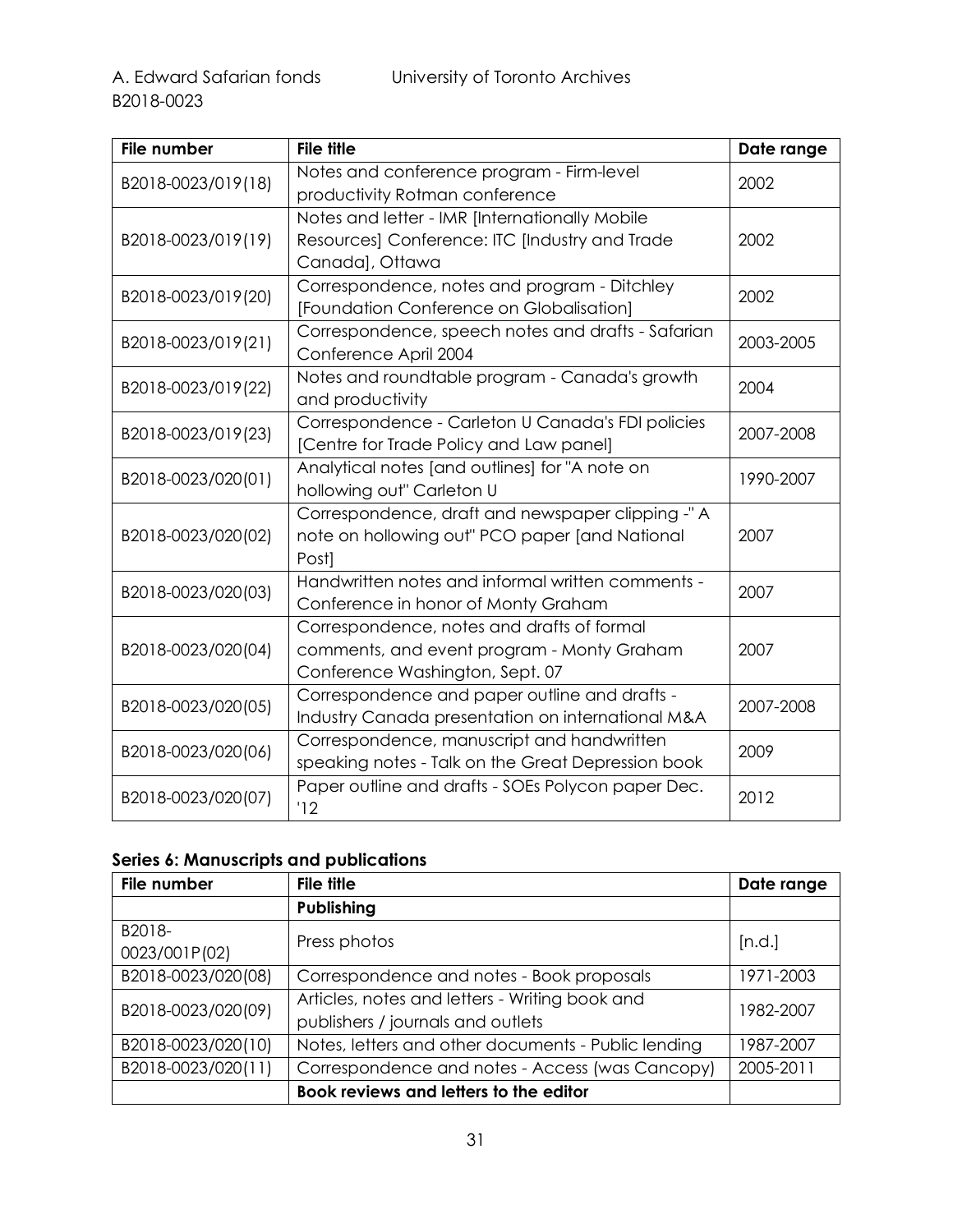| File number         | <b>File title</b>                                                    | Date range  |
|---------------------|----------------------------------------------------------------------|-------------|
| B2018-0023/020(12)  | Book reviews, drafts and related notes and                           | 1955-1985   |
|                     | correspondence                                                       |             |
| B2018-0023/020(13)  | Unpublished article and letter, and notes -                          | $[196-3]$ - |
|                     | Globalization myths book and article                                 | $[199-3]$   |
|                     | Correspondence, drafts of statements, and notes -                    |             |
| B2018-0023/020(14)  | Participation in free trade debate 1987-1988                         | 1987-1992   |
|                     | [including letters to the editor and petition]                       |             |
| B2018-0023/020(15)  | Typed and handwritten notes, letters to the editor -                 | 1992-1999   |
|                     | Writing                                                              |             |
| B2018-0023/020(16)  | Drafts, correspondence and notes related to book                     | 1998-2008   |
|                     | reviews                                                              |             |
| B2018-0023/020(17)  | Drafts and notes for publications on FDI and                         | 1999-2006   |
|                     | economic growth [book review]                                        |             |
|                     | Correspondence, drafts and notes for LRC book                        |             |
| B2018-0023/020(18)  | review - A trading nation: Canadian trade policy                     | 2003        |
|                     | from colonialism to globalization by Michael Hart                    |             |
|                     | <b>Ideas for writing</b>                                             |             |
| B2018-0023/021(01)  | Drafts and notes - Prospective article on the                        | 1954-1959   |
|                     | importance of monetary policy in open economy                        |             |
| B2018-0023/021 (02) | Notes on possible article ideas                                      | 1968-2006   |
| B2018-0023/021(03)  | Notes - Ideas for papers                                             | $[198-3]$ - |
|                     |                                                                      | $[199-3]$   |
| B2018-0023/021(04)  | Letters and notes - Ideas for paper on Canadian                      | 1986        |
|                     | Marshall Plan                                                        |             |
| B2018-0023/021(05)  | Notes and articles - [Ideas for a paper on] Canadian                 | $[199-]$    |
|                     | Growth, industrial advantage and productivity                        |             |
| B2018-0023/021(06)  | Notes - [Ideas for writing (books and papers) on] FDI                | 1992-2001   |
|                     | and growth                                                           |             |
| B2018-0023/021(07)  | Notes on possible article on trade pattern and FDI                   | 1996        |
|                     | policy                                                               |             |
| B2018-0023/021(08)  | Notes on writing                                                     | 1996        |
| B2018-0023/021(09)  | Notes and article - Ideas for paper on exposure and                  | 2006        |
|                     | concentration of FDI                                                 |             |
|                     | <b>Unpublished writing</b>                                           |             |
| B2018-0023/021(10)  | Unpublished papers - Other [Part 1 of 2]                             | 1948-1992   |
| B2018-0023/021(11)  | Unpublished papers - Other [Part 2 of 2]                             | 1948-1992   |
| B2018-0023/021(12)  | Unpublished papers - Foreign direct investment [Part<br>$1$ of $2$ ] | 1963-2002   |
|                     | Unpublished papers - Foreign direct investment [Part                 |             |
| B2018-0023/021(13)  | 2 of 2]                                                              | 1963-2002   |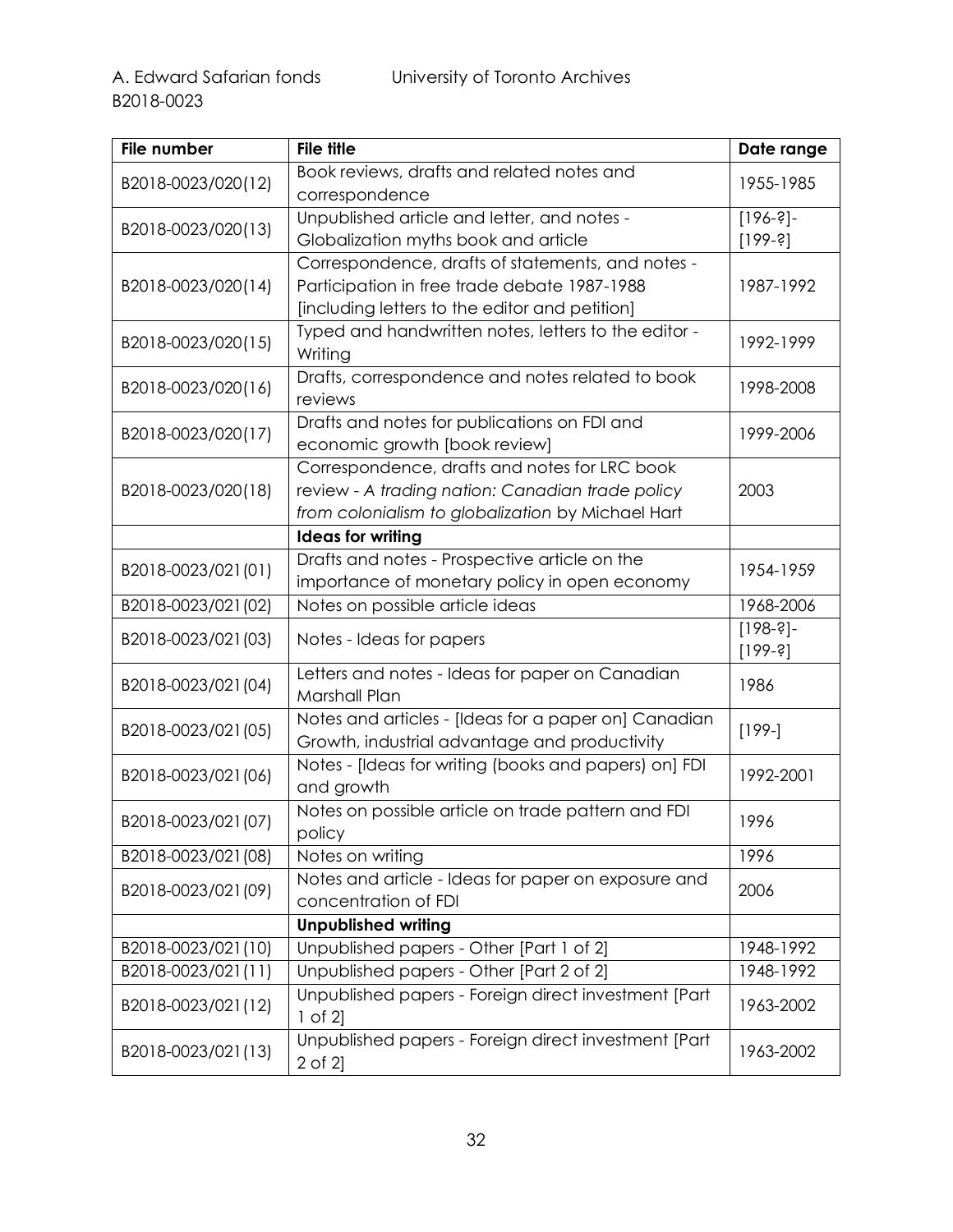| File number                     | <b>File title</b>                                                                                                                                                             | Date range |
|---------------------------------|-------------------------------------------------------------------------------------------------------------------------------------------------------------------------------|------------|
| B2018-0023/022(01)              | Unpublished manuscript - Impediments to the<br>interprovincial mobility of labour in Canada                                                                                   | 1979       |
| B2018-0023/022(02)              | Drafts, letters and notes - Markusen comment, and<br>R&D and MNE                                                                                                              | 1981-2001  |
| B2018-0023/022(03)-<br>(08)     | Correspondence, drafts, and notes - "International<br>mergers and acquisitions: An understudied topic"                                                                        | 1995-2014  |
| B2018-0023/022(09)              | Notes and article annotations - Balasubramanyan [et<br>al] paper: How policy impacts FDI                                                                                      | 1995-1996  |
| B2018-0023/022(10)              | Drafts, notes and article annotations - FDI and trade<br>complementarity? LA Asia Pacific                                                                                     | 1998       |
| B2018-0023/023(01)              | Drafts, correspondence and notes - Hejazi-Safarian<br>ITC paper admin                                                                                                         | 1996-1999  |
| B2018-0023/023(02)              | Correspondence, referee reports, notes and draft -<br>[Trade, investment and R&D] spillovers rewrite [and]<br>European Review                                                 | 1996-1997  |
| B2018-0023/023(03)              | Correspondence, referee reports, and drafts - JIBS<br>paper final March 99                                                                                                    | 1998-1999  |
| B2018-0023/023(04)              | Drafts, notes and article annotations - Feldstein-<br>Horioka AIB-Istanbul (not published)                                                                                    | 2003-2004  |
| B2018-0023/023(05)              | Drafts and correspondence - FDI location revision<br>(not published) [JIBS rejection appeal]                                                                                  | 2002-2005  |
| B2018-0023/023(06)-<br>/024(04) | Travel journal, drafts, notes, and correspondence -<br>The Eagle and the Bear                                                                                                 | 2004-2010  |
| B2018-0023/024(05)-<br>(08)     | Correspondence, notes and drafts - International<br>mergers & acquisitions (collaboration with W. Hejazi<br>and G. Georgopoulos)                                              | 2007-2011  |
|                                 | <b>Published writing</b>                                                                                                                                                      |            |
| B2018-0023/024(09)              | 1968. Manuscript and notes - "Foreign ownership and<br>the structure of Canadian industry," Report of the task<br>force on the structure of Canadian industry                 | 1968       |
| B2018-0023/024(10)              | 1980. Draft - "National policies towards multinational<br>enterprises" for the Dept. of Industry, Trade and<br>Commerce                                                       | 1980       |
| B2018-0023/024(11)              | 1985. Letter and handwritten note - "Foreign direct<br>investment: A survey of Canadian research" booklet<br>for IRPP 1985 paper [Paper given to U of T Archives<br>1992]     | 1984       |
| B2018-0023/024(12)              | 1986. Letter and handwritten notes - FIRA & FIRB:<br>Canadian and Australian policies on direct<br>investment (Ontario Economic Council) [and also]<br>notes for Brock U talk | 1985       |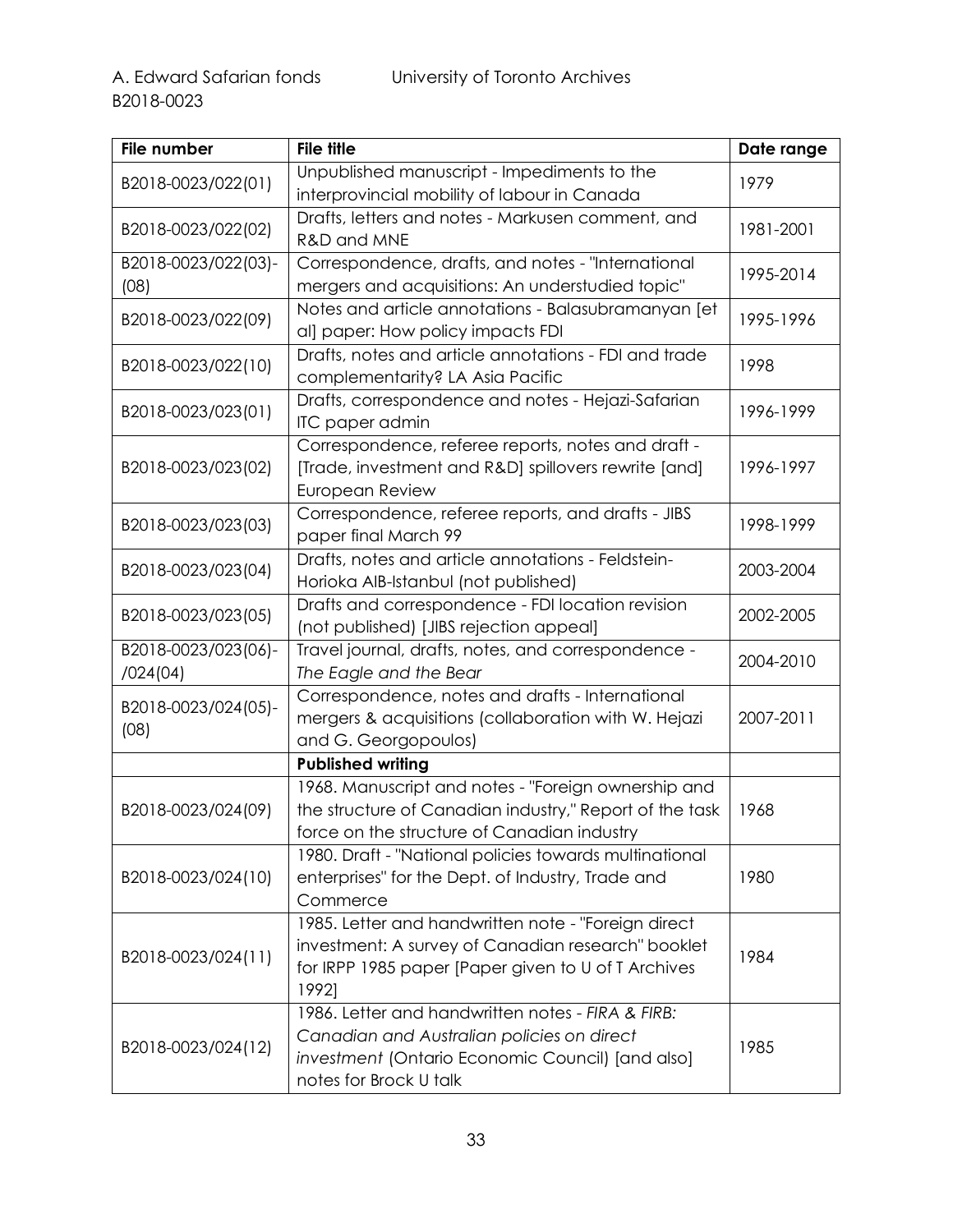| File number         | <b>File title</b>                                      | Date range |
|---------------------|--------------------------------------------------------|------------|
|                     | 1988. Letter and first and second drafts - "The        |            |
| B2018-0023/024(13)  | Canada-United States Free Trade Agreement and          | 1988       |
|                     | the GATT," C. D. Howe Research, Trade Monitor          |            |
|                     | 1993. Correspondence, notes, promotional material      |            |
| B2018-0023/025(01)- | and contract - Multinational enterprises and public    | 1976-1996  |
| (07)                | policy: A study of the industrial countries            |            |
|                     | 1994. Correspondence, notes and drafts - "Theory of    |            |
|                     | multinational plant location in a regional trading     |            |
| B2018-0023/025(08)- | area" (with C. Eaton, R.G. Lipsey) in ed. L. Eden      | 1992-1994  |
| (11)                | Multinationals in North America (University of Calgary |            |
|                     | Press), 79-102 (contains one restricted file)          |            |
|                     | 1999. Correspondence, drafts, presentation             |            |
|                     | overheads, and notes - "Trade, foreign direct          |            |
| B2018-0023/025(12)  | investment, and R&D spillovers" (with W. Hejazi) in    | 1993-1999  |
|                     | Journal of International Business, 30(3), 491-511      |            |
|                     | 2001. Correspondence, drafts, and notes -              |            |
| B2018-0023/026(01)- | "Complementarity between U.S. foreign direct           |            |
| (02)                | investment stock and trade" (with W. Hejazi) in        | 1996-2001  |
|                     | Atlantic Economic Journal 29(4), 420-437               |            |
|                     | 2001. Article annotations and summaries, drafts,       |            |
|                     | correspondence and presentation slides - Canada        |            |
| B2018-0023/026(03)- | and foreign direct investment: A study of              | 1969-2004  |
| (09)                | determinants (with W. Hejazi, University of Toronto    |            |
|                     | Press)                                                 |            |
|                     | 2003. Drafts, correspondence and research material -   |            |
| B2018-0023/026(10)  | "Internalization and the MNE: A note on the spread of  | 2001-2003  |
|                     | ideas" in Journal of Business Studies, 34(2), 116-124  |            |
|                     | 2004. Drafts, outlines and correspondence -            |            |
| B2018-0023/027(01)- | "Multinationals and governance" in ed. J. Ryten The    |            |
| (02)                | sterling public servant (Canadian Institute of         | 1995-2004  |
|                     | International Affairs), 98-117                         |            |
|                     | 2005. Drafts, notes and correspondence - "NAFTA        |            |
| B2018-0023/027(03)  | effects and the level of development" (with W.         | 2003-2005  |
|                     | Hejazi) in Journal of Business Research 58, 1741-1749  |            |
|                     | 2008. Drafts, correspondence, notes and research       |            |
| B2018-0023/027(04)- | data - 'The transition from imitation to innovation"   |            |
| (11)                | (with W. Dobson) in Journal of Asian Economics 19(4),  | 2002-2008  |
|                     | 301-311                                                |            |
|                     | 2009. Correspondence and drafts (of preface) - The     |            |
| B2018-0023/028(01)  | Canadian economy in the great depression (3rd          | 2009       |
|                     | edition)                                               |            |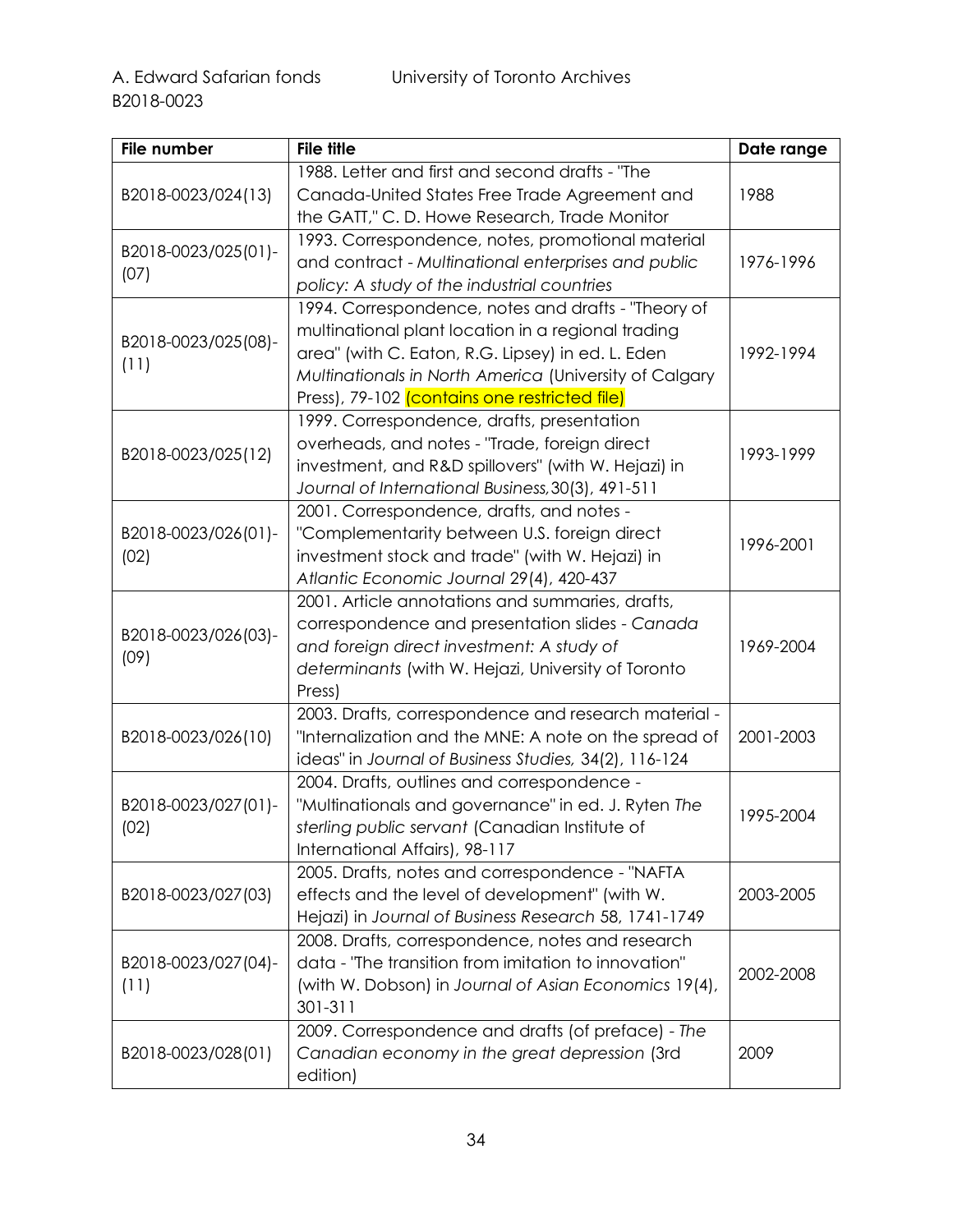| File number                 | <b>File title</b>                                                                                                                                                                                                                | Date range |
|-----------------------------|----------------------------------------------------------------------------------------------------------------------------------------------------------------------------------------------------------------------------------|------------|
|                             | 2011. Correspondence, drafts [of preface], and                                                                                                                                                                                   |            |
| B2018-0023/028(02)          | handwritten speech notes - Foreign ownership of<br>Canadian industry (3rd edition)                                                                                                                                               | 2009-2011  |
| B2018-0023/028(03)-<br>(04) | 2011. Correspondence, drafts and article annotations<br>- "International mergers and acquisitions" in ed. M.<br>Jovanovic International Handbook on the Economics<br>of Integration, 110-114                                     | 2007-2011  |
| B2018-0023/028(05)          | 2012. Correspondence and drafts - "The Canadian<br>policy response to sovereign direct investment" in<br>eds. K. P. Sauvant, et al. Sovereign investment:<br>Concerns and policy reactions (Oxford University<br>Press), 432-452 | 2009-2011  |
| B2018-0023/028(06)-<br>(08) | 2015. Drafts, correspondence and notes - "Simplifying<br>the rule book: A proposal to reform and clarify<br>Canada's policy on inward foreign direct investment"<br>C.D. Howe Institute Commentary No. 425                       | 2012-2015  |

## <span id="page-34-0"></span>**Series 7: Research**

| File number         | <b>File title</b>                                                                                                                                                                 | Date range  |
|---------------------|-----------------------------------------------------------------------------------------------------------------------------------------------------------------------------------|-------------|
|                     | <b>Administrative research files</b>                                                                                                                                              |             |
| B2018-0023/029(01)  | Notes, indexes and course outlines - Research                                                                                                                                     | 1970, 1993- |
|                     | sources [and ideas]                                                                                                                                                               | 1996        |
| B2018-0023/029(02)  | List of files and letter                                                                                                                                                          | 1972-1994   |
| B2018-0023/029 (03) | Notes and articles - Research style                                                                                                                                               | 1972-2006   |
| B2018-0023/029 (04) | Notes and notecards on research methodology                                                                                                                                       | 1983-1999   |
| B208-0023/029 (05)  | Notes and article on writing [and] speaking                                                                                                                                       | 1972-1990   |
| B2018-0023/029 (06) | Progress reports, article summaries and notes - To<br>read: growth and FDI (Kai Chan summaries) and<br>Globerman policy effect on FDI [material removed to<br>B2018-0023/029(07)] | 1996-2005   |
| B2018-0023/029(07)  | Notes and letter - MacCharles and Bryne notes:<br>overview of FDI along your course outline [removed<br>from B2018-0023/029(06)]                                                  | 1970-1988   |
| B2018-0023/029 (08) | Research proposal and assessor comments - Canada<br>Council Killam Program grant for research on MNE<br>and public policy                                                         | 1980-1981   |
| B2018-0023/029(09)  | Correspondence, progress reports and notes - SSHRC<br>grant final report [and other reports]                                                                                      | 1980-1985   |
| B2018-0023/029(10)  | Correspondence and budgetary documents - SSHRC<br>grant 3rd year                                                                                                                  | 1983-1989   |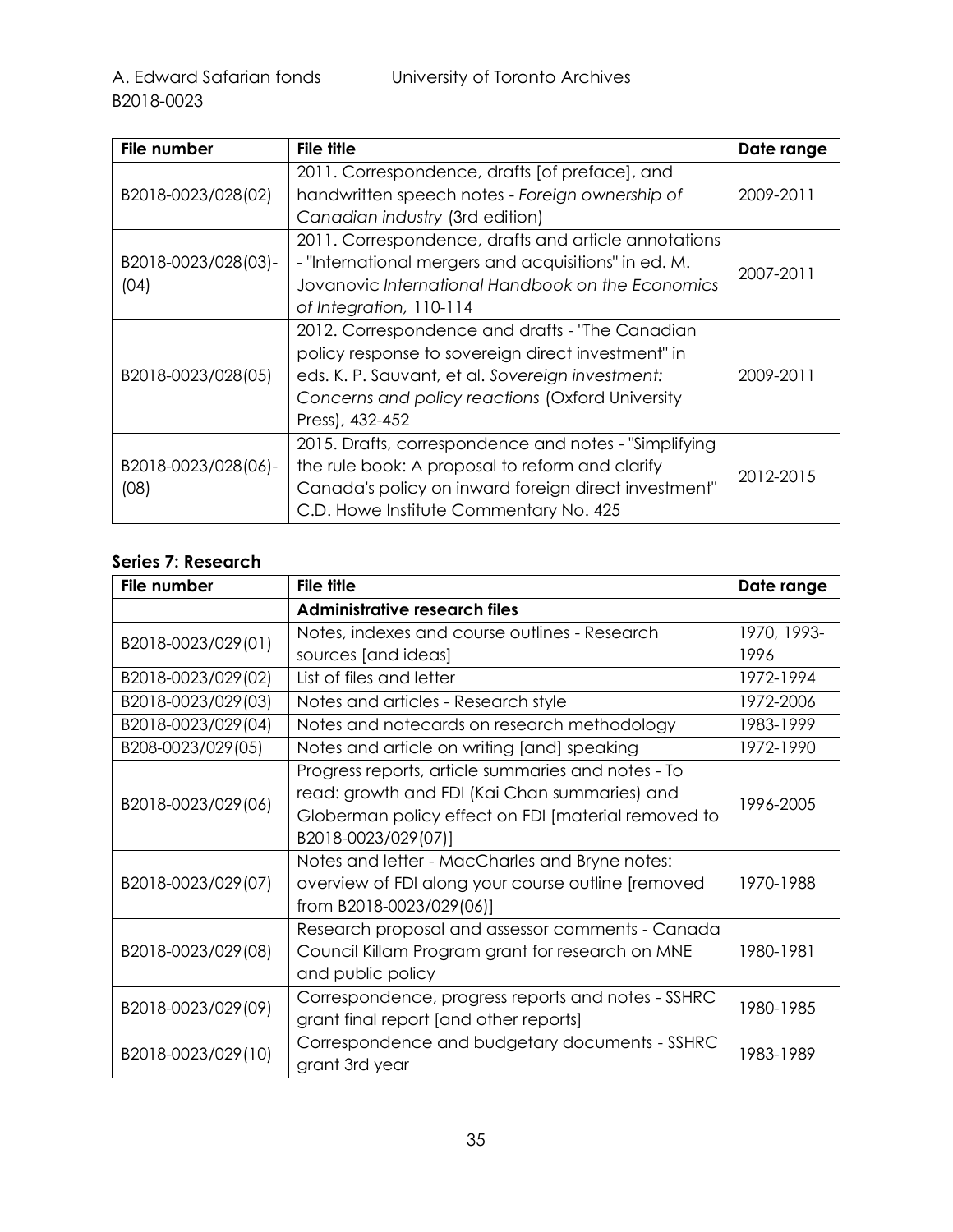| File number        | <b>File title</b>                                   | Date range |
|--------------------|-----------------------------------------------------|------------|
| B2018-0023/029(11) | Memoranda, correspondence and proposal -            | 1984-1988  |
|                    | Donner [Foundation] on FDI and policy book          |            |
|                    | Research proposal, correspondence and notes -       |            |
| B2018-0023/029(12) | Research funding sources [and proposal for Canada-  | 1984-1999  |
|                    | France Roundtable on intellectual property and      |            |
|                    | MNEs]                                               |            |
| B2018-0023/029(13) | Notes [on economic terminology and definitions]     | $[199-3]$  |
| B2018-0023/029(14) | Research proposal and notes - SSHRC grant for       | 1992       |
|                    | research on MNEs and domestic economies             |            |
|                    | Correspondence and research proposal - General      |            |
| B2018-0023/029(15) | research grant application for research on          | 1993-1994  |
|                    | investment decisions of MNEs                        |            |
| B2018-0023/029(16) | Research proposal, correspondence and notes -       | 1994-1998  |
|                    | Donner grant for research on MNEs and Canada        |            |
|                    | Research proposals - SSHRC grant for research on    |            |
| B2018-0023/029(17) | determinants of FDI and the impact on Canadian      | 1996-1998  |
|                    | welfare                                             |            |
| B2018-0023/029(18) | Notes - [Lists of location of research] files       | 1997       |
| B2018-0023/029(19) | Correspondence, financial documents and proposal    | 1998-2003  |
|                    | drafts - Donner, CEA and AEA                        |            |
|                    | <b>Topical research files</b>                       |            |
|                    | Notes, correspondence and paper draft - CIAR        |            |
| B2018-0023/030(01) | Baldwin-Safarian on creation-diffusion of knowledge | 1992-1996  |
|                    | in MNEs                                             |            |
| B2018-0023/030(02) | Notes and correspondence - Creation and diffusion   | 1993-1995  |
|                    | of knowledge in MNEs [project with John Baldwin]    |            |
| B2018-0023/030(03) | Research proposal, notes and correspondence -       | 1994-1995  |
|                    | SSHRC grant proposal and Baldwin co-op[eration]     |            |
| B2018-0023/030(04) | Research proposal - Carnegie Bosch grant            | 1996       |
|                    | application                                         |            |
|                    | Notes, correspondence and report - Competition      |            |
| B2018-0023/030(05) | policy and M&A (and Sharwood) GP4 competition       | 1990-1992  |
|                    | project                                             |            |
|                    | Article summaries and notes - Organization Hamburg, |            |
| B2018-0023/030(06) | competition policy, advice to RA and his summaries, | 1990-1991  |
|                    | and conference program travel paper                 |            |
| B2018-0023/030(07) | Articles and notes - Forms paper                    | 1991-1994  |
| B2018-0023/030(08) | Letter, and article summary and notes - Competition | 1992-1995  |
|                    | policy - Canada                                     |            |
| B2018-0023/030(09) | Article summaries and notes - Competition policy -  | 1962-1993  |
|                    | world                                               |            |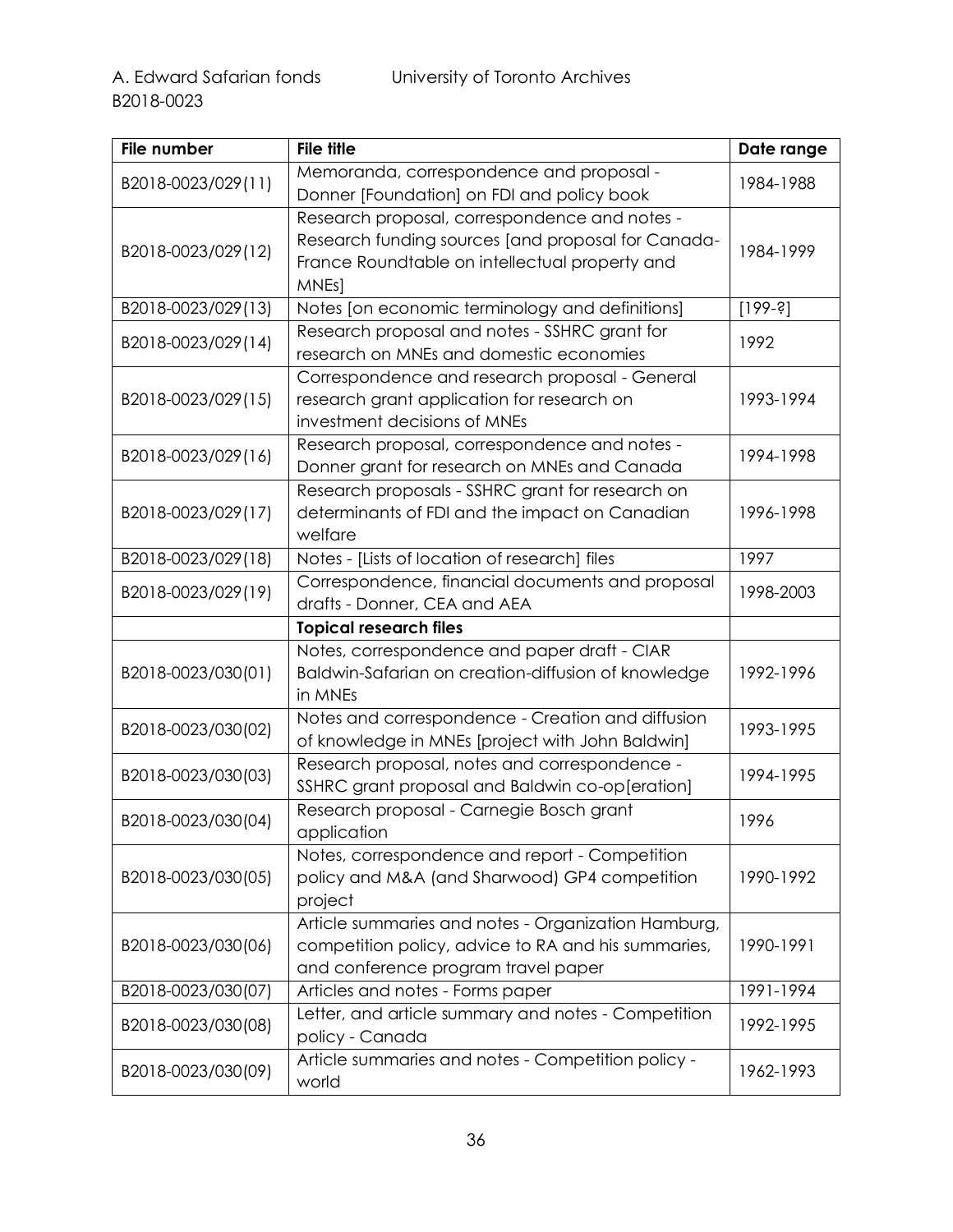| File number        | <b>File title</b>                                                                                                              | Date range |
|--------------------|--------------------------------------------------------------------------------------------------------------------------------|------------|
| B2018-0023/030(10) | Article annotations and notes - Hufbauer techy and<br>trade                                                                    | 1970-1988  |
| B2018-0023/030(11) | Notes and correspondence - General literature (1)<br>Keller (2) general methods [technology transfer]                          | 2001-2008  |
| B2018-0023/030(12) | Article notes and summaries - Hagedoorn [and others<br>on technological change]                                                | 1979-1994  |
| B2018-0023/030(13) | Article summaries - Other forms [and other topics]                                                                             | 1979-1994  |
| B2018-0023/030(14) | Notes - Ostry and C.D. Howe                                                                                                    | 1990, 1992 |
| B2018-0023/030(15) | Article notes and summary - Labour markets, trade<br>and technology                                                            | 1997-1998  |
| B2018-0023/030(16) | Article annotations and summaries - Technology<br>transfer                                                                     | 1963-1993  |
| B2018-0023/030(17) | Article summaries and notes - Views on antecedents:<br>Johnson, Dunning, Caves, Vernon                                         | 1968-1980  |
| B2018-0023/030(18) | Articles and notes on antecedents                                                                                              | 1993-1998  |
| B2018-0023/030(19) | Articles, notes, and summaries - Hymer papers                                                                                  | 1965-1990  |
| B2018-0023/030(20) | Articles and notes on Hymer thesis                                                                                             | $[198-]$   |
| B2018-0023/030(21) | Notes and article - Hymer thesis and book                                                                                      | 1998       |
| B2018-0023/031(01) | Handwritten notes and correspondence - Canadian<br>FDI data for papers                                                         | 1974-2006  |
| B2018-0023/031(02) | Statistical tables, notes and letter - OECD FDI                                                                                | 1983-2003  |
| B2018-0023/031(03) | Statistical tables, notes and article annotations - USA-<br><b>FDI</b>                                                         | 1994-2000  |
| B2018-0023/031(04) | Statistical tables, notes and letter - Canada-FDI                                                                              | 1987-2000  |
| B2018-0023/031(05) | Notes and statistical tables - Data and sources of FDI<br>general                                                              | 1984-1991  |
| B2018-0023/031(06) | Notes and articles - Julius + Ohmae vs. Encarnation<br>paper                                                                   | 1994-1995  |
| B2018-0023/031(07) | Article annotations and notes - FTA and NAFTA                                                                                  | 1977-1993  |
|                    | <b>General research files</b>                                                                                                  |            |
| B2018-0023/031(08) | Canadian [newspaper] clippings 1950s-1970s by<br>topic                                                                         | 1950-1970  |
| B2018-0023/031(09) | Harry Johnston papers with notes and<br>correspondence                                                                         | 1952-1978  |
| B2018-0023/031(10) | Article annotations, summaries and notes, and letter -<br>Micro effects lecture                                                | 1955-2004  |
| B2018-0023/031(11) | Drafts and notes - Micro and Schumpeter                                                                                        | 1956-1957  |
| B2018-0023/031(12) | Correspondence, notes on research and interactions,<br>newspaper clippings and other material for<br>economic nationalism book | 1957-2002  |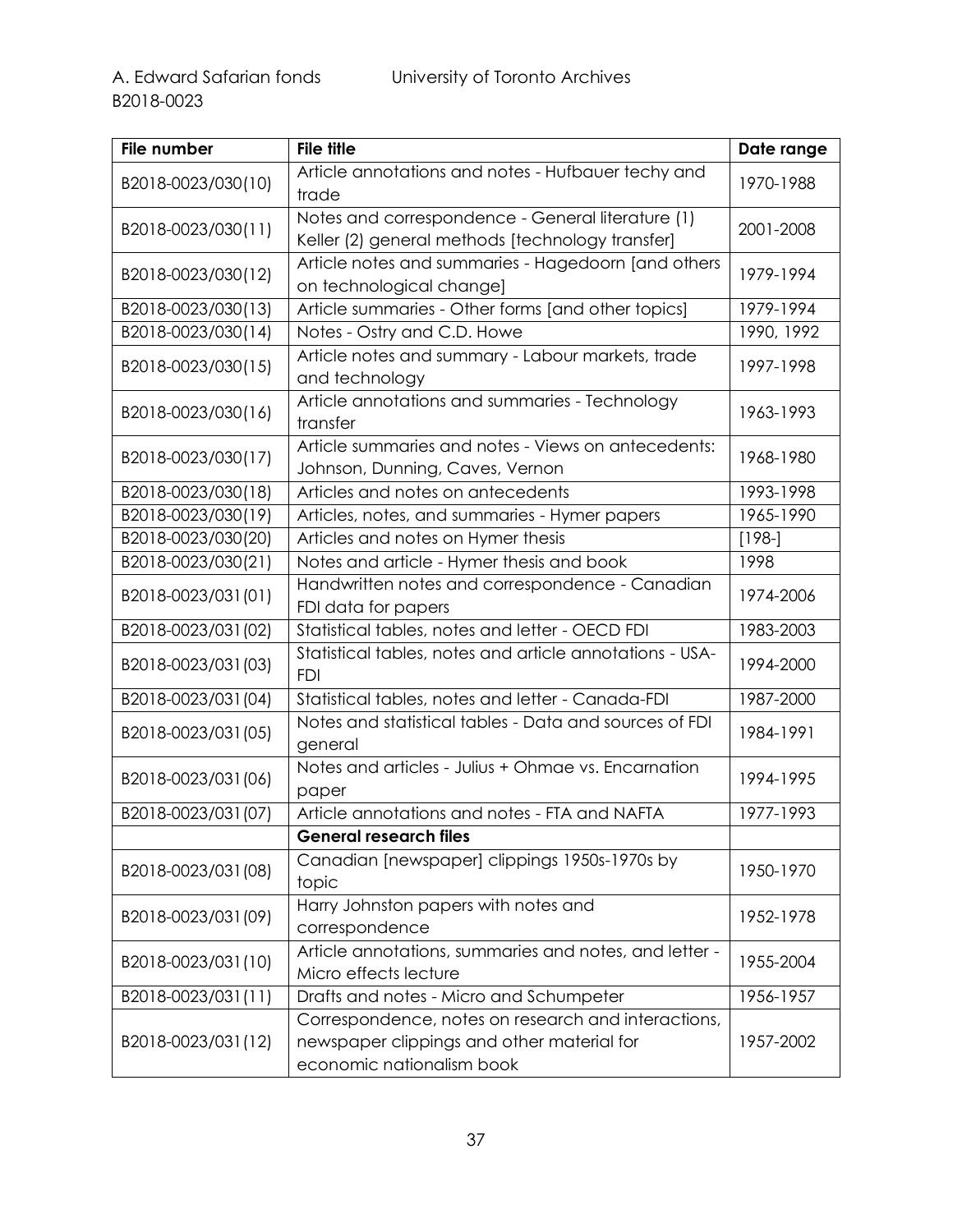| <b>File number</b> | <b>File title</b>                                                                                                      | Date range              |
|--------------------|------------------------------------------------------------------------------------------------------------------------|-------------------------|
| B2018-0023/032(01) | Correspondence, notes and documents - U.S. Survey<br>of Business                                                       | 1959-1973               |
| B2018-0023/032(02) | Articles, notes and letter - Macro lecture                                                                             | 1960-1995               |
| B2018-0023/032(03) | Article annotations, notes and summaries - Firm &<br>state sovereignty                                                 | 1961-1991               |
| B2018-0023/032(04) | Article annotations and summaries - Knowledge:<br>learning by doing                                                    | 1962-1997               |
| B2018-0023/032(05) | Article notes and summaries - Growth and inequality                                                                    | 1963-1999               |
| B2018-0023/032(06) | Newspaper clippings, newsletter and memorandum -<br>Waffle nationalization-CIC [and Canadian<br>nationalism generally] | 1965-1974;<br>1996-2002 |
| B2018-0023/032(07) | Correspondence and article annotations - Can.<br>Writers social and political effects                                  | 1966-1978               |
| B2018-0023/032(08) | Article annotations, summaries and notes - Policy-<br><b>LDCs</b>                                                      | 1966-1983               |
| B2018-0023/032(09) | Correspondence, newspaper clippings and article<br>summaries - Divestment (private)                                    | 1967-1983               |
| B2018-0023/032(10) | Articles and notes - Trade theory and FDI <i>(restricted)</i>                                                          | 1967-1999               |
| B2018-0023/032(11) | Article summaries, annotations and notes -<br>Organization parent-sub coordination                                     | $[197-]-[198-$          |
| B2018-0023/032(12) | Correspondence, reports and notes - Federalism -<br>Work file                                                          | 1970-1978               |
| B2018-0023/033(01) | Article summaries, notes and annotations - FDI policy<br>reading for book                                              | 1970-1987               |
| B2018-0023/033(02) | Article annotations and summaries - Micro-<br>competition effects                                                      | 1970-1997               |
| B2018-0023/033(03) | Article summaries and annotations - General policy                                                                     | 1970-1997               |
| B2018-0023/033(04) | Notes on Gray Report                                                                                                   | 1971-1972               |
| B2018-0023/033(05) | Articles and notes - Theory: what form (a) joint<br>ventures (b) license (c) alternatives                              | 1971-1987               |
| B2018-0023/033(06) | Correspondence, reports and article summaries and<br>notes - Codes general: OECD, UN, Vredelig, ASEAN,<br>etc.         | 1971-2000               |
| B2018-0023/033(07) | Notes, letter and drafts of questionnaires to MNE and<br>affiliates                                                    | 1972-1985               |
| B2018-0023/033(08) | Articles and summary - M&A paper domestic impact                                                                       | 1972-1980               |
| B2018-0023/033(09) | Article notes and summaries - Coase and Williamson<br>transaction costs                                                | 1972-2001               |
| B2018-0023/033(10) | Articles, notes and letter - Transfer pricing and<br>taxation                                                          | 1973-1992               |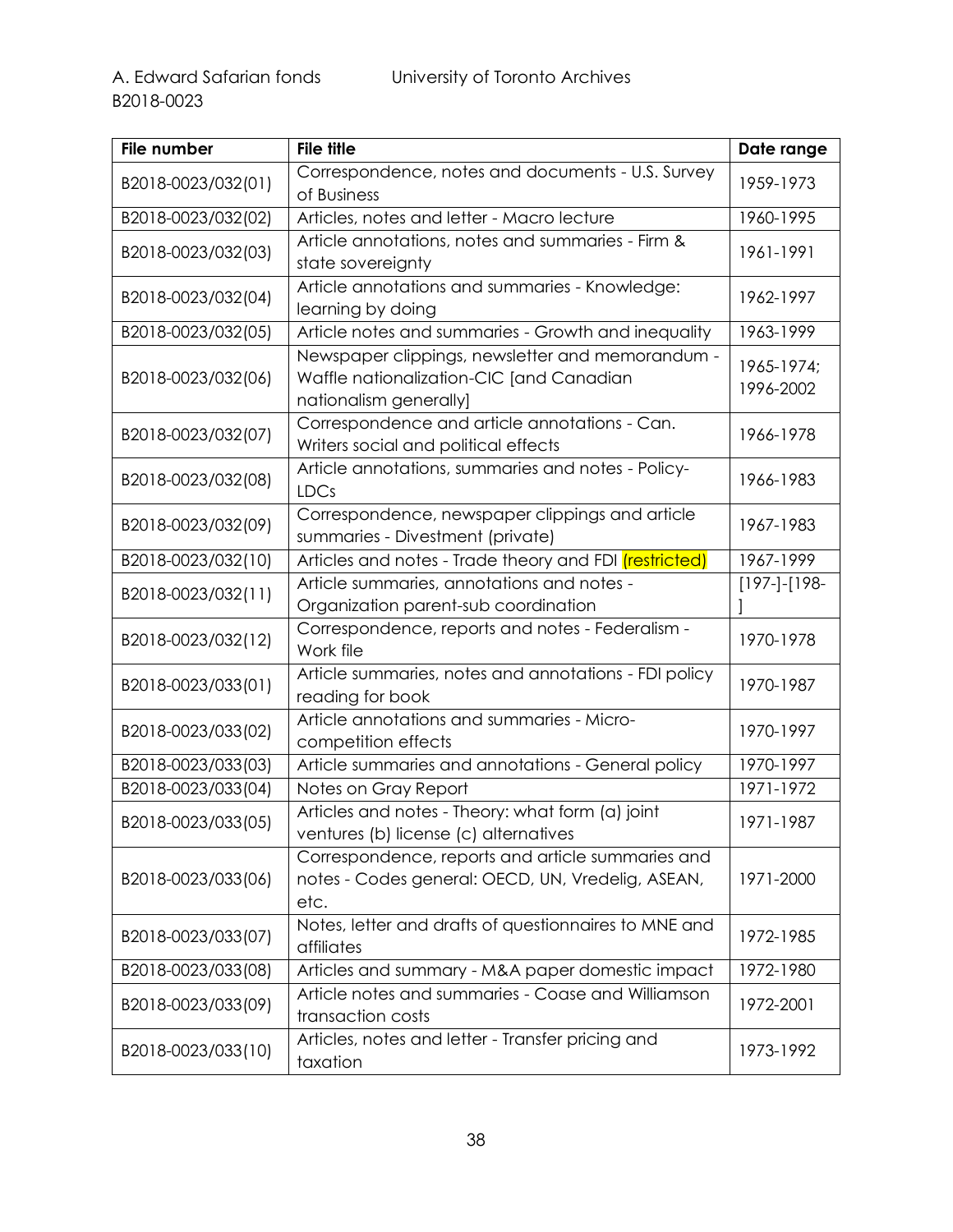| <b>File number</b> | <b>File title</b>                                                                               | Date range              |
|--------------------|-------------------------------------------------------------------------------------------------|-------------------------|
| B2018-0023/033(11) | Annotated articles on Intellectual property -                                                   | 1973-2004               |
|                    | Copyright, patent, etc.                                                                         |                         |
| B2018-0023/033(12) | Article notes and summaries - FIRA and takeovers<br>(M&A)                                       | 1974-1984               |
| B2018-0023/033(13) | Notes, articles and correspondence - Micro-trade<br>performance and FDI                         | 1974-1985               |
| B2018-0023/033(14) | Articles and notes - International strategy                                                     | 1974-1991               |
| B2018-0023/034(01) | Article annotations, summaries and notes - Micro-<br>trade unions and employment in general     | 1974-2000               |
| B2018-0023/034(02) | Notes and annotated articles - Does ownership<br>matter?                                        | 1975-1994               |
| B2018-0023/034(03) | Article annotations and notes - Theory and<br>methodology                                       | 1975-2001               |
| B2018-0023/034(04) | Article notes, annotations and summaries - M&A<br>internal effects                              | 1975-2004               |
| B2018-0023/034(05) | Article summaries - Multinational enterprises                                                   | 1977-1978               |
| B2018-0023/034(06) | Article summaries, notes and annotations - Micro:<br>natural resources and vertical integration | 1977-1980               |
| B2018-0023/034(07) | Notes for papers on internal common market                                                      | 1978-1979               |
| B2018-0023/034(08) | Articles and notes - Governments and multinationals                                             | 1978-1997               |
| B2018-0023/034(09) | Article summaries, Exchange rates and FDI                                                       | 1979-1993               |
| B2018-0023/034(10) | Article summaries and notes, and correspondence -                                               | 1979-1995               |
| B2018-0023/034(11) | R&D and FDI general papers 6<br>Notes and annotations - Internalization post '76                | 1979-1997               |
| B2018-0023/034(12) | Article annotations - Game theory                                                               | 1979-1997               |
| B2018-0023/034(13) | Articles, notes and correspondence - FDI and R&D<br>general papers 8                            | 1979-2006               |
| B2018-0023/034(14) | Notes and articles - Organization & strategy:<br>reactions of firms to policy                   | $[198-]$                |
| B2018-0023/034(15) | Article summaries, notes and letter - FDI theory: why?<br>(internalization)                     | $[198-]$                |
| B2018-0023/034(16) | Articles and notes - Casson-Buckley                                                             | $[198-2]$ -<br>$[200-]$ |
| B2018-0023/034(17) | Correspondence, notes and article annotations -<br>Incentives including Guisinger               | 1980-1999               |
| B2018-0023/034(18) | Notes, articles and annotations - Organizations and<br>strategy                                 | 1980-2000               |
| B2018-0023/034(19) | Correspondence, notes and papers - Courchene<br>economic union                                  | 1981-1984               |
| B2018-0023/035(01) | Article annotations and notes - Scale, scope and<br>externalities                               | 1981-1991               |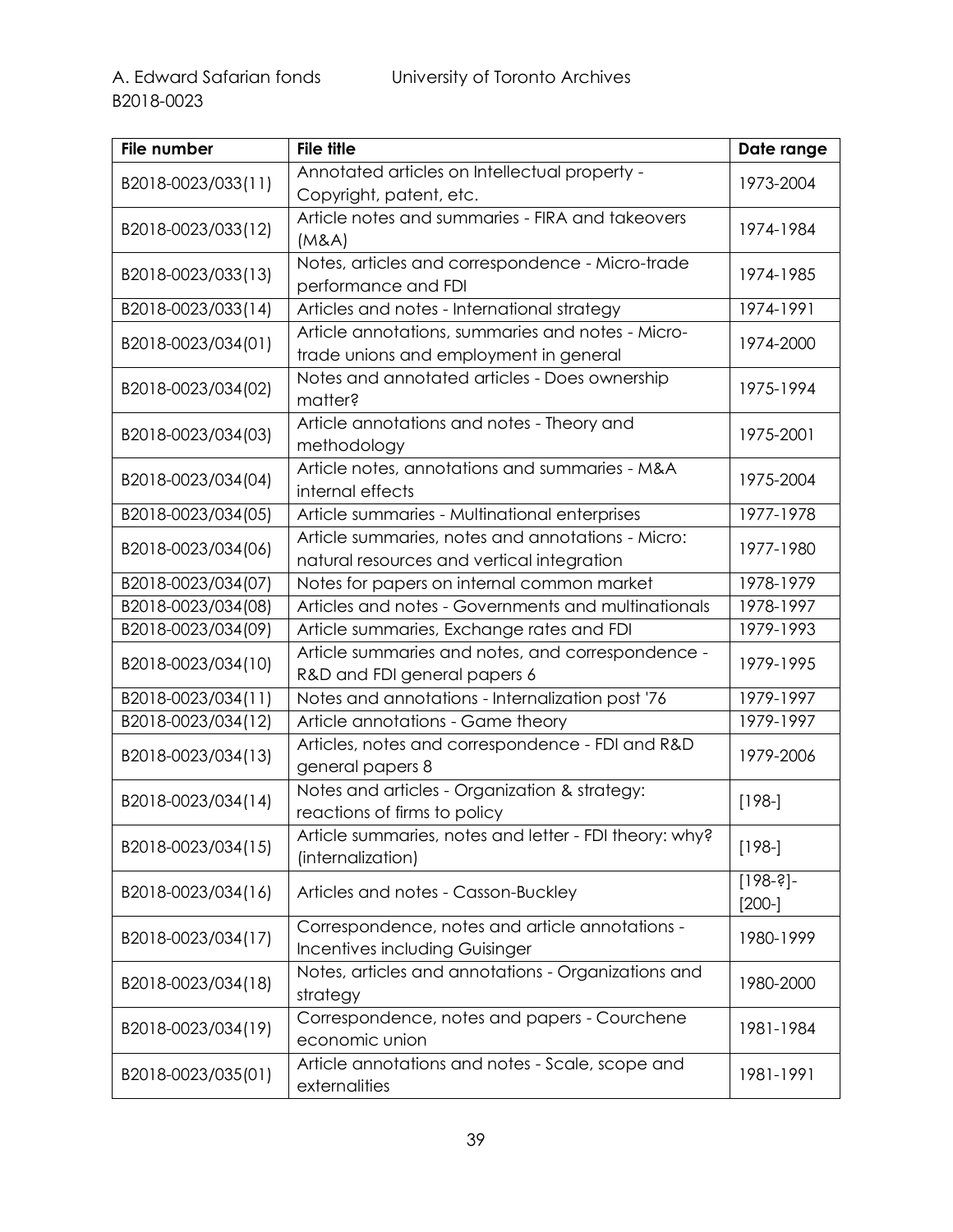| File number        | <b>File title</b>                                                                                          | Date range |
|--------------------|------------------------------------------------------------------------------------------------------------|------------|
| B2018-0023/035(02) | Article annotations, correspondence and notes -                                                            | 1981-2000  |
|                    | World product mandates                                                                                     |            |
| B2018-0023/035(03) | Notes and report on R&D                                                                                    | 1982-2006  |
|                    | Articles and summaries - M&A international articles                                                        | 1982-2009  |
| B2018-0023/035(04) | (reasons mainly)                                                                                           |            |
| B2018-0023/035(05) | Notes and articles - Franchising, contracts and FDI-                                                       | 1983-1997  |
|                    | Matheson                                                                                                   |            |
| B2018-0023/035(06) | Notes and articles related to MNEs and R&D                                                                 | 1984-2002  |
| B2018-0023/035(07) | Notes - MNE and gov intervention / Poynter                                                                 | 1985       |
| B2018-0023/035(08) | Notes and articles - Pushing exports                                                                       | 1985-1993  |
| B2018-0023/035(09) | Articles and notes - Multinationals / Erdilek                                                              | 1986       |
| B2018-0023/035(10) | Article summaries, notes and correspondence - Data<br>M&A                                                  | 1986-1991  |
| B2018-0023/035(11) | Articles, correspondence and notes - Free trade and<br>FDI adjustment process for papers in 1985 and later | 1986-2001  |
| B2018-0023/035(12) | Article annotations and notes on CAFTA/NAFTA                                                               | 1986-2003  |
|                    | Article annotations, summaries and notes - Spillover                                                       |            |
| B2018-0023/035(13) | benefits: domestic and international articles                                                              | 1986-2006  |
| B2018-0023/035(14) | Notes on incentives and disincentives OECD                                                                 | 1989       |
| B2018-0023/035(15) | Annotated articles and summaries - Tech & trade<br>competitiveness and imperfect competition general       | 1989-1992  |
|                    | papers 12                                                                                                  |            |
| B2018-0023/035(16) | Articles and notes - Economic growth and change                                                            | 1989-1992  |
|                    | Article summaries - M&A international articles, mainly                                                     |            |
| B2018-0023/035(17) | reasons (some impact also)                                                                                 | 1989-2008  |
|                    | Notes, article annotations and correspondence -                                                            |            |
| B2018-0023/035(18) | Concentration of industry / OECD, etc.                                                                     | $[199-3]$  |
| B2018-0023/035(19) | Articles and handwritten notes - Readings on India                                                         | 1990-1995  |
|                    | imports                                                                                                    |            |
| B2018-0023/035(20) | Notes, articles and correspondence - Alliances, joint                                                      | 1990-1997  |
|                    | ventures and competition                                                                                   |            |
|                    | Report, notes and letter on federalism -                                                                   |            |
| B2018-0023/035(21) | [Institutionalizing competition between governments                                                        | 1991       |
|                    | / by Jean-Luc Migue]                                                                                       |            |
| B2018-0023/036(01) | Notes and annotations on federalism [The Allaire                                                           | 1991       |
|                    | Report]                                                                                                    |            |
| B2018-0023/036(02) | Notes on and about book - Geography and trade /                                                            | 1991       |
|                    | by Paul Krugman                                                                                            |            |
| B2018-0023/036(03) | Correspondence and notes related to provincial<br>barriers                                                 | 1991-1992  |